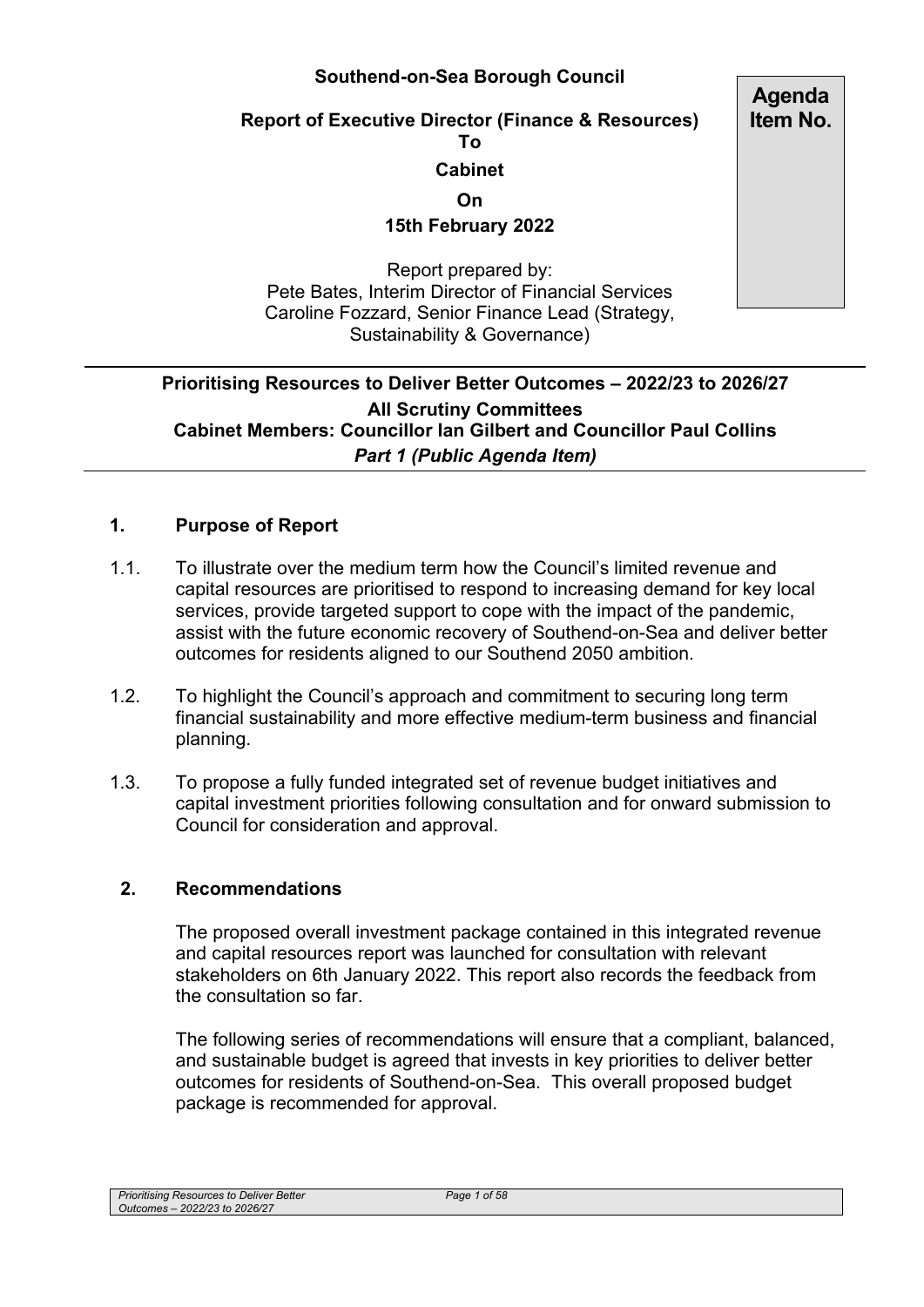**That Cabinet recommend to Council that it:** 

- 2.1. **Approve the Financial Sustainability Strategy 2022 2032 (Appendix 1).**
- 2.2. **Approve the Medium Term Financial Strategy for 2022/23 2026/27 (Appendix 2) and the resulting Medium Term Financial Forecast and estimated Earmarked Reserves Balances up to 2026/27 (Annexes 1 and 2 to Appendix 2). Delegate any final minor changes/updates of this strategy as required to the Executive Director (Finance & Resources).**
- 2.3. **Consider and acknowledge the Section 151 Officer's statement on the robustness of the proposed budget, the adequacy of the Council's reserves and the Council's Reserves Strategy (Appendix 3).**
- 2.4. **Approve the appropriation of the sums to earmarked reserves totalling £2.675M (Appendix 4).**
- 2.5. **Approve the appropriation of the sums from earmarked reserves totalling £4.988M, which includes £2.500M that was previously approved to support the budget in 2021/22 and is now requested to be used to support the estimated budget gap for 2022/23 instead (Paragraph 11.15) (Appendix 4).**
- 2.6. **Approve a General Fund Budget Requirement for 2022/23 of £140.288M and Council Tax Requirement of £91.844M (Appendix 5).**
- 2.7. **Note that the 2022/23 revenue budget has been prepared based on using £1.500 million from accumulated Collection Fund surpluses for the core budget to allow for a smoothing of the budget gap across the next four financial years (Paragraph 11.17).**
- 2.8. **Approve a Council Tax increase of 3.99% for the Southend-on-Sea element of the Council Tax for 2022/23, being 1.99% for general use and 2.00% for Adult Social Care (Paragraph 11.18).**
- 2.9. **Note the position of the Council's preceptors has been determined:** 
	- **Essex Police proposed Council Tax increase of 4.79%**
	- **Essex Fire & Rescue Services proposed Council Tax increase of 1.95%**
	- **Leigh-on-Sea Town Council proposed Council Tax increase of 0.71%**
- 2.10. **Approve that no Special Expenses be charged other than Leigh-on-Sea Town Council precept for 2022/23.**
- 2.11. **Consider and approve the proposed General Fund revenue budget investment of £13.422M (Appendix 6).**
- 2.12. **Consider and approve the proposed General Fund revenue budget savings and income generation initiatives for 2022/23 of £4.837M (Appendix 7).**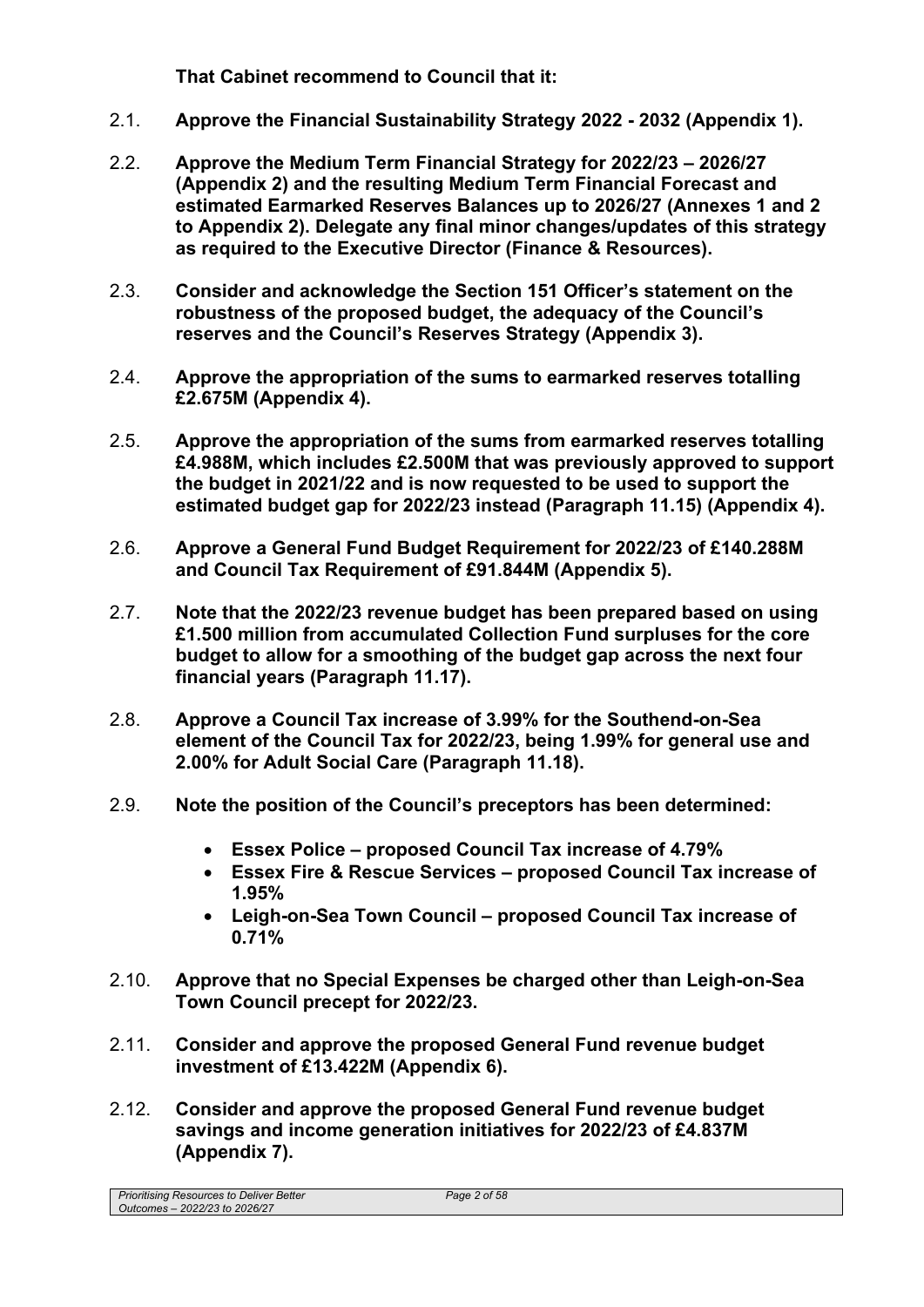- 2.13. **Consider and approve the proposed future outline Budget Transformation Programme 2023/24 – 2026/27 (Appendix 8).**
- 2.14. **Consider and approve the proposed range of fees and charges for 2022/23 (Appendix 9).**
- 2.15. **Approve the Dedicated Schools Grant budget and its relevant distribution as recommended by the Education Board (Appendix 10).**
- 2.16. **Consider and approve the Capital Investment Strategy for 2022/23 to 2026/27 (Appendix 11) and the Capital Investment Policy (Annex 1 to Appendix 11).**
- 2.17. **Consider and approve the proposed:** 
	- **(i) new schemes and additions to the Capital Investment Programme for the period 2022/23 to 2026/27 totalling £12.6M for the General Fund (Appendix 12)**
	- **(ii) new schemes subject to viable business cases totalling £33.9M (£15.5M for the General Fund and £18.4M for the Housing Revenue Account) (Appendix 12).**
- 2.18. **Consider and approve the proposed changes to the current Capital Investment Programme (Appendix 13).**
- 2.19. **Approve the proposed Capital Investment Programme for 2022/23 to 2026/27 of £124.4M to be delivered by the Council and £52.4M to be delivered by Subsidiary Companies, Partners and Joint Ventures (Appendix 14) of which £55.2M is supported by external funding.**
- 2.20. **Approve the Minimum Revenue Provision (MRP) Policy for 2022/23 (Appendix 15) and the prudential indicators (Appendix 16).**
- 2.21. **Approve the operational boundary and authorised limits for borrowing for 2022/23 which are set at £385M and £395M respectively (Appendix 16).**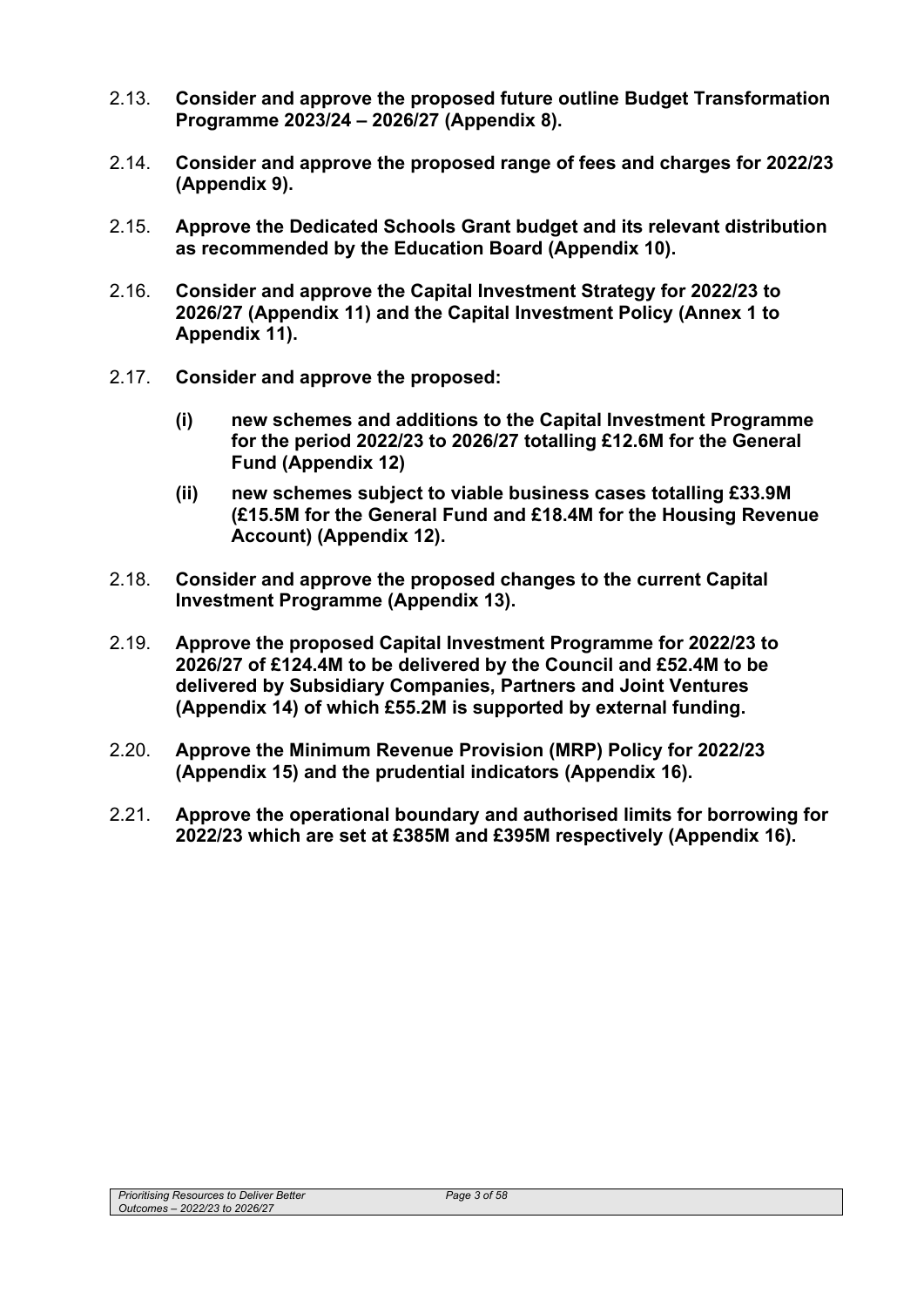## **3. COVID-19 Impact and Implications**

- 3.1. This integrated revenue and capital budget report has been developed against the on-going huge fiscal challenges brought about by the pandemic. The overall health and economic impact of COVID-19 is still under assessment. The challenge is clearly worldwide, and national governments continue to wrestle with putting in place the right package of measures to save lives and to try to minimise the spread of the virus and its impact across the population. Countries have adopted different strategies and tactics to safely get their respective economies working again. These challenges were exacerbated with the world-wide concern over the potential impact of a new mutant variant – Omicron, which was discovered towards the end of 2021.
- 3.2. Alongside this worrying development, the national vaccination programme and more recent booster campaigns do appear to be having a positive impact on limiting the severity of this new strand of the virus on people's health and wellbeing. The data available so far suggests that the virus does seem to be having generally milder effects on fully vaccinated and boosted people, but its speed of transmission is still much quicker than previous strands which is putting more pressure on the NHS and public services. Since the launch of the Council's budget consultation in early January 2022, the Government have announced an easing of restrictions, whilst continuing to encourage take-up of the national vaccination and booster roll-out programme. It appears that the UK, like most of the rest of the world, are now moving into a phase of getting used to 'living with COVID', closely monitoring the impact and assessing any further mutant variant strains.
- 3.3. The pandemic continues to have a major direct operational and financial impact right across the Local Government Sector. All local authorities are struggling with the challenges of uncertainty, large financial pressures and concerns for their residents and local areas in such unprecedented times. Several local authorities are showing signs of significant additional financial stress. Effectively managing the short and medium-term financial challenges that COVID-19 has brought to the Borough will be an important factor in our future success.
- 3.4. One of our other major areas of concern is the potential impact on service demand 'post COVID-19' or 'living with COVID-19' in the future. This could manifest itself in many ways from increased demand and support because of long COVID-19 symptoms or increased demands on services due to family tensions and breakdown, residents experiencing additional stress and mental wellbeing needs or changing employment issues. The Council and its partners will continue to monitor the situation locally.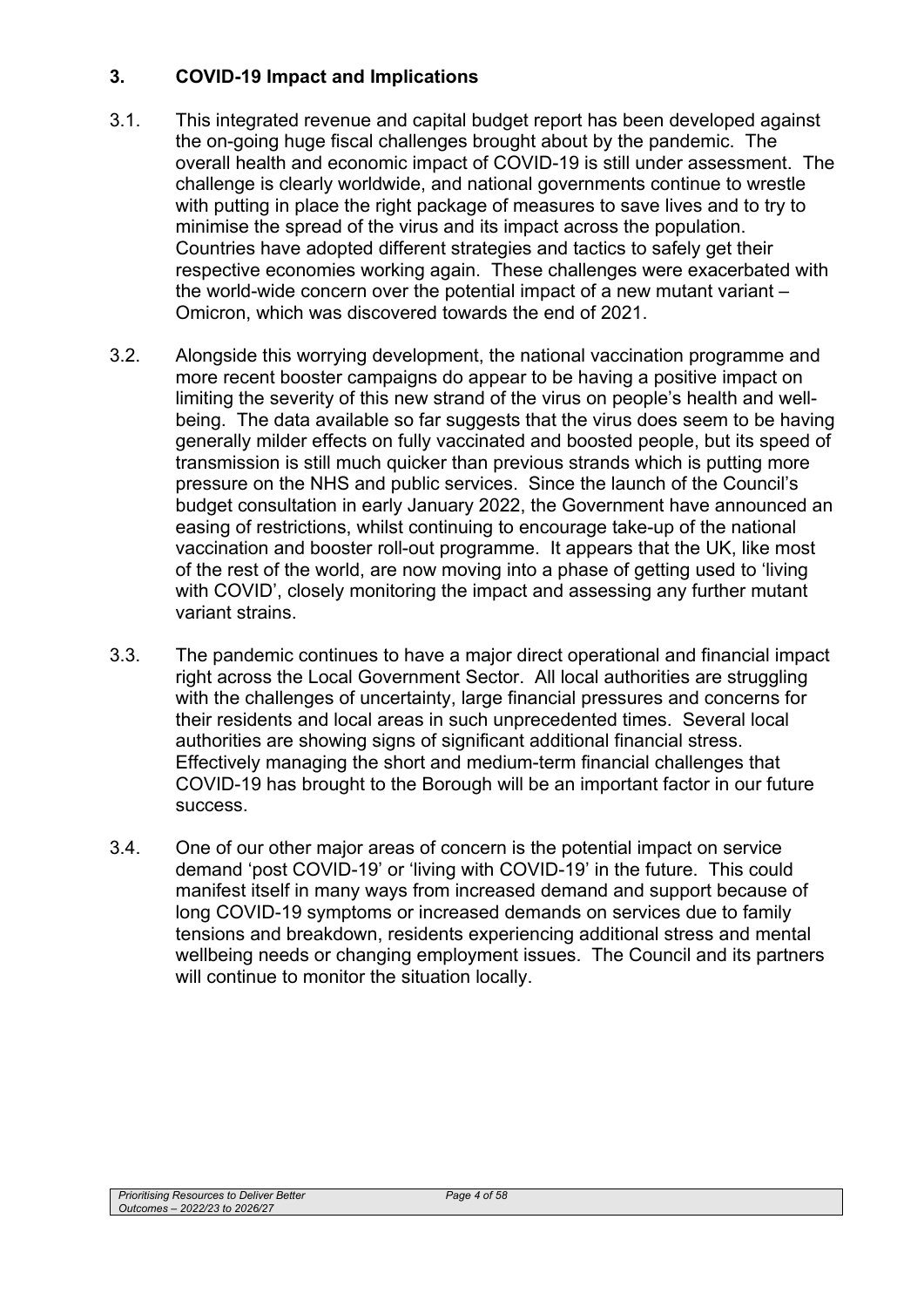- 3.5. The Council's 'Getting to Know Your Business' programme continues to be embedded. This programme helped to establish a baseline for all services in terms of their costs, income generation potential, value for money and performance. This data highlighted key lines of enquiry where benchmarking suggested that either our costs or income levels are above or below average. This assessment, together with a comprehensive 'strategic-fit' review against our Southend 2050 ambition, administration priorities, economic recovery aspirations and delivering better outcomes and value for money for our local residents has influenced the development of the investments, savings and income generation proposals contained within this budget report.
- 3.6. There have been huge challenges caused by the pandemic and additional uncertainty created by the delay and content of the provisional financial settlement on 16<sup>th</sup> December 2021. The final financial settlement was published on 7<sup>th</sup> February 2022. Part of the Council's response has been to produce a high-level future Budget Transformation Programme for 2023/24 – 2026/27, which will be developed further over the coming months. Suggested themes/areas for initial review are summarised in **Appendix 8.** The intention is to also create a prioritised programme of zero-based service delivery reviews to drive further efficiency and productivity improvements**.** This Transformation Programme will be designed to support the Council's future financial sustainability ambition and to prepare for the major Local Government 'funding reform' in 2022/23 which was highlighted within the Comprehensive Spending Review 2021 as part of the Government's 'Levelling Up' agenda.
- 3.7. It really has been an unprecedented couple of years and some tough national and local choices and decisions on priorities, particularly non-statutory service levels will be required over the medium-term. The Government have introduced a series of national tax increases and policy changes which will have a significant impact from April 2022 and general inflation is heading to its highest levels for over a decade, with some suggesting it could reach around 7% now in 2022. This combination of factors will directly impact all public services, local businesses, and residents, putting more pressure on local authority budgets and household incomes.
- 3.8. In the background, although only occasionally receiving media attention, there is still some concern and uncertainty over what the overall potential mediumterm impact of the country's negotiated exit from the European Union will be. The full details of Brexit are still being assessed and evaluated nationally. We will continue to monitor the situation and update Cabinet and Council on any specific local implications as appropriate.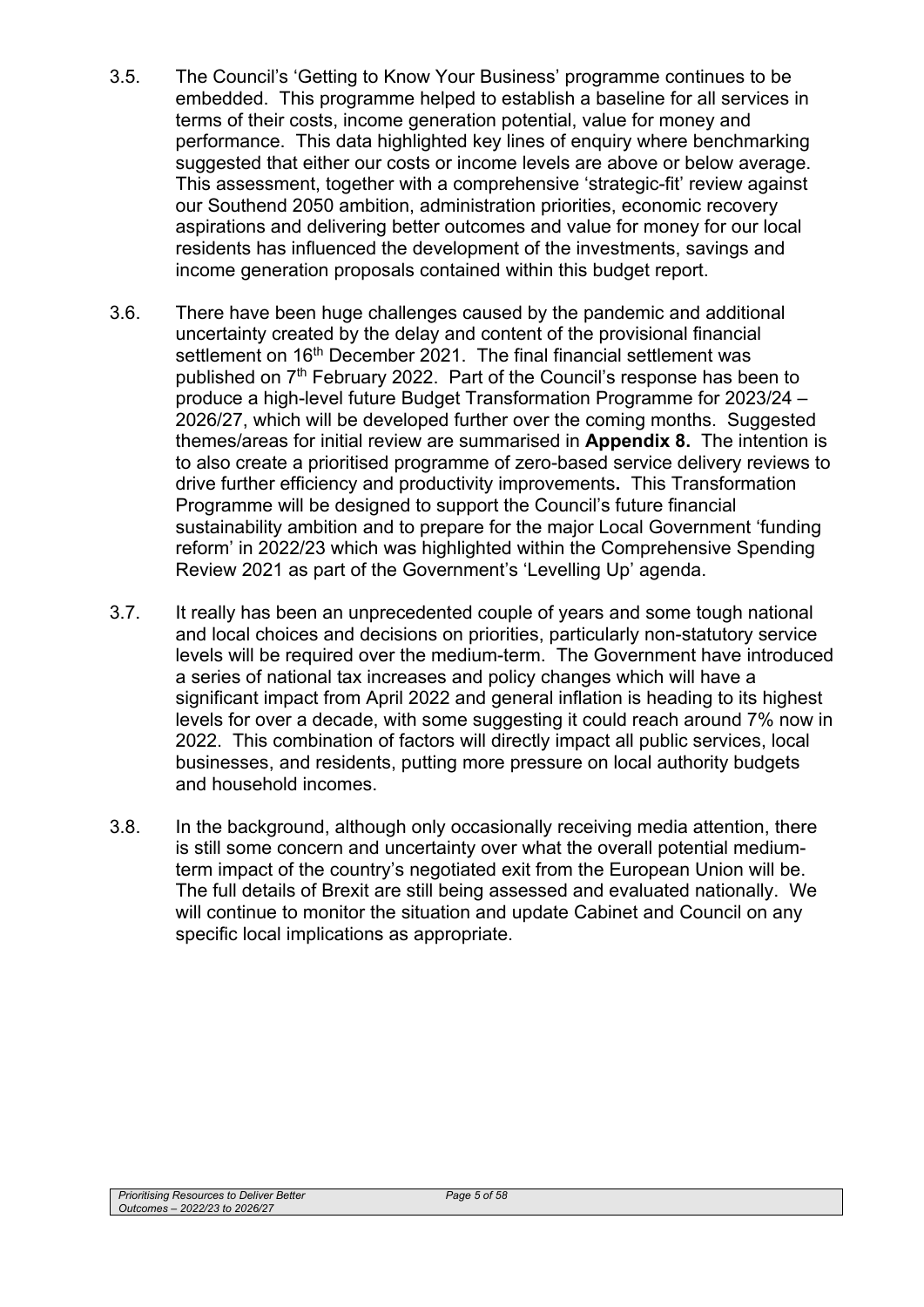## **4. Comprehensive Spending Review 2021**

- 4.1. Given the current set of circumstances the financial landscape and operating environment for all public services and particularly for local government remains challenging and uncertain. The Local Government Sector was hoping for a 3 year financial settlement from the Comprehensive Spending Review for 2022/23 - 2024/25 to at least try to provide some certainty for future financial planning parameters. The provisional finance settlement was published on 16th December 2021 and disappointingly it was effectively for 1 year only, with major reform planned which potentially could result in a significant re-distribution of resources across local authority areas for years 2 and 3.
- 4.2. The final Local Government Financial Settlement was received on 7<sup>th</sup> February 2022. As expected, there were no significant changes from the provisional settlement that had been issued. The overall increase in Core Spending Power for Local Authorities has changed from 6.9% to 7.4% since the provisional settlement, an increase of £265.4M nationally.
- 4.3. The Council remains in a relatively strong financial position in comparison to a number of other upper tier authorities but the size of the local financial challenge for the future is already estimated to be significant. The added uncertainty caused by the finance settlement and the potential impact for 'winners and losers' of the reform intentions adds even greater uncertainty to the local financial planning challenge. In headline terms circa £3.250M of the additional Government funding contained within the financial settlement for 2022/23 for Southend-on-Sea could potentially be at risk from 2023/24 onwards. The additional funding provided for 2022/23 has almost entirely being used to meet the financial implications of the recent changes that have been announced in national government policy particularly for social care.
- 4.4. The Government currently have been vague and unclear on what the actual planned 'major funding reform' for the local government sector will be. It is now confirmed that it will commence in 2022/23 and be implemented for the 2023/24 financial year. The only real reference has been ideological, suggesting 'Levelling up' funding redistribution to the 'Midlands and the North'. It is assumed that any changes to national formulas and distribution of funding methodology will be grounded in evidence and factors such as local need, deprivation, relative strength/weakness of local tax bases and the spending power of local authorities will all form part of the revised approach. At this stage of our local financial planning arrangements the finance settlement just adds further potential risk and uncertainty.
- 4.5. It remains vital to reassess, understand and take responsibility for our financial future. We must remain proactive in the delivery of our agreed Southend 2050 ambition, key priorities, evaluate the local economic recovery progress and to provide the best possible value for money services to our local residents, businesses and visitors. Our financial sustainability will be enhanced by embracing the Borough's economic potential, growing our local tax bases and by increasing our income generating and commercial capabilities.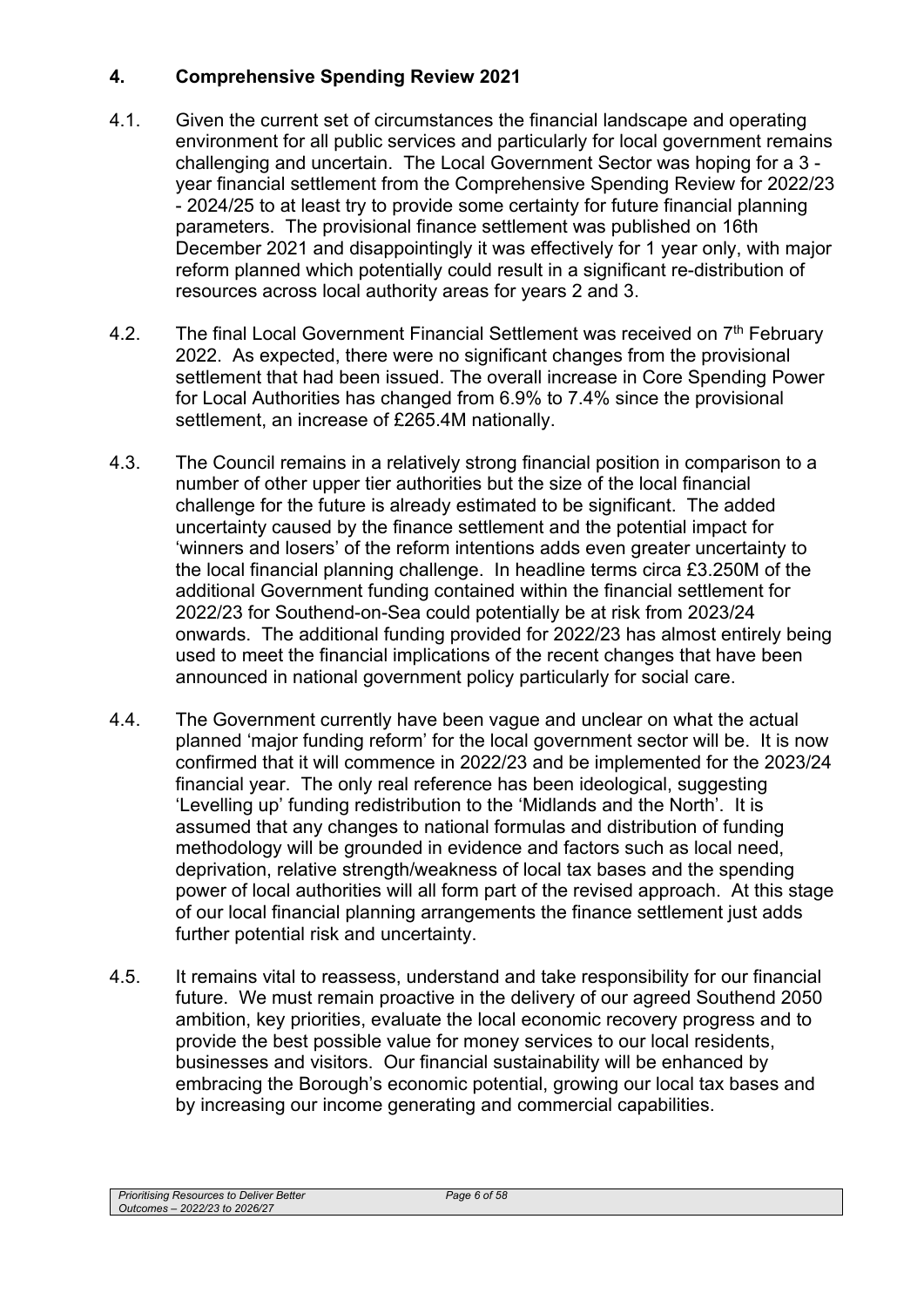4.6. Given the unprecedented circumstances experienced this year and the Government's delay in releasing the finance settlement, our Medium Term Financial Strategy 2022/23 – 2026/27 will require some minor further development. This report requests that any final minor changes/updates of this strategy as required be delegated to the Executive Director (Finance & Resources). This strategy (**Appendix 2**) provides an integrated view of the whole of the Council's finances and priority investment plans over the medium term. This report outlines how scarce revenue and capital resources are prioritised and deployed to respond to increasing demand for key local services and to deliver better outcomes for residents aligned to our Southend 2050 ambition, phased priorities, and commitments.

### **5. Southend 2050 Ambition and Economic Recovery Focus**

- 5.1. Building on the extensive engagement and consultation exercise undertaken with residents and key local stakeholders during 2018, this report highlights how this shared and jointly owned ambition for Southend-on-Sea has heavily influenced the investment priorities for 2022/23 – 2026/27. This agreement also continues to help to provide clear direction for the Organisation and has enabled the Council to respond positively to the huge health, economic and operational impact caused locally by COVID-19. The borough's agreed longterm ambition continues to shape the Council's overall business and financial planning framework which is now clearly driven by the established strategic themes.
- 5.2. The original five outward looking themes have now been supplemented with a new Future Ways of Working commitment. This new theme will be used as a framework to modernise our working practices, learn from our COVID-19 experience and develop new skills and capabilities for our workforce into the future. This is represented and summarised in the following graphic (**Error! Reference source not found.**). It provided a framework for our initial response to the pandemic and is now also helping to influence our approach to enabling our local economy to recover and our service offer to be re-designed and more effectively targeted to better meet the needs of Southend's residents.

## *Figure 1 Southend 2050 Themes*

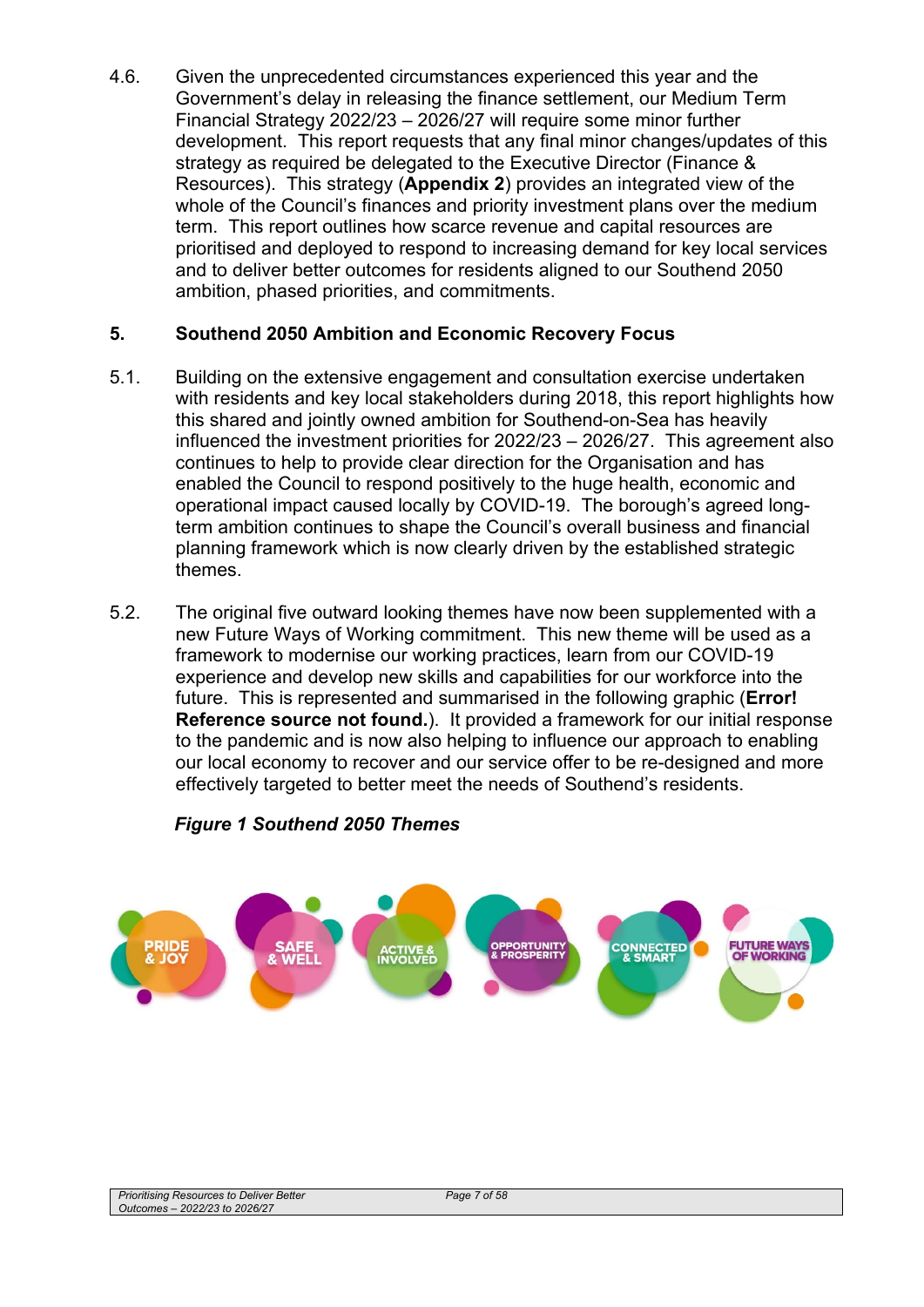- 5.3. To reflect these aspirations and to support delivery of the early phases of activities to achieve better outcomes for Southend's residents, the Council for 2022/23 is continuing to try and develop a longer-term view of the use of its resources and financial planning arrangements. This has been hampered by the lack of clarity and certainty contained within the Comprehensive Spending Review 2021 for 2023/24 and 2024/25. Our commitment remains to focus on supporting the local economy and residents to recover from the pandemic.
- 5.4. Our approach enhances the profiling of investment and supports effective prioritisation of activities. It will also enable improved consideration of major regeneration plans that span more than one financial year from both a revenue and capital perspective. These new set of arrangements were introduced in 2020/21 and became the key driver behind integrating both revenue and capital investment plans into a single report with greater emphasis on the medium term.
- 5.5. Local Government still faces huge challenges in terms of uncertainty over future funding levels and continuing increases in demand and local expectations – Southend-on-Sea is no exception, but the Council is determined to do everything it can to plan effectively for the future and invest in priorities that make a real positive difference to Southend's residents, businesses, and visitors. The years 2020/21 and 2021/22 have been dominated by the impact of the pandemic so 2022/23 is now clearly an important transitional year in our journey towards becoming a more outcome focussed organisation where our resources are prioritised accordingly.
- 5.6. The overall proposed budget package contained in this report has been developed in what has been unprecedented times for the Local Government Sector and indeed the UK generally. The intention has been to target scarce resources to the agreed priorities under Southend 2050 and key revised delivery phases, support our local economy to survive and then recover, whilst also responding positively to the impact of the pandemic and major local demand pressures in core service provision.

# **6. National funding situation**

- 6.1. Spending reviews are critically important to local authorities because they determine how much money will be given to Government departments, many of whom may then provide separate funding allocations to local councils.
- 6.2. Spending reviews are co-ordinated and managed by HM Treasury. The dates and length of spending reviews vary. Comprehensive spending reviews (CSRs) tend to be less frequent and aim to take a longer-term view and usually involve a series of zero-based reviews of public spending.
- 6.3. Due to the unprecedented health and economic challenges caused by the global pandemic, together with Brexit considerations, the CSR planned for 2021 was the first real major opportunity for the Government to provide a 3-year funding settlement for the Local Government Sector. Unfortunately, only 2022/23 funding has been guaranteed at an individual local authority level.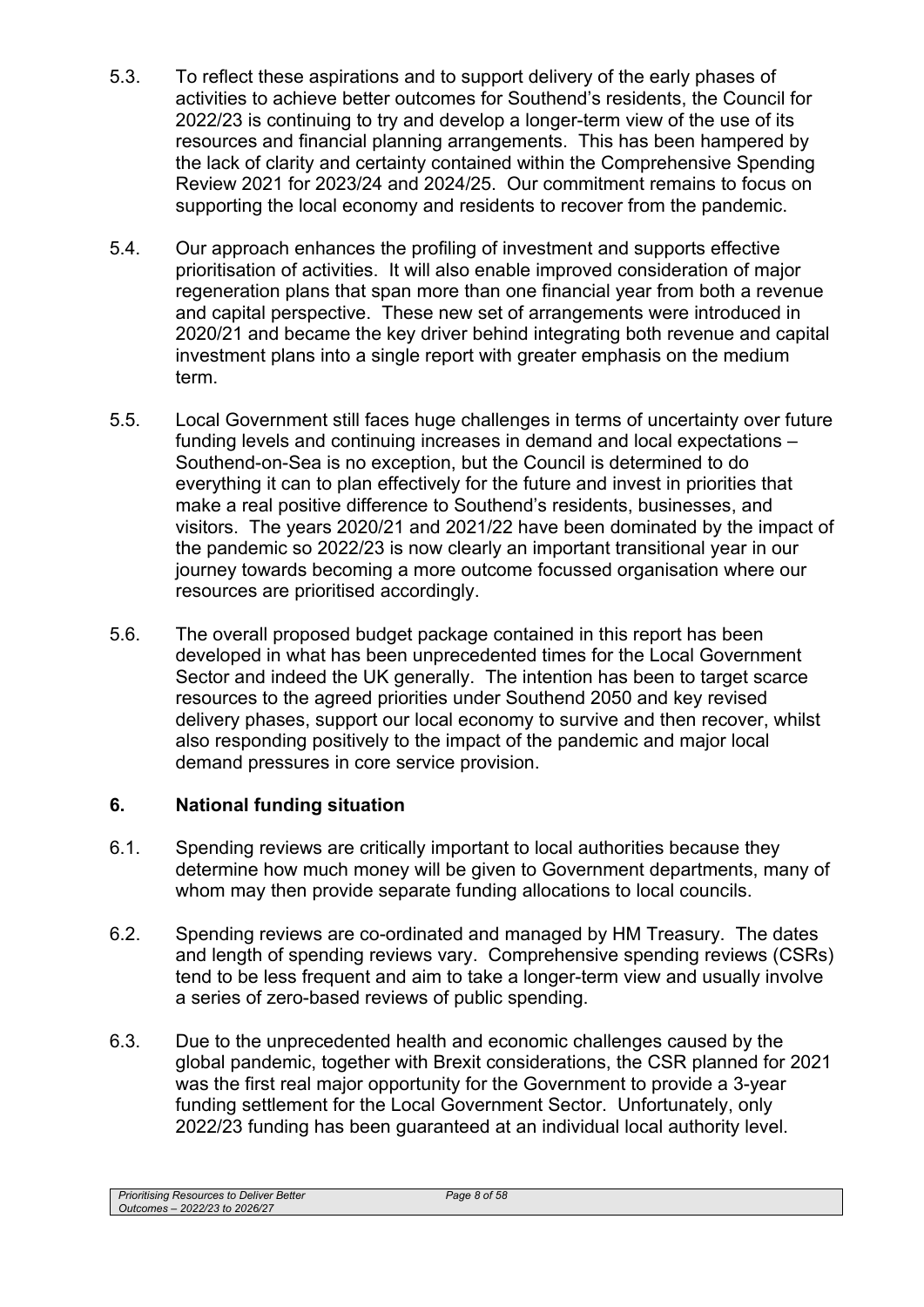- 6.4. The key headlines relevant to Local Government are summarised below:
	- The Council Tax referendum threshold is expected to remain at 2% per year throughout the Spending Review (SR) period.
	- Social care authorities are expected to receive flexibility to increase the adult social care precept by 1% per annum over the SR period.
	- No announcement was made about the government's plans for funding reform or a reset of the Business Rates Retention (BRR) system, both of which were originally expected to be implemented in 2019/20. Business rates retention pilots are assumed to continue until 2024/25.
	- Business Rates Multiplier to be frozen for 2022/23.
	- The Business Rates Multiplier compensation grant figures have been updated, with the calculation using RPI rather than CPI. This increases the Core Spending Power amount by £250M.
	- The next revaluation will be in 2023, after which they will take place every three years.
	- Transitional Relief and Supporting Small Business schemes have been extended for 2022/23.
	- Retail, Hospitality and Leisure relief has been extended into 2022/23 at 50%, estimated to cost £1.7Bn nationally.
	- There will also be a new relief introduced from 2023, which will allow businesses to benefit from 100% relief for 12 months from when they make improvements to a hereditament. There will be a consultation on this prior to implementation, and then it will be reviewed after five years. A relief will also be introduced for plant and machinery used in onsite renewable energy generation and storage.
	- New Homes Bonus is continued for a further year with no new legacy payments. £556M has been allocated to English councils in 2022/23, with the Government stating it plans to publish its response to the consultation on the New Homes Bonus in the coming months.
	- There will be £4.8Bn of new grant funding for Social Care and Other Services, although the proportion between these is not yet known.
	- No announcements have yet been made in relation to the Better Care Fund.
	- Public Health Grant has been increased by £3.417Bn for 2022/23, an increase of 2.8%, with all Local Authorities getting the same percentage increase in their allocation. This will increase to £3.490Bn in 2023/24 and £3.553Bn in 2024/25.
	- The Core Schools Budget will increase by £4.7Bn over the SR period, with an additional £2.6Bn for new school places for children with special educational needs and disabilities (SEND) over the same period.
	- The Holiday Activities and Food Programme, introduced during the pandemic, is being extended at a cost of £200m per year.
	- Funding of £38M to support authorities with cyber security and £35M to "strengthen local delivery and transparency."
	- A rise in the National Living Wage of 6.6% to £9.50 an hour.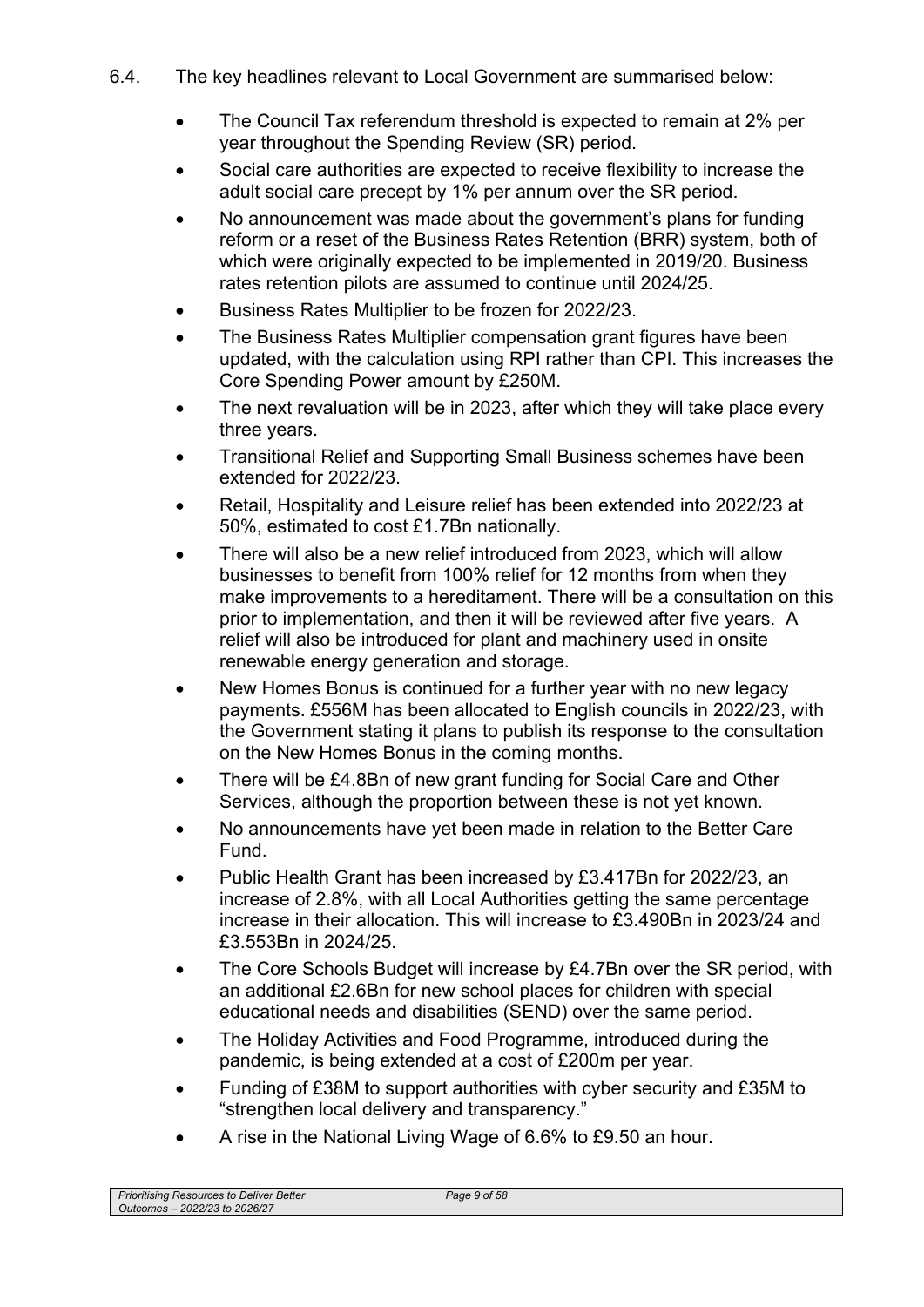- The first £1.7Bn of allocations through the Levelling Up Fund have been announced.
- The Rough Sleeping Initiative and Homelessness Prevention Grant will be continued.
- £111M Lower Tier Services Grant introduced in 2021/22 continued in 2022/23. The final financial settlement introduced changes to the allocations with no change to the overall total but with a £1.7M swing between individual authorities.
- £560M announced for youth services.
- £850M for "cultural and heritage infrastructure" over the SR period.
- 6.5. It is worth noting that the increase in national funding is generally front-loaded, so increases in 2022/23 will level off. Any increases in spending power for local authorities in subsequent years are likely to be expected to be met from increases in local Council Tax levels.
- 6.6. The new Department for Levelling Up, Housing and Communities (DLUHC) have announced that major reform for the local government sector will now take place in 2022/23 which could impact the distribution of funding at an individual local authority level from 2023/24.
- 6.7. Further recent announcements from the Government include a range of measures to try and respond to major concerns that have been highlighted around increasing energy costs and the general inflationary impact on the increasing 'cost of living' for everyday essentials. These include a £200 discount on energy bills in 2022/23 (which will effectively be paid for by increases in future years energy bills over the following five years), a one-off £150 non-repayable payment towards energy bills for all households in Council Tax Bands A-D in England and a £144M National Discretionary Fund for hardship cases. At the time of writing this report the details and mechanics of how these new initiatives will be administered and the individual size of our local allocation of the National Discretionary Fund had not been received.

## **7. Local funding impact**

- 7.1. The key announcements set out in section 6.4 indicate the following allocations for Southend-on-Sea Borough Council:
	- Social Care additional £2.2M to be delivered through grant in addition to the funding received in 2021/22, so for 2022/23 the total grant will be £8.2M.
	- The current funding stream of £7.568M iBCF (including the former Winter Pressures Grant) has increased by 3% to £7.797M in 2022/23.
	- Public Health Grant has increased by circa 2.8% to £10.073M in 2022/23.
	- The Revenue Support Grant has increased by 3.1% to £6.244M
	- Market Sustainability and Fair Cost of Care Fund new grant of £0.556m to be received in 2022/23. This comes with new burdens, the cost of which has not yet been calculated.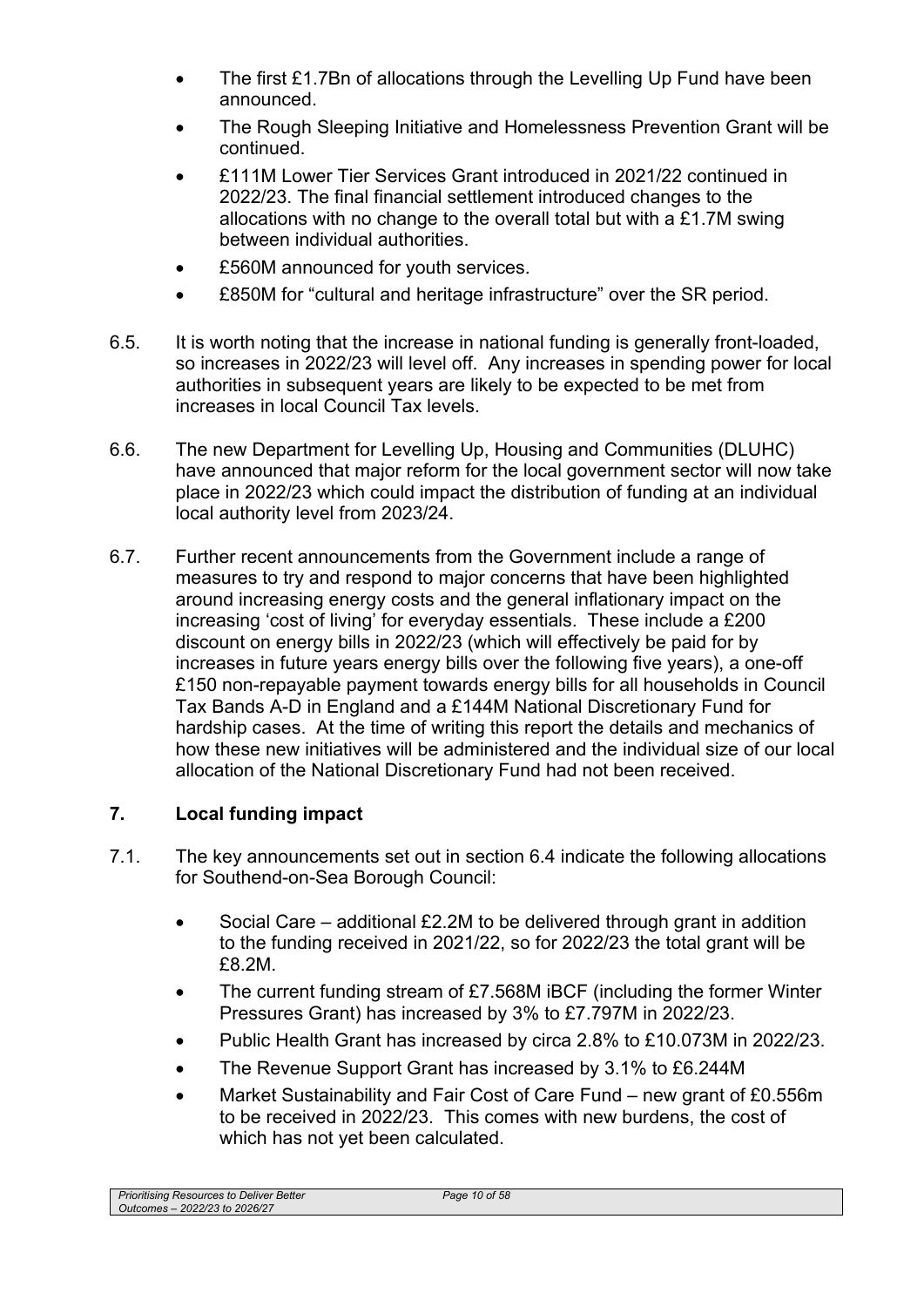- Lower Tier Services Grant funding introduced in 2021/22 has increased slightly, so for 2022/23 the grant will be £0.256M
- Homelessness Prevention Grant 2022/23 of £0.663M
- Domestic Abuse Act new burdens 2022/23 grant of £0.021M
- An increase of £0.707M as compensation to the under indexing of the business rates multiplier, with the calculation using RPI rather than CPI.

# **Dedicated School Grant Budget and Schools Revenue funding**

- 7.2. The Dedicated School Grant (DSG) budget consists of delegated funding to schools, early years providers and providers for pupils with special educational needs and alternative provision. It is the main source of revenue funding for these settings. There is also an element of this funding that is used to support Southend-on-Sea Borough Council's educational related services.
- 7.3. The current total DSG for 2022/23 is £178.1M (latest allocation for 2021/22 is £171.6M). In practice, although the Education Board and Local Authority remain responsible for allocating the entirety of DSG, the final actual DSG awarded to the local authority will exclude funding for Academies, High Needs place funding for both colleges and further education providers, free special schools and national non-domestic rates for all mainstream schools. These elements are paid directly to those settings from the Education and Skills Funding Agency. The final estimated allocation expected to be awarded to the local authority for 2022/23 is £55.958M, after considering these estimated deductions of £122.189M.
- 7.4. The Department for Education (DfE) announced on the 16<sup>th</sup> December 2021 the final funding details for 2022/23 which are summarised as below (Table 1). Note there are 4 blocks of funding allocations within the DSG.

| <b>Block</b>                                    | <b>Amount £M's</b> | <b>Detail</b>                                                                                                                                                                                 |
|-------------------------------------------------|--------------------|-----------------------------------------------------------------------------------------------------------------------------------------------------------------------------------------------|
| <b>Schools Block</b>                            | 137.816            | Allowing for 14,847 primary and 11,771<br>secondary pupils plus growth and<br>premises factors                                                                                                |
| <b>Early Years Block</b>                        | 10.125             | This funding allows for 15-hour universal<br>entitlement and additional 15 hour<br>extended entitlement for 3-4 year olds<br>and 15 hour entitlement for 2 year olds                          |
| <b>High Needs Block</b>                         | 28.764             | Includes special school and further<br>education place funding, for ages 2 up<br>to 25. Alternative provision funding,<br>hospital education funding, and support<br>for wider SEND services. |
| <b>Central Schools</b><br><b>Services Block</b> | 1.441              | Includes Education Support Grant and<br><b>Council support functions</b>                                                                                                                      |
| <b>Total DSG 2022/23</b>                        | 178.147            |                                                                                                                                                                                               |

*Table 1 Dedicated Schools Grant Funding Allocations*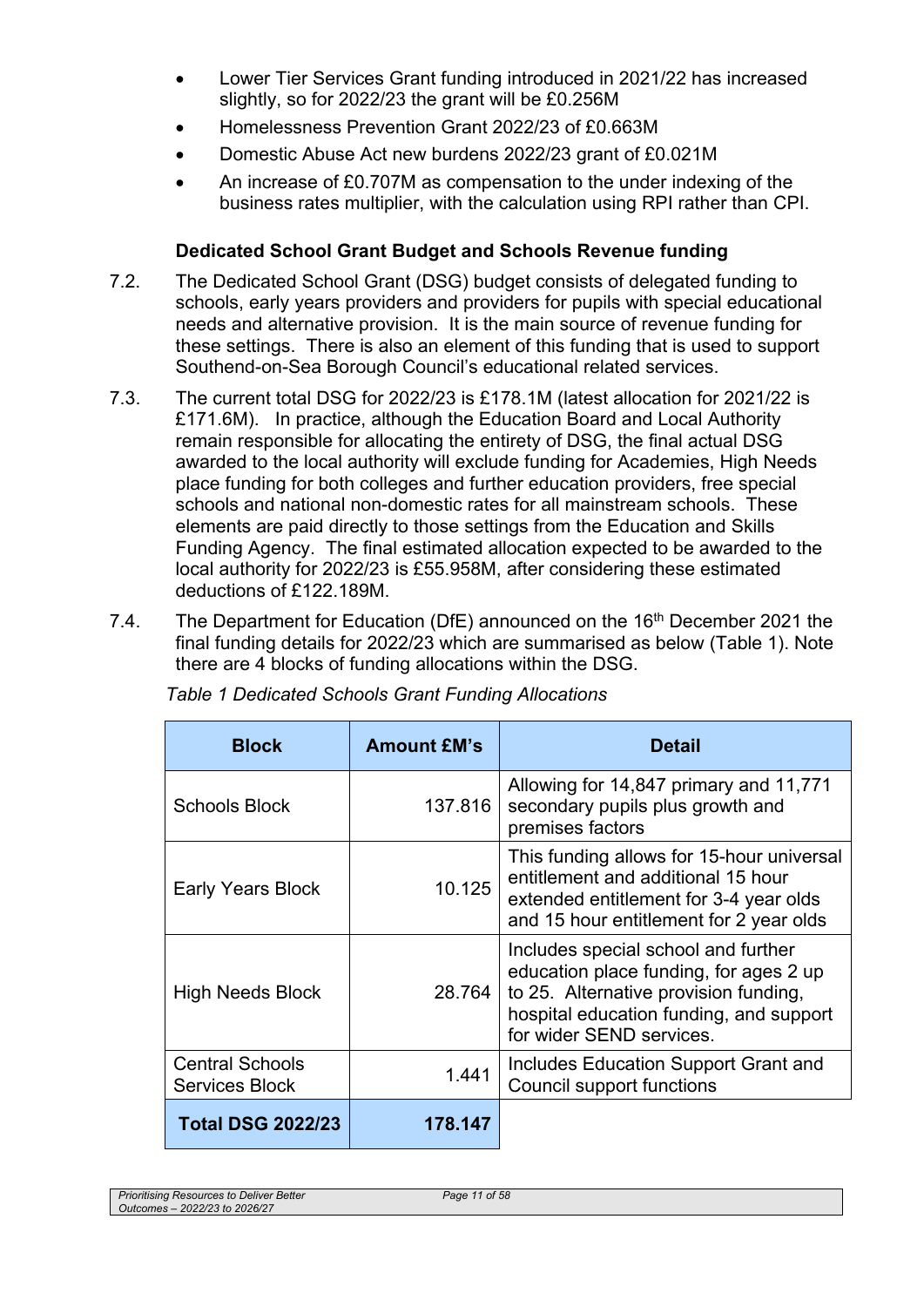## **Key 2022/23 Dedicated Schools Grant DfE Headline Announcements**

- 7.5. In September 2019, the Government and the DfE released a statement, "that the funding for schools and high needs compared to 2019-20, will nationally rise by £2.6 billion for 2020-21, £4.8 billion for 2021-22, and £7.1 billion for 2022- 23". This was a welcome announcement and 2022/23 is now the third year of that three-year commitment. Early notification has supported effective financial planning, but many national and local issues remain, including significant national pressures on high needs funding, some schools that have been struggling historically financially and further increases required for teacher salary increases and pension contributions.
- 7.6. The DfE announced in July 2021, the following key headlines in relation to Individual School Funding for 2022/23 (schools block). The minimum per pupil levels are set at £4,265 for primary schools (£4,180 in 2021/22) and £5,525 for secondary schools (£5,415 in 2021/22). The funding floor will be set at 2.00% at a per pupil led funding basis, and all schools attracting their core National Funding Formula (NFF) allocations will benefit by an increase up to 3% on those core factors.
- 7.7. In relation to Early Years funding announced by the DfE on the 25<sup>th</sup> November 2021 the DfE confirmed an increase of 17p per hour in 2022/23 to help fund childcare places for 3 & 4 year olds and 21p per hour to help fund childcare places for eligible 2 year olds.
- 7.8. In relation to high needs block funding allocations, the funding floor (within the NFF) is set at an 8% uplift with a maximum gains cap of 11%. For Southend, this has meant an additional uplift of 9.14% and an additional indicative allocation of £2.301M. On the 16<sup>th</sup> December 2021, the DfE also announced an additional supplementary DSG grant to support health and social care levy and wider cost pressures within High Needs, this additional High Need DSG grant for 2022/23 is £1.007M. For mainstream schools, early years and post 16 provision in schools, this additional supplementary grant will be paid outside of the DSG in 2022/23 and directly to those schools by the DfE.
- 7.9. In relation to central block funding included within the July 2021 announcements, the DfE stated in 2022/23 that there will be a further 20% reduction to the element of funding that some authorities receive for historic commitments. This is in line with the previous DfE intentions as part of the NFF to unwind this funding element. The implication for Southend's allocation is a further annual loss of £116,000 from 2021/22 levels.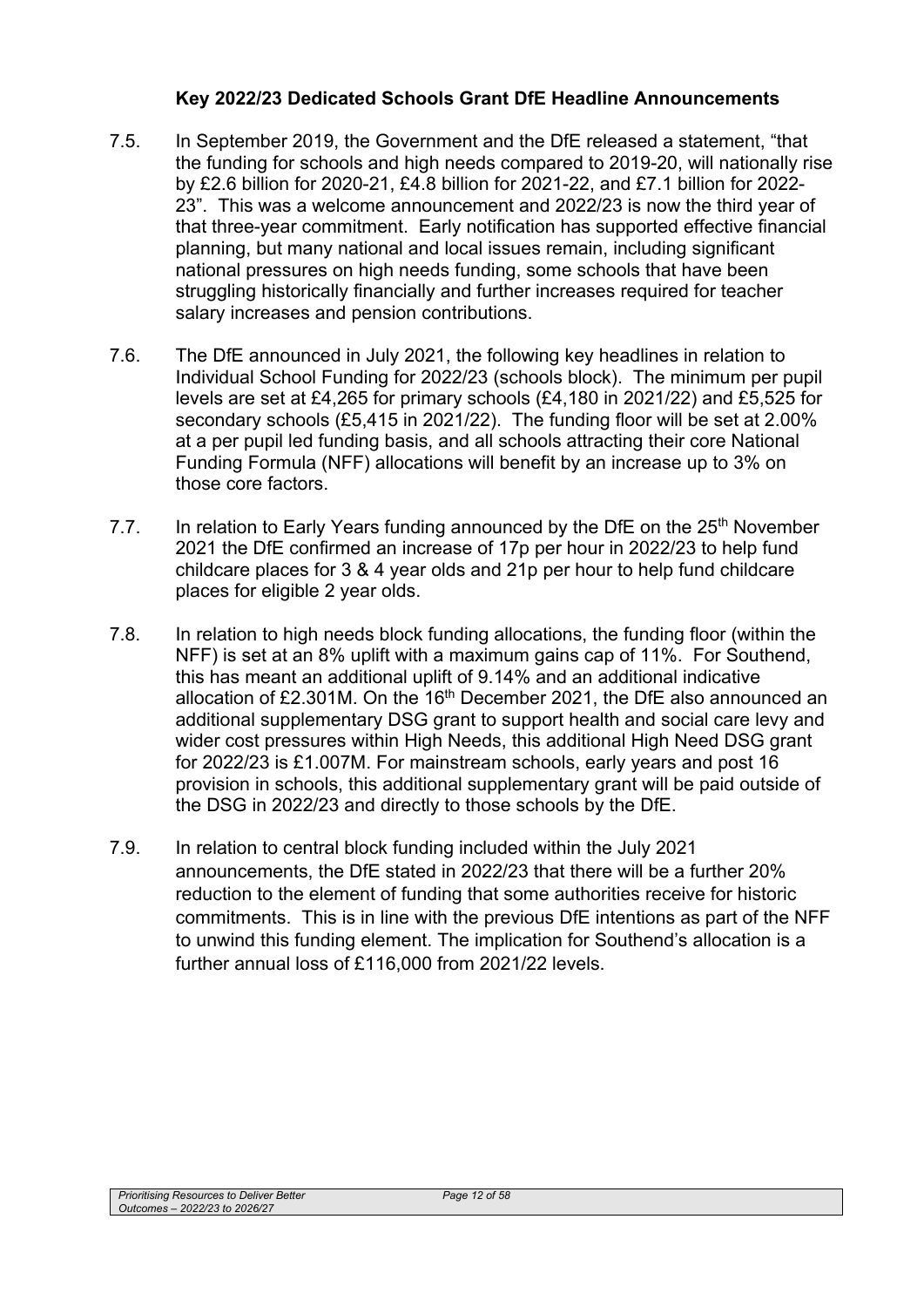## **DSG Education Board Decisions**

- 7.10. Although the total quantum of DSG is now calculated by a national formula that indicates the amount of funding that will be received, it currently remains a local decision as to how each block of funding is allocated. The Education Board (covering School Forum matters) met on both the 18th November 2021 and the 15<sup>th</sup> December 2021 to determine and agree the principle decisions for the allocation of the 2022/23 individual school block allocations. Although within Mainstream Schools the minimum amounts per pupil are now a mandatory requirement, the Board confirmed its approval for the remaining mainstream school allocations to continue with the implementation of the national funding formula locally.
- 7.11. The final 2022/23 Individual School Block allocations were noted and shared with the Education Board on the 18th January 2022 (Appendix 10). The 18<sup>th</sup> January 2022 Education Board meeting as displayed in **(Appendix 10)**, also agreed the distribution of funding rates to Early Years providers for 2022/23 and an approach to ensuring our local special schools and alternative provision are compensated for increased costs in relation to the new Health and Social Care National Insurance levy from April 2022 through the additional High Needs DSG supplementary grant.

# **Pupil Premium**

7.12. In addition to funding from the DSG, schools will receive a Pupil Premium grant, which will provide amounts of £1,385 / £985 of funding per primary / secondary pupil in 2022/23 who have been registered for free school meals in any of the past 6 years. Based on initial estimates the total Pupil Premium will provide an additional indicative £8.4M for schools in Southend-on-Sea (including both Maintained and Academy schools).

# **8. Financial Sustainability Strategy**

- 8.1. This was first introduced and approved by Council in February 2020 to frame the financial future and intentions for Southend-on-Sea. It helped to set the context for the Medium Term Financial Strategy at that time, guide our approach to maximising resources, prioritising investment and the effective targeting of resources to deliver the ambitions and outcomes contained within the Southend 2050 programme and Roadmap phases.
- 8.2. Its primary purpose remains to outline our approach, desire, and commitment to achieving financial sustainability by embracing the area's economic potential, growing our local tax base and increase sustainable income capabilities. Given the health, economic and financial shocks that commenced in 2020/21 and continued into 2021/22 this strategy has been reviewed. A proposed final draft of the strategy is attached at **Appendix 1**.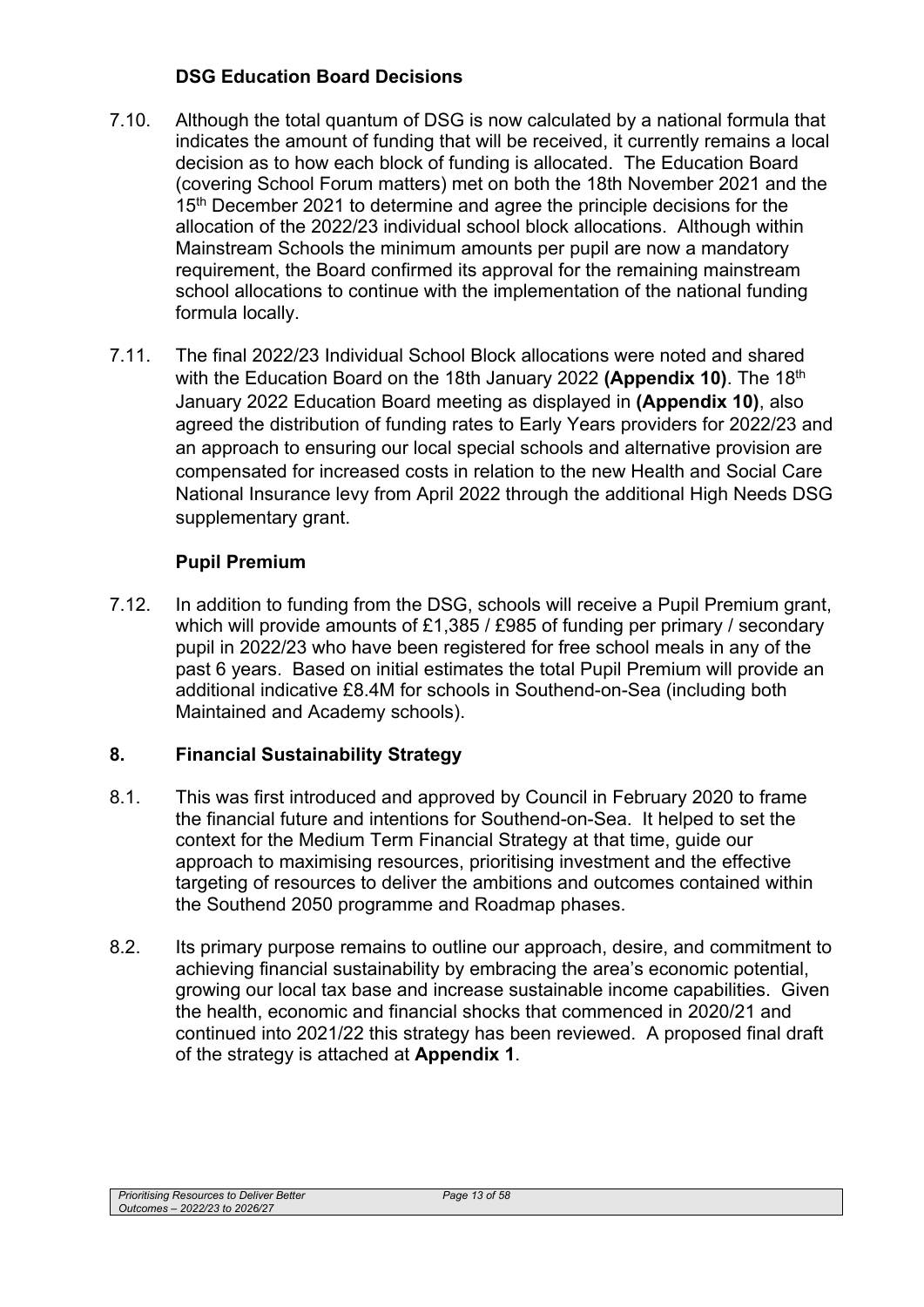# **9. Medium Term Financial Strategy (MTFS) 2022/23 – 2026/27**

- 9.1. Given the unprecedented and constantly changing events in 2020/21 and 2021/22, together with the late publication by the Government of the final finance settlement on 7th February 2022, the updated MTFS (**Appendix 2**) will require some minor changes/updates. This updated strategy builds on what was approved in February 2021 and looks to provide an integrated view of the whole of the Council's finances and outlook over the medium term, i.e., over the next five years. It continues to show how the Council intends to align its financial resources to the Southend 2050 ambition, five-year roadmap, key pandemic recovery priorities and desired outcomes.
- 9.2. This strategy is the Council's key financial planning document which informs business and resource planning and shows how spending needs to be balanced with the amount of available funding. It identifies budget gaps in the medium term to enable the Council sufficient time to address them in a considered, measured, and planned way. Clearly this assessment is based on a range of assumptions – the most significant is that we are currently assuming that the level of Government funding support we are expecting to receive in 2022/23 remains at exactly that same level in future years through to 2026/27.
- 9.3. A Medium Term Financial Forecast for the years 2022/23 to 2026/27 is shown in **Annex 1 to Appendix 2**. Table 2 is a summary showing the forecast budget gap for the next five years.

| Year I        |     | 2022/23 2023/24 2024/25 2025/26 |      |       | 2026/27 | <b>Total</b> |
|---------------|-----|---------------------------------|------|-------|---------|--------------|
| Budget<br>gap | £0M | £8.6                            | £3.9 | £6.3M | £5.2M   | £24.0M       |

*Table 2 Forecast Budget Gap 2022/23 to 2026/27* 

- 9.4. The Section 151 Officer's Statement on the Adequacy of Balances and the Robustness of the Budget is attached as **Appendix 3**. This includes the recommended Reserves Strategy based on an approach to evidence the requisite level of reserves by internal financial risk assessment.
- 9.5. The proposed Earmarked Reserves balances (2021/22 2026/27) is shown in **Annex 2 to Appendix 2** and it illustrates not only the appropriations to and from Earmarked Reserves but also the transfers between them. The significant fall in grant reserves in April 2022 is due to the prescriptive accounting treatment of Business Rates Section 31 Grant appropriated to reserves in the previous year. These arrangements were stipulated and were designed to primarily account for the support for businesses provided by the Government during the pandemic between the Council's Collection Fund and General Fund. This is in accordance with national guidance given the exceptional circumstances.

A summary of the forecast reserve balances from 2021/22 to 2026/27 is illustrated in the following graph (Figure 2).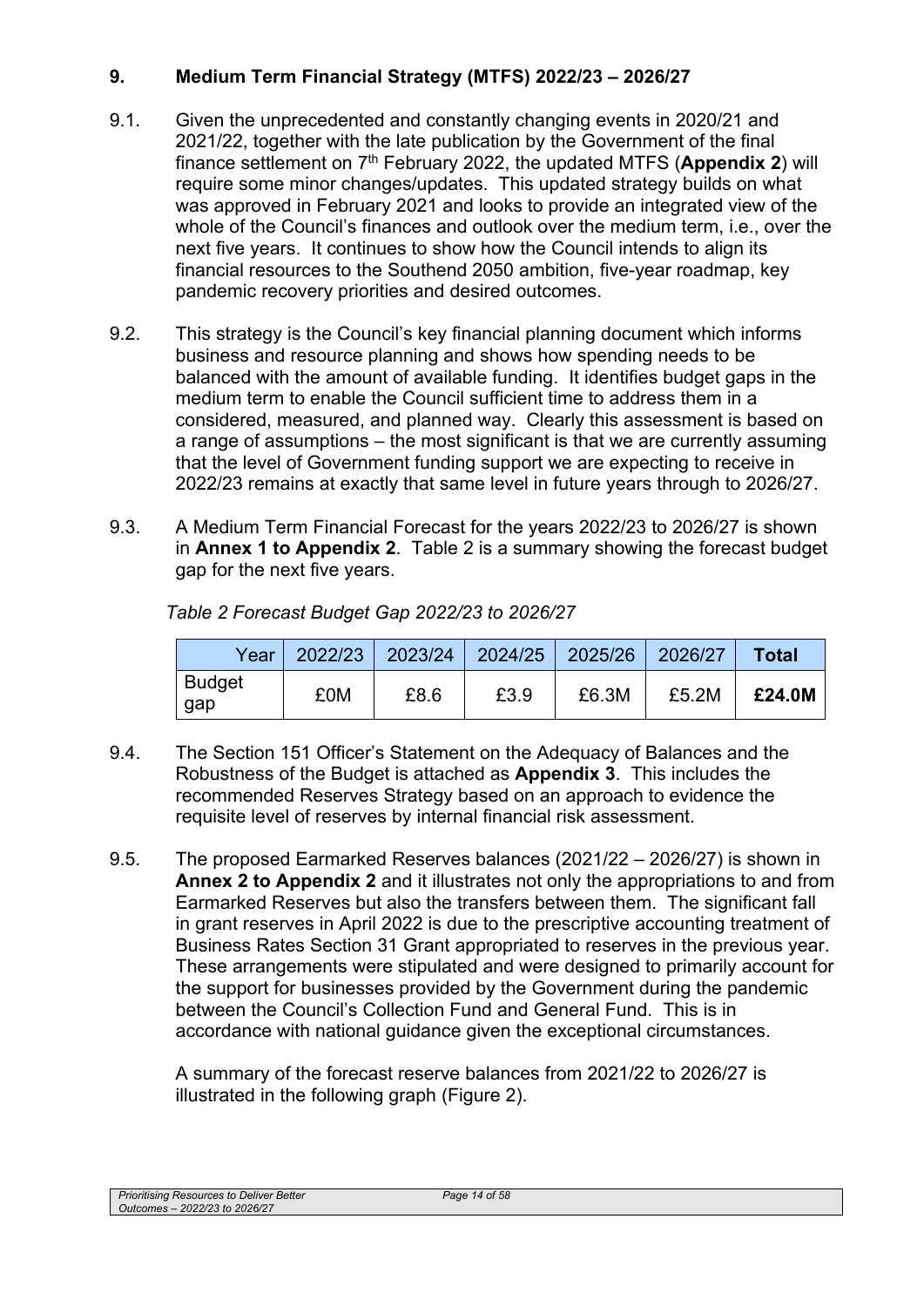*Figure 2 Forecast Reserve Levels 2021/22 to 2026/27* 



- 9.6. The level of resources available for revenue and capital investment were subject to extensive challenge and prioritisation to ensure that investment is designed to have a positive impact and is aligned to deliver the Southend 2050 outcomes, COVID-19 recovery priorities and first phases of the roadmap.
- 9.7. For revenue prioritisation of proposed investment, careful assessment was given to the current demands and pressures for existing local priority services, the future requirements needed to continue to respond positively to the pandemic and to a range of initiatives that are not only aligned to our 2050 priorities but would also have a value for money impact in providing better outcomes for Southend residents. Analysis of the feedback from the range of extensive consultation and engagement exercises undertaken throughout 2021/22 has also directly influenced the overall proposed budget package (see Section 20.6).
- 9.8. For capital, prioritisation of proposed investment is achieved through application of the Capital Investment Strategy. This is a key document which forms part of the authority's integrated revenue, capital, and balance sheet planning. It provides a high-level overview of how capital expenditure, capital financing and treasury management activity contribute to the delivery of desired outcomes. It includes an overview of the governance processes for consideration, prioritisation, and approval of capital investment. The Capital Investment Strategy for 2022/23 to 2026/27 is attached as **Appendix 11**.

## **10. Prioritising Resources to Deliver Better Outcomes**

10.1. Successful and timely delivery of the revenue budget and capital investment programme are a key part of responding positively to the impact of the pandemic and achieving the Southend 2050 ambition.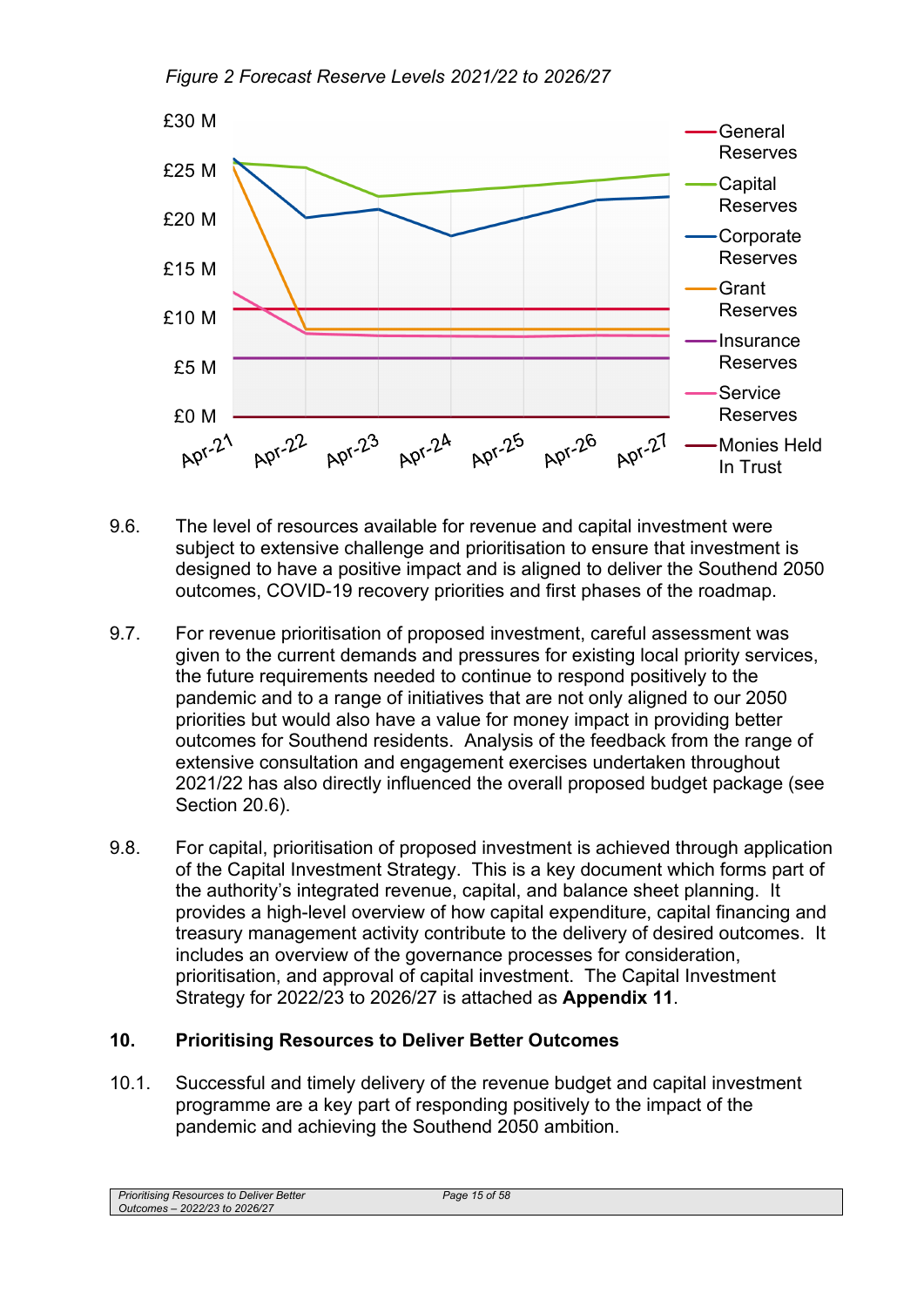10.2. A summary of the revenue investment proposals that form part of this overall budget package is shown in Table 3. The detail of each proposal for 2022/23 is shown at **Appendix 6**. Most of the proposed initiatives are planned to be a permanent increase in the revenue base budget of the Council, except where indicated (\*).

| <b>Ref</b>     | <b>Description</b>                                                                         | 2022/23<br>£000s |
|----------------|--------------------------------------------------------------------------------------------|------------------|
| <b>PJ02-TR</b> | Stop the use of Glyphosate in Parks and Open Spaces                                        | $*120$           |
|                | <b>Pride and Joy Total</b>                                                                 | 120              |
| SW01-UP        | Adult Demographic Change #                                                                 | 830              |
| SW02-UP        | Adult Social Care Provider Uplifts - Residential,<br><b>Supported Living, Day Services</b> | 2,161            |
| SW03-UP        | Adult Social Care Provider Uplifts - Direct Payments                                       | 806              |
| SW04-UP        | <b>Essential Living Fund</b>                                                               | 117              |
| SW05-UP        | <b>Safeguarding Board Investment</b>                                                       | 30               |
| SW06-UP        | <b>Independent Health Complaints Advocacy</b>                                              | 28               |
| SW07-IA        | Adult Social Care Provider Uplifts - Homecare                                              | 1,316            |
| <b>SW08-IA</b> | Adult Social Care Provider Uplifts - Residential Care<br><b>Legacy Rates</b>               | 125              |
| SW09-IA        | <b>Children's Social Work</b>                                                              | 350              |
| <b>SW10-IA</b> | <b>Housing Staff</b>                                                                       | 200              |
| <b>SW11-IA</b> | <b>Community Safety Investment</b>                                                         | 250              |
| <b>SW12-IA</b> | Increase in Public Health Burials                                                          | 20               |
| <b>SW13-IA</b> | <b>Parking Lines and Signs</b>                                                             | 100              |
| <b>SW14-IA</b> | <b>Street Lighting Column Replacements</b>                                                 | 100              |
| <b>SW21-TR</b> | <b>Liberty Protection Safeguards</b>                                                       | $*60$            |
| SW22-TR        | <b>Care Home Support</b>                                                                   | $*100$           |
| <b>SW23-TR</b> | <b>Housing Staff</b>                                                                       | $*150$           |
| <b>SW24-TR</b> | Assurance and Inspection                                                                   | $*75$            |
|                | <b>Safe and Well Total</b>                                                                 | 6,818            |
| OP01-IA        | <b>Planning Graduates</b>                                                                  | 80               |
| OP02-TR        | <b>Economic Recovery</b>                                                                   | $*200$           |
| OP03-TR        | Events 2022 Programme                                                                      | $*100$           |
|                | <b>Opportunity and Prosperity Total</b>                                                    | 380              |
| CS01-UP        | ICT increase in annual support / maintenance costs                                         | 200              |
|                | 200                                                                                        |                  |
| FW01-UP        | Pay and Increments                                                                         | 3,650            |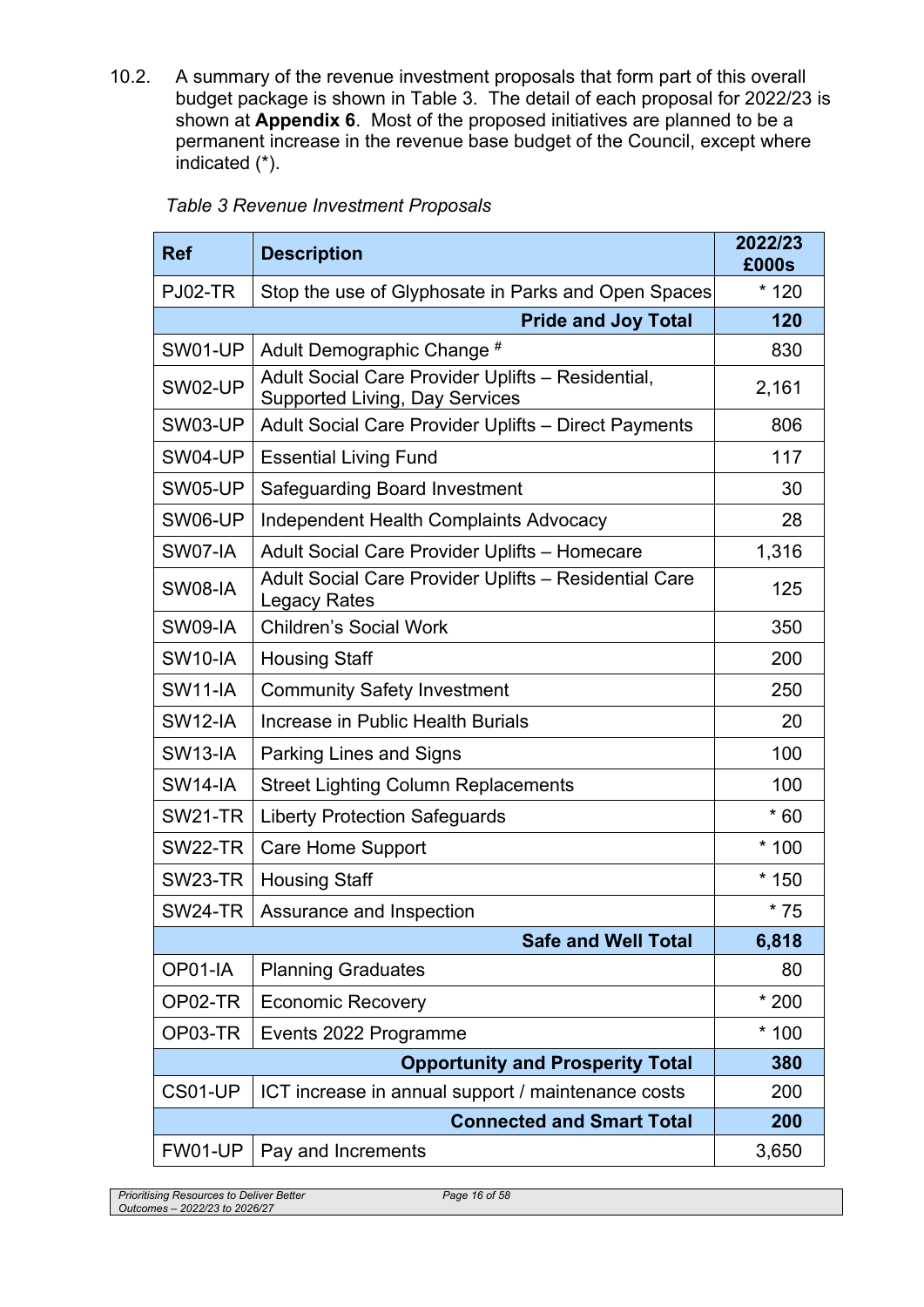| <b>Ref</b>                          | <b>Description</b>                                 | 2022/23<br>£000s |
|-------------------------------------|----------------------------------------------------|------------------|
| FW02-UP                             | <b>Inflation Provision</b>                         | 600              |
| <b>FW03-UP</b>                      | Investment, Income and Financing Costs Review      | 1,204            |
| FW04-IA                             | Loss of School's income across a range of services | 250              |
| FW05-IA                             | Rightsizing of General Fund Council Tax Budget     | 200              |
| <b>Future Ways of Working Total</b> |                                                    | 5,904            |
|                                     | <b>Total Investments</b>                           | 13,422           |

#### *Key:*

*\* Investment is for one year only and is funded from reserves, see Appendix 4 for details.* 

*#The proposed extra investment for Adult Social Care Demography has been reduced from £1.080M to £0.830M because of more up to date intelligence and the continued uncertainty about the overall demand position for adult social care in 2022/23. This is summarised in paragraph 17.1 as one of the changes to the revenue account budget since the 13th January Cabinet meeting.*

10.3. In addition to these new investment proposals, the Council is also actively involved in several projects aimed at reducing the impact of climate change. The Council has been very successful in utilising investment to leverage external grant funding via competitive bidding processes to be able to undertake projects on a larger scale which in turn will have a greater benefit to the local environment.

These climate change initiatives support our aspirations to achieve net-zero emissions by 2030 in line with the Climate Emergency Declaration. Some of these projects are nearing competition and several others, are currently in delivery.

The projects are a mixture of fully funded programmes and schemes which require match funding. This match funding primarily is in the form of staff time or previously approved capital schemes which are contributing towards our Green City ambition.

The Head of Climate Change will be involved in a range of Council led programmes to ensure that appropriate consideration is given to the climate impact of our activities, especially considering the commitments made by the Government at the recent COP26 summit in Glasgow.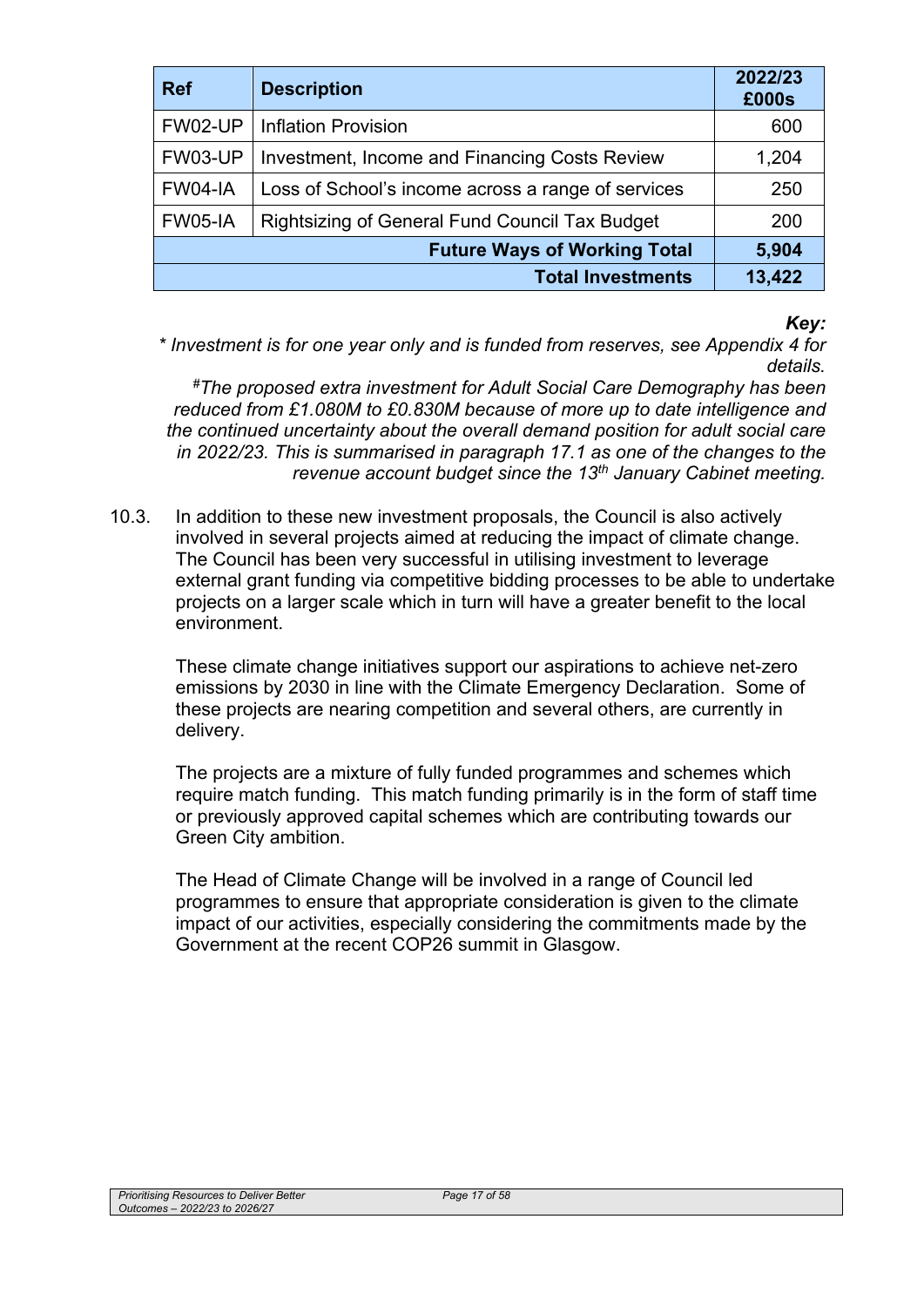10.4. A summary of the proposed savings and income generation proposals for 2022/23 that form part of this overall budget package is shown in **Table 4**. The detail of each proposal for 2022/23 – 2026/27 is shown at **Appendix 7**.

| <b>Ref</b>     | <b>Description</b>                                               | 2022/23<br>£000s |
|----------------|------------------------------------------------------------------|------------------|
| PJ02-SP        | Expectation of saving from waste disposal<br>procurement         | (112)            |
| PJ03-SP        | Review of Cemeteries and Crematorium fees and<br>charges         | (90)             |
|                | <b>Pride and Joy Total</b>                                       | (202)            |
| <b>SW15-IS</b> | <b>ABLE2 Team</b>                                                | (90)             |
| <b>SW16-IS</b> | Learning Disability Services Transformation                      | (225)            |
| <b>SW17-IS</b> | <b>Shared Lives Expansion</b>                                    | (15)             |
| <b>SW18-IS</b> | <b>Commercial Improvement</b>                                    | (60)             |
| <b>SW19-IS</b> | Enhanced In-house Foster Care Offer                              | $0^*$            |
| <b>SW25-SP</b> | Electronic Time Monitoring for Homecare                          | (150)            |
| SW26-SP        | <b>Disabled Facilities Grant and Equipment</b>                   | (230)            |
| SW27-SP        | <b>Increased Client Contributions</b>                            | (300)            |
| SW28-SP        | Early Help staffing review                                       | (27)             |
| PY-SW01        | Supported Accommodation & Supporting People<br>Contracts         | (300)            |
| PY-SW02        | Commercial negotiation and contract review with key<br>providers | (620)            |
| PY-SW04        | Review of low-cost home care packages                            | 17               |
| PY-SW06        | Review section 75 with Essex Partnership University<br>Trust     | (100)            |
| PY-SW07        | Review of the Adult Social Care contributions policy             | (50)             |
| PY-SW08        | Introduce a new strengths-based refresh to adult social<br>care  | $0^*$            |
| PY-SW10        | CCTV monitoring services for other networks                      | (10)             |
|                | <b>Safe and Well Total</b>                                       | (2, 160)         |
| <b>PY-AI03</b> | Targeted integration of the Public Health grant                  | (150)            |
| PY-AI04        | Negotiated planned increased in bowls season ticket<br>fees      | (20)             |
|                | <b>Active and Involved Total</b>                                 | (170)            |
| OP04-SP        | Advertising on Council waste assets                              | (5)              |
| PY-OP01        | Introduce charging at Pre-Application Advice meetings            | (8)              |
| PY-OP02        | Fast Track and Premium Services for Planning<br>Applications     | (5)              |

*Table 4 Savings and Income Generation Proposals*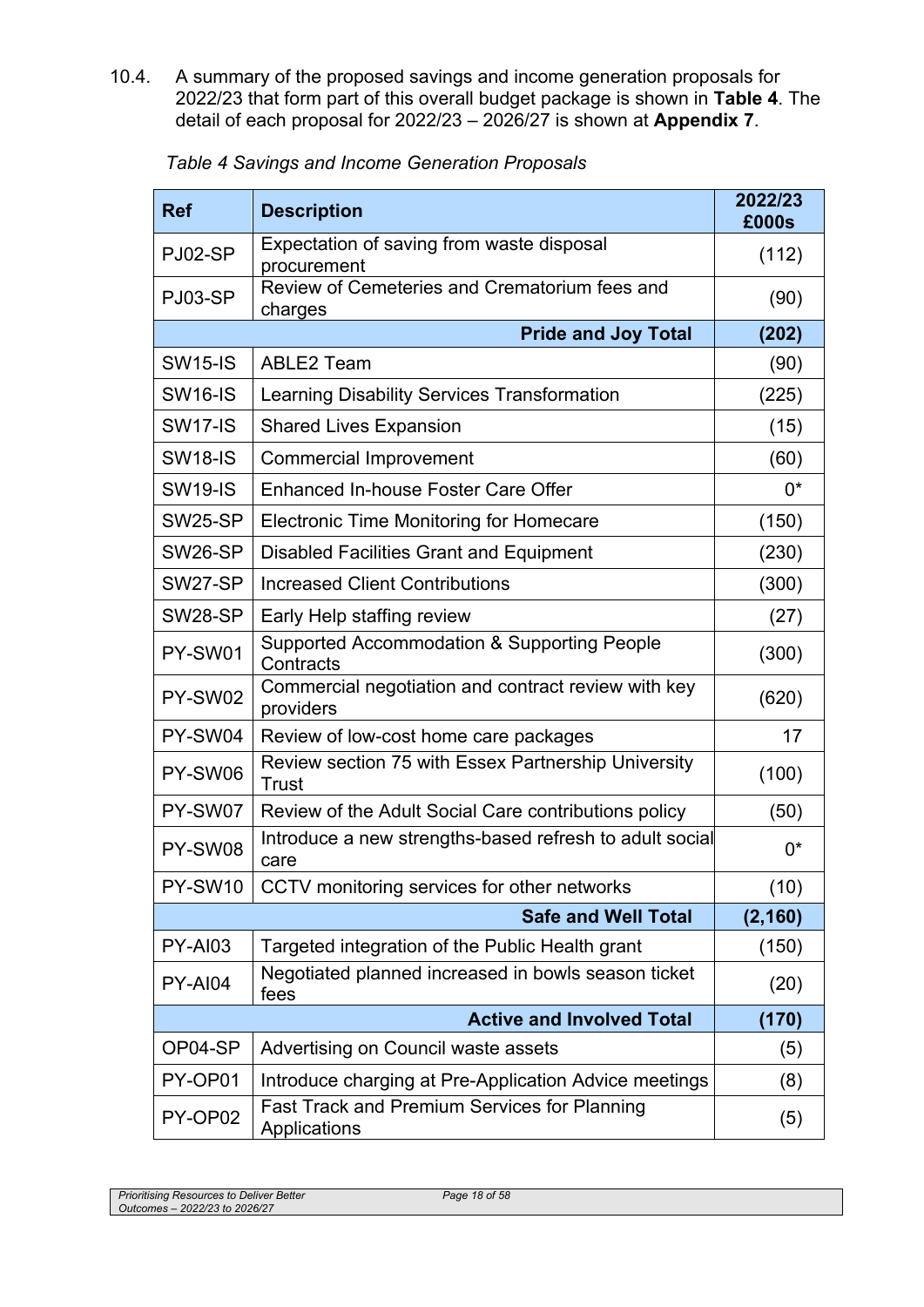| <b>Ref</b>     | <b>Description</b>                                                                | 2022/23<br>£000s |
|----------------|-----------------------------------------------------------------------------------|------------------|
| PY-OP03        | Potential sponsorship opportunities within parks                                  | (5)              |
| PY-OP04        | Ensure all parks buildings either have a lease or<br>charged separately for usage | (10)             |
| PY-OP05        | Review of Planning and Building Control Consultancy<br>Service                    | (38)             |
| PY-OP07        | New rental income from the airport business park                                  | (23)             |
|                | <b>Opportunity and Prosperity Total</b>                                           | (94)             |
| <b>CS02-IS</b> | <b>Public Interface Transformation</b>                                            | $150*$           |
| <b>CS03-IS</b> | Highway improvements                                                              | $150*$           |
| CS04-SP        | Pay & display tariff standardisation                                              | (350)            |
| CS06-SP        | Reduction of concessionary fares support to match<br>usage                        | (200)            |
| PY-CS03        | Comprehensive review of car parking fees and<br>charges                           | (150)            |
| PY-CS04        | Review of all Highways fees and charges                                           | $0^*$            |
|                | <b>Connected and Smart Total</b>                                                  | (400)            |
| FW06-SP        | Fees and charges increased yield                                                  | (800)            |
| FW07-SP        | Housing Benefit and Council Tax verification software                             | (17)             |
| FW08-SP        | <b>Financial Services staffing review</b>                                         | (68)             |
| FW09-SP        | Council Tax Base additional increase 0.3%                                         | (271)            |
| PY-ES02        | Saving from not borrowing during 2021/22                                          | (150)            |
| PY-ES08        | Various administrative efficiencies and savings                                   | $45*$            |
| PY-ES10        | Service redesign of the Business Support function                                 | (500)            |
| PY-ES13        | New income stream from a formal laptop disposal<br>scheme                         | $0^*$            |
| PY-ES14        | Housing Revenue Account charging review                                           | (50)             |
|                | <b>Future Ways of Working Total</b>                                               | (1, 811)         |
|                | <b>Savings Initiatives Total</b>                                                  | (4, 837)         |

*Key: The prefix "PY" indicates a saving which was approved as part of the 2021/22 budget setting process with a multi-year impact.* 

*The suffix "IS" indicates an invest to save proposal.* 

*\* Indicates savings/extra income is planned to be delivered in future years.* 

The £0.350M for Zone 1A Car Park charge extension 6pm to 9pm (CS05 – SP) has been removed following feedback from Members, businesses, and residents. This is summarised in paragraph 17.1 as one of the changes to the revenue account budget since the 13<sup>th</sup> January Cabinet meeting.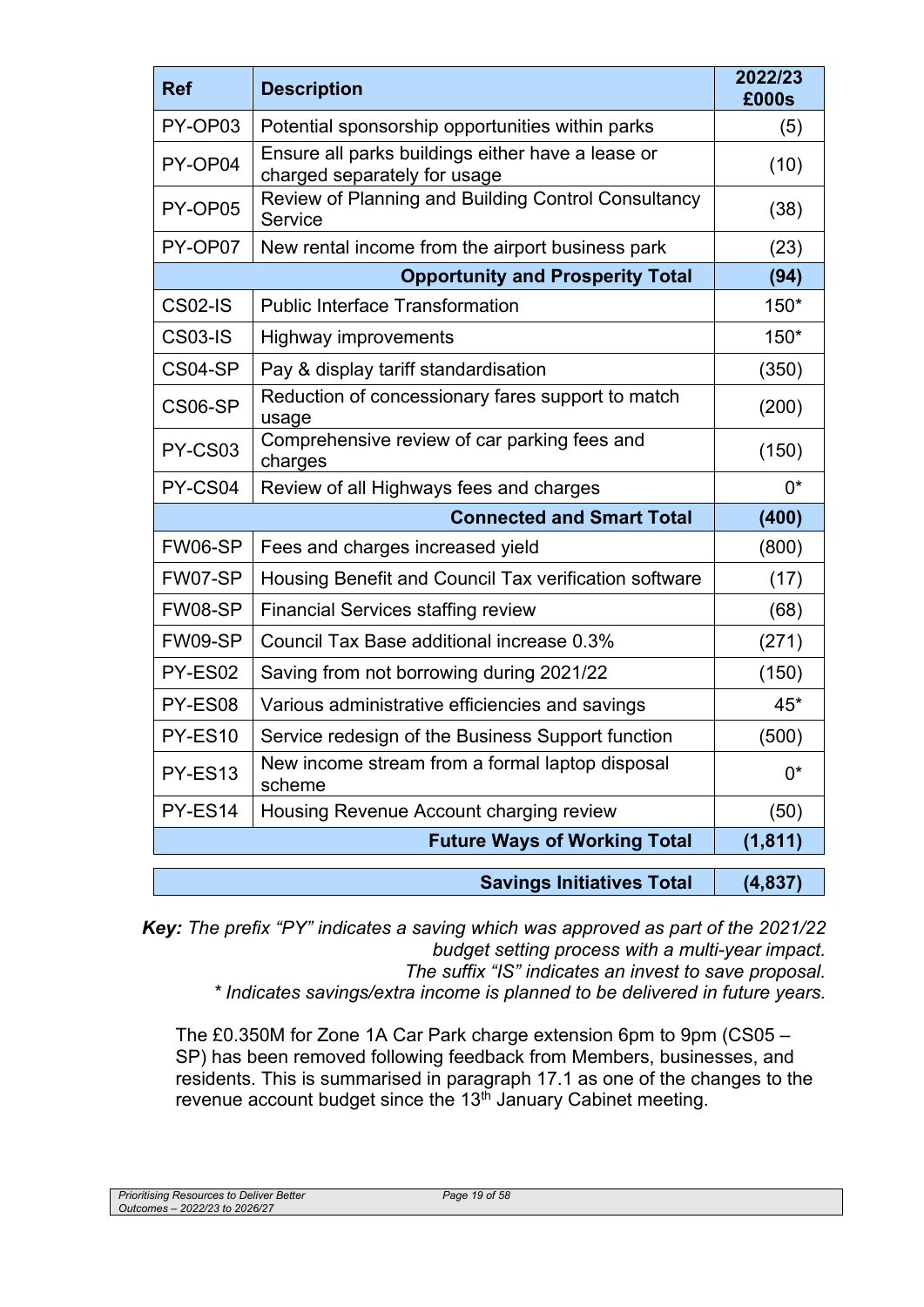The £0.1M for Moving Traffic Enforcement (SW20-IS) has been removed as the plans for exploring this initiative have been delayed due to the late notification of the revised guidance from Government. This is summarised in paragraph 17.1 as one of the changes to the revenue account budget since the 13<sup>th</sup> January Cabinet meeting.

### **11. General Fund Revenue Budgets 2022/23 – 2026/27**

#### **Forecast revenue outturn 2021/22**

- 11.1. The original General Fund revenue budget requirement for 2021/22 totalled £135.847M and was to be met from government grants, available business rates, council tax and adult social care precept and £2.500m planned use of reserves.
- 11.2. Members have been supplied with regular financial monitoring information throughout the year. The latest forecast outturn and supporting narrative for 2021/22 was summarised in the Resourcing Better Outcomes - Financial Performance Report – Period 8, which was reported to the Cabinet meeting in January 2022. The year has clearly been dominated again by the impact of COVID-19 on both the finances and operations of the Council.
- 11.3. The latest financial forecast for 2021/22 indicates a projected £1.358M overspend for the Council.
- 11.4. A range of mitigation plans are also in place to try and improve the overall financial position further by the end of the financial year. The situation will continue to be closely monitored. It is anticipated that the current forecast overspend will be met by a combination of additional COVID-19 Government support (Control Outbreak Management Fund) or using corporate contingency if required. This should enable the previously approved £2.5M to support the Council's spending plans in 2021/22 to be deferred and is now proposed to be used to support the 2022/23 Budget package instead. The actual year-end final position for 2021/22 will be considered as part of the outturn report, which will be presented to Cabinet in June 2022.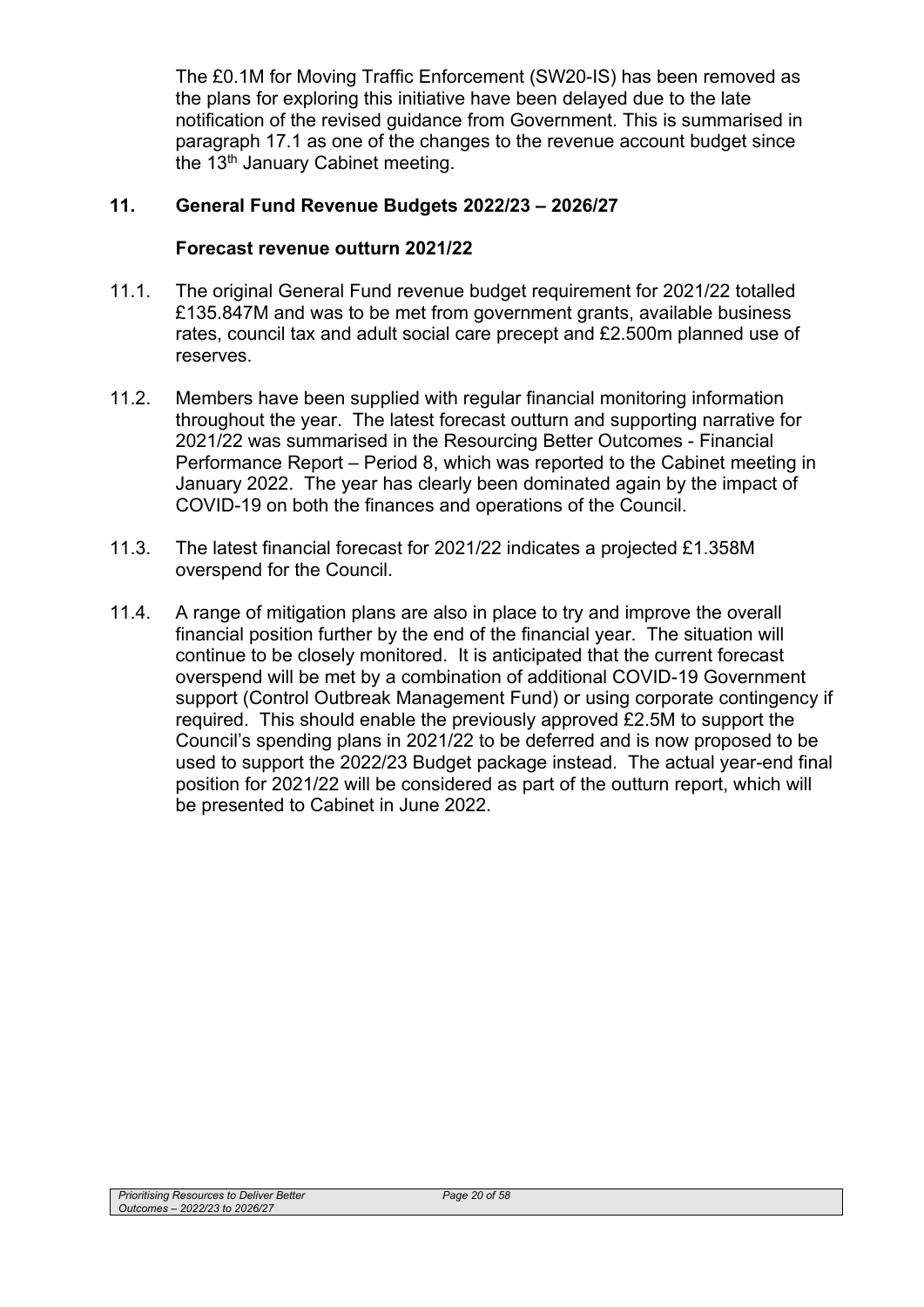#### **General Fund Revenue Budget 2022/23**

11.5. The proposed gross revenue expenditure for 2022/23 and including all the proposed initiatives summarised in section 10 is £328.677M, the distribution between Portfolios is shown in the following pie chart (Figure 3).



*Figure 3 Revenue Gross Expenditure Budget by Portfolio*

- **Leader: Economic Recovery & Regeneration**
- **Deputy Leader: Transport, Asset Management & Inward Investment**
- Adult Social Care & Health Integration
- **Children and Learning**
- Communities & Housing
- Corporate Services & Performance Delivery
- **Environment, Culture, Tourism & Planning**
- Public Protection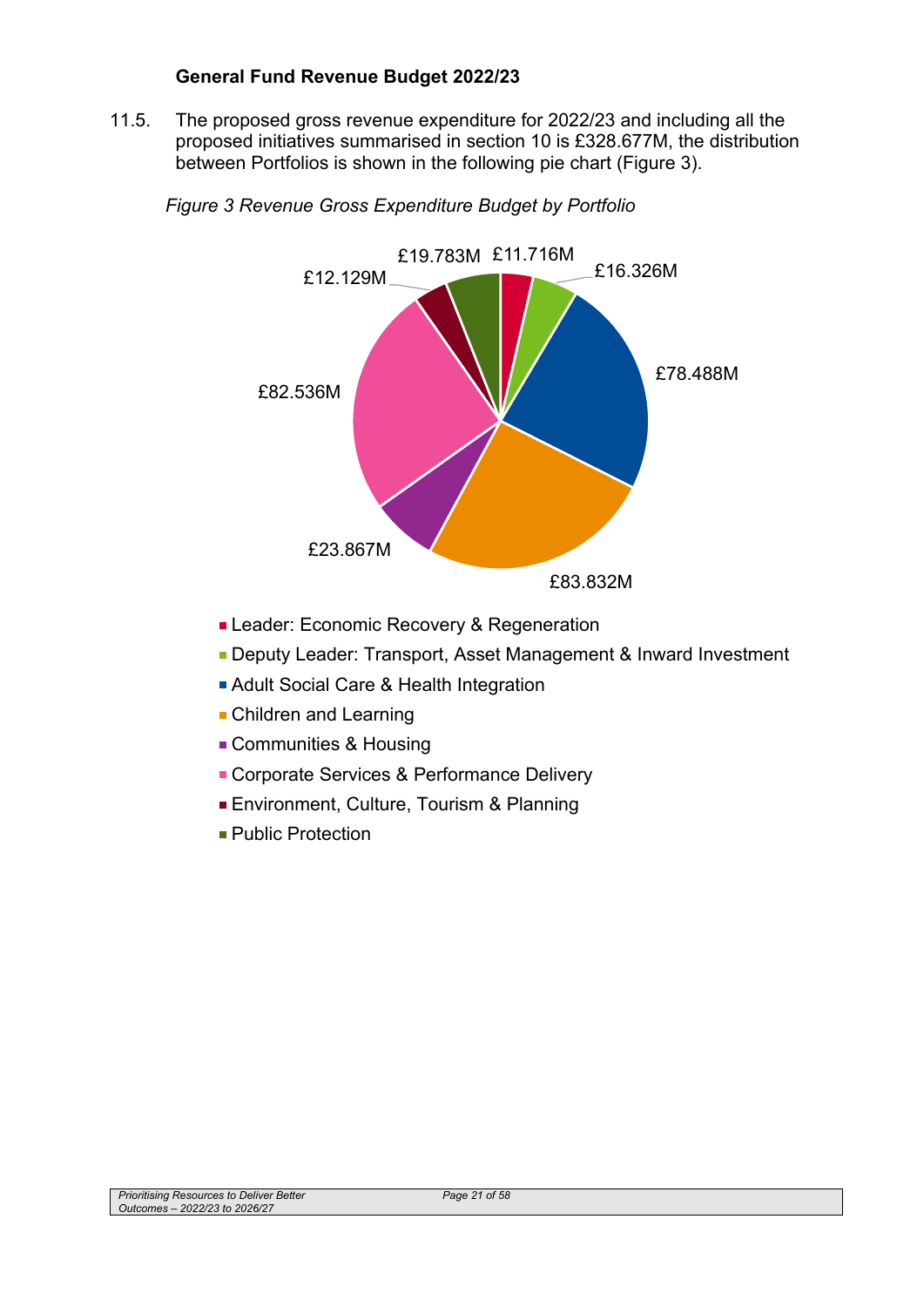11.6. The proposed gross revenue income for 2022/23 and including all the proposed initiatives summarised in section 10 is £197.216M, the distribution between Portfolios is shown in the following pie chart (Figure 4).



*Figure 4 Revenue Gross Income Budget by Portfolio* 

- **Leader: Economic Recovery & Regeneration**
- **Deputy Leader: Transport, Asset Management & Inward Investment**
- **Adult Social Care & Health Integration**
- **Children and Learning**
- Communities & Housing
- Corporate Services & Performance Delivery
- **Environment, Culture, Tourism & Planning**
- **Public Protection**

# **Fees and Charges Proposals**

11.7. Cabinet at its meeting on  $18<sup>th</sup>$  September 2018 approved the introduction of a fees and charges policy to cover all fees and charges reviews except car parking charges. This approved policy enabled Chief Officers to set fees and charges annually where the expected yield for a service or category is in line with the budget parameters as set out in the Medium Term Financial Strategy. Outside of these budget parameters any changes will need to be agreed by Cabinet like car parking charges. For 2022/23 the guideline yield has been set at CPI at October 2021 (4.2%) and therefore charges for 2022/23 will be set by Chief Officers within this guideline with a few exceptions.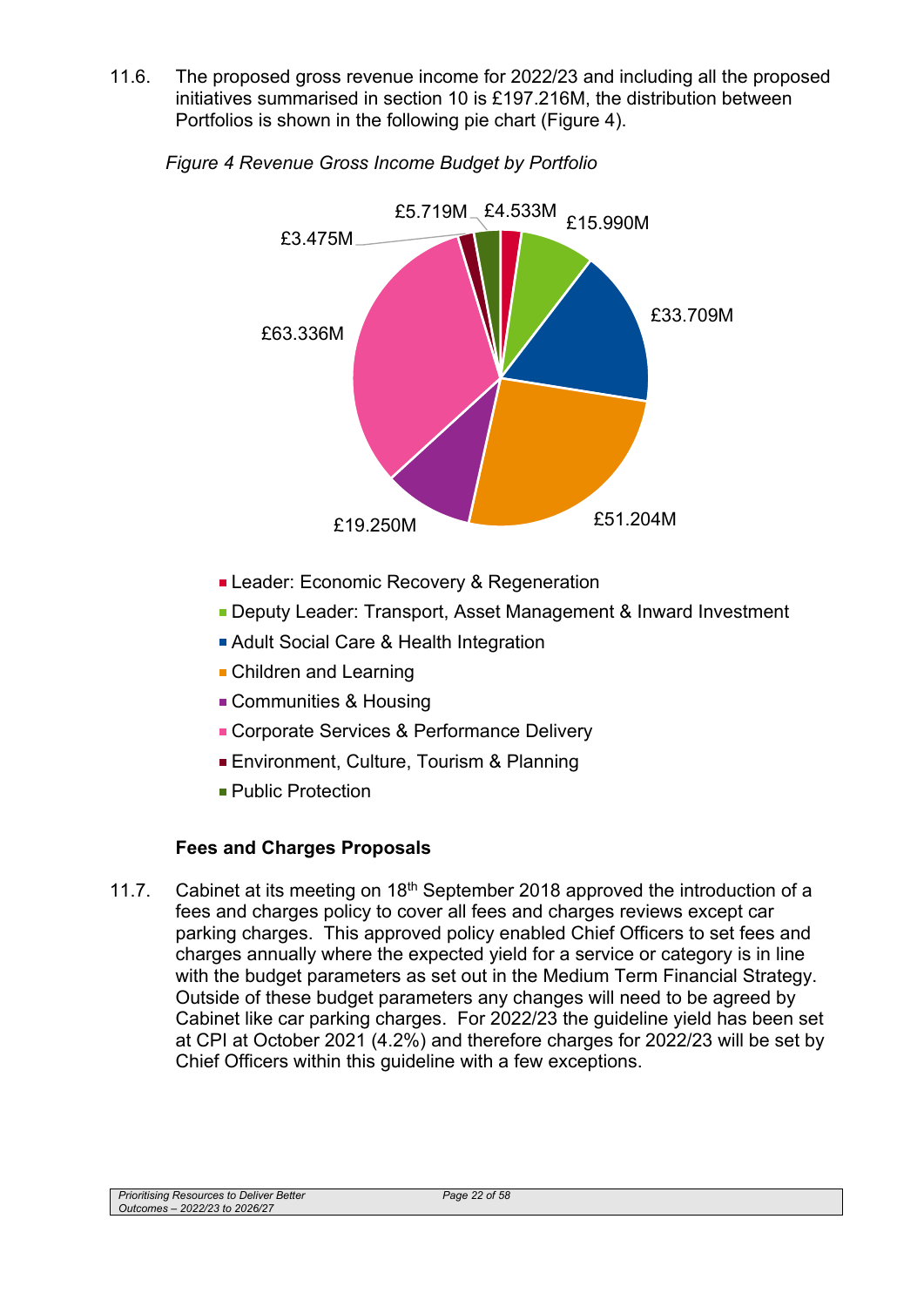- 11.8. The proposed overall balanced revenue budget package assumes several new fee charging options within parking and bereavement services. The detailed proposals are summarised at **Appendix 9**. New charging arrangements based on national policy/guidance (Care Act Considerations) and individual financial circumstances of clients are also planned for Adult Social Care services.
- 11.9. The Southend Pass will continue into 2022/23 with feedback from users resulting in the creation of a 1 and 3-month pass purchase option too. As a result of parking services being continually impacted in 2021/22 due to COVID-19, an evaluation of the pass will now be undertaken in 2022/23. Except for the changes to parking charges summarised for Zone 1a in **Appendix 9,** all other pay and display tariffs are proposed to remain at 2021/22 prices. This means that the impact of increasing inflationary factors is not being passed on to parking users in 2022/23.
- 11.10. After the significant piece of work undertaken to create parking zones across the Borough to standardise parking charges within similar areas in 2021/22, it is now proposed to simplify them even further by standardising the hourly rate in Zone 1a in line with all other zones across the Borough. This will provide an even simpler and uniform approach across the whole town. There are also some minor amendments to other parking arrangements, which are outlined in detail at **Appendix 9**.
- 11.11. It was originally proposed to help alleviate parking pressure for the night-time economy in Southend-on-Sea that applicable charging times in Zone 1a would be extended from 6pm to 9pm. **Following extensive feedback from various stakeholders this proposal has now been withdrawn from the budget package for 2022/23**.
- 11.12. The Care Act allows local authorities to charge people a fair contribution towards the cost of care. In any financial assessment, individual circumstances will continue to be considered. People are only charged when they can afford to pay all or part of the actual cost of their care. No one will pay more than the care costs the council to deliver. Each year the cost of care rises because of increased payments to providers, and the amount people have to pay for care also increases. These two factors, together with assumptions about the increase in the aging population mean we are assuming increased charging income in future years.
- 11.13. The charges for our cemetery and crematorium have been benchmarked for the last few years against nearest neighbours and similar facilities and the outcome of this shows that our charges are primarily in the lower quartile. Considering the current increases in utility costs to operate our cremators and the reduced availability of burial plots it seems prudent to review the charges associated with these services. The proposed charges at **Appendix 9** are the result of benchmarking data from competitors as well as the unique demographics of Southend whilst ensuring that the needs of service users are met during the difficult time of a bereavement. These revised proposed charges also ensure that the cost of a basic cremation remains one of the lowest in South Essex.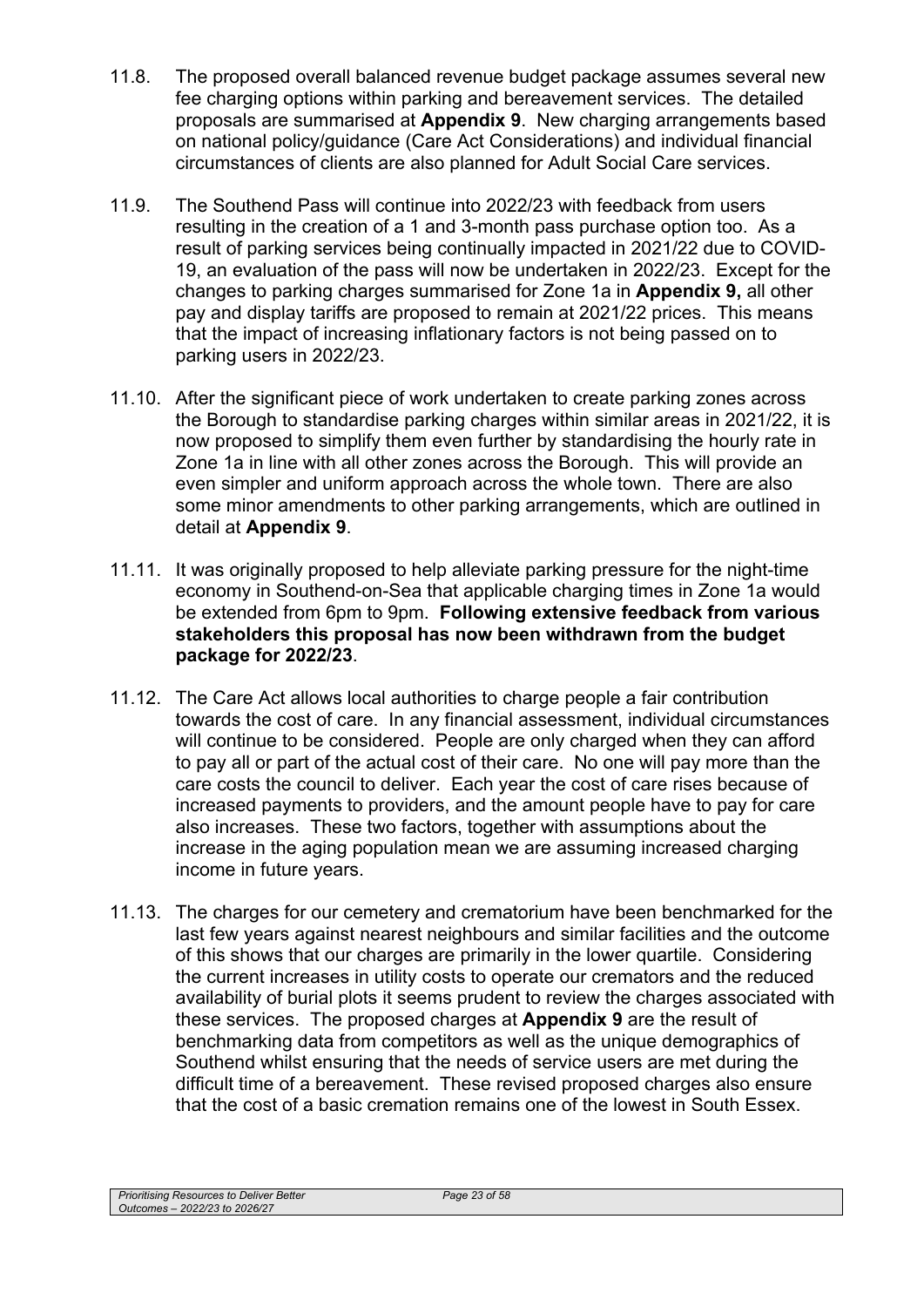11.14. The following pie chart (Figure 5) summarises the estimated level of income that could be generated from fees and charges for 2022/23.



*Figure 5 Fees and Charges income budget for 2022/23*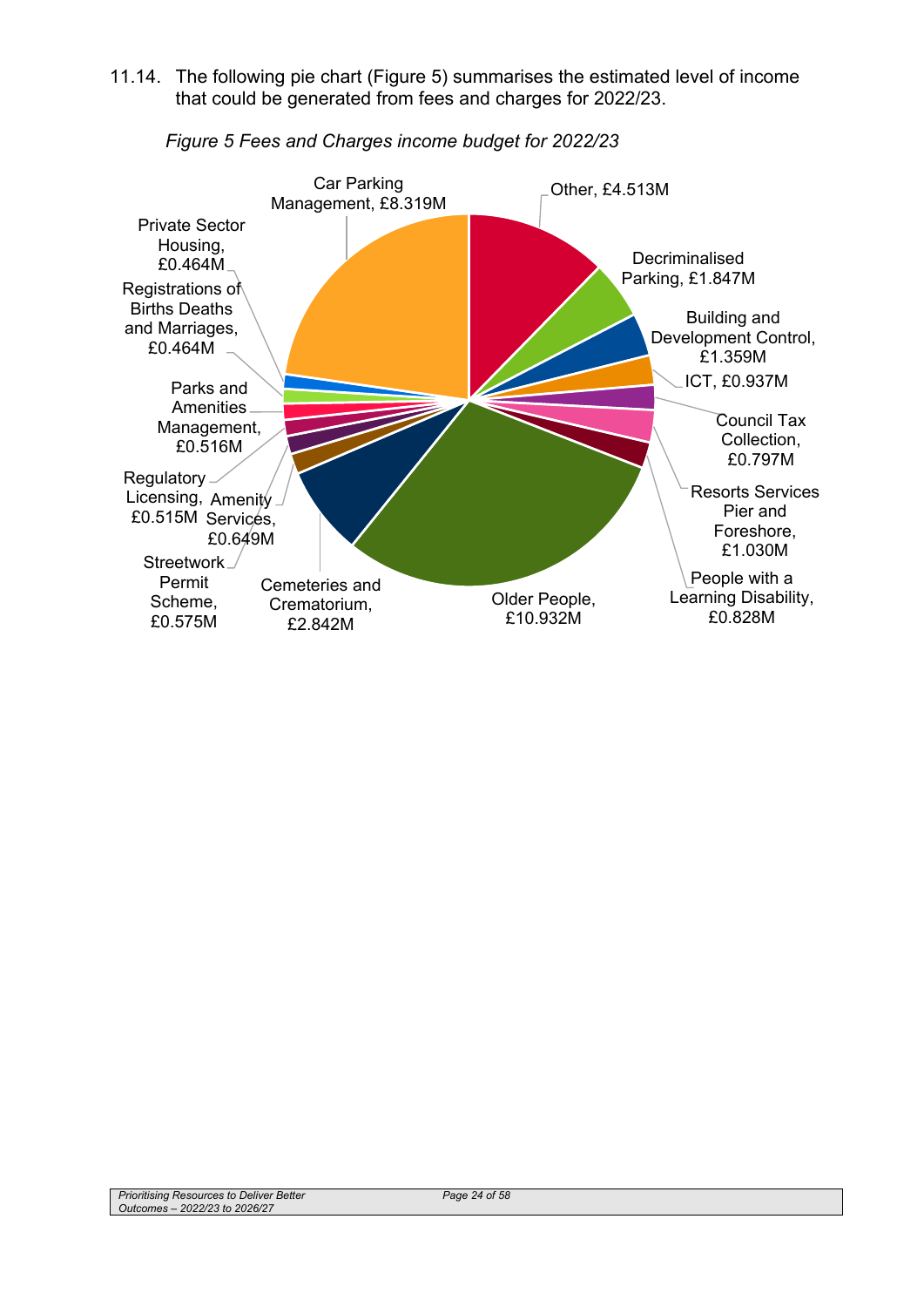## **Overall General Fund Budget**

11.15. The overall proposed balanced General Fund Revenue Budget package for 2022/23 is summarised in the following table (Table 5).

| Table 5 Summary of General Fund Revenue Budget |  |
|------------------------------------------------|--|
|------------------------------------------------|--|

|                                           | 2021/22<br>£M | 2022/23<br>£M |
|-------------------------------------------|---------------|---------------|
| <b>Net Base Budget</b>                    | 131.342       | 135.960       |
| Net Investment and Reprioritisation       | 2.005         | 4.328         |
| <b>Revenue Budget</b>                     | 133.347       | 140.288       |
| Less Available Funding                    |               |               |
| <b>Revenue Support Grant</b>              | (6.082)       | (6.244)       |
| <b>Business Rates Income</b>              | (38.129)      | (38.200)      |
| <b>Collection Fund Surplus</b>            | (1.500)       | (1.500)       |
| To be funded from Council and ASC Precept | 87.636        | 94.344        |
| <b>General Council Tax</b>                | 78.576        | 80.945        |
| <b>ASC Precept Income</b>                 | 9.060         | 10.899        |
| <b>Remaining Budget Gap</b>               | 0             | 2.500         |
| Use of Reserves to Balance Budget*        | 0             | (2.500)       |
| <b>Balanced Budget</b>                    | 0             | 0             |

**\*** The use of £2.500M from Reserves in 2022/23 to support the balancing of the budget is assumed to be a one-off arrangement. The planned replenishment of the Reserves is included in the Medium Term Financial Strategy and reflected in the budget gap at a rate of £625,000 per year for each of the next 4 years to 2026/27.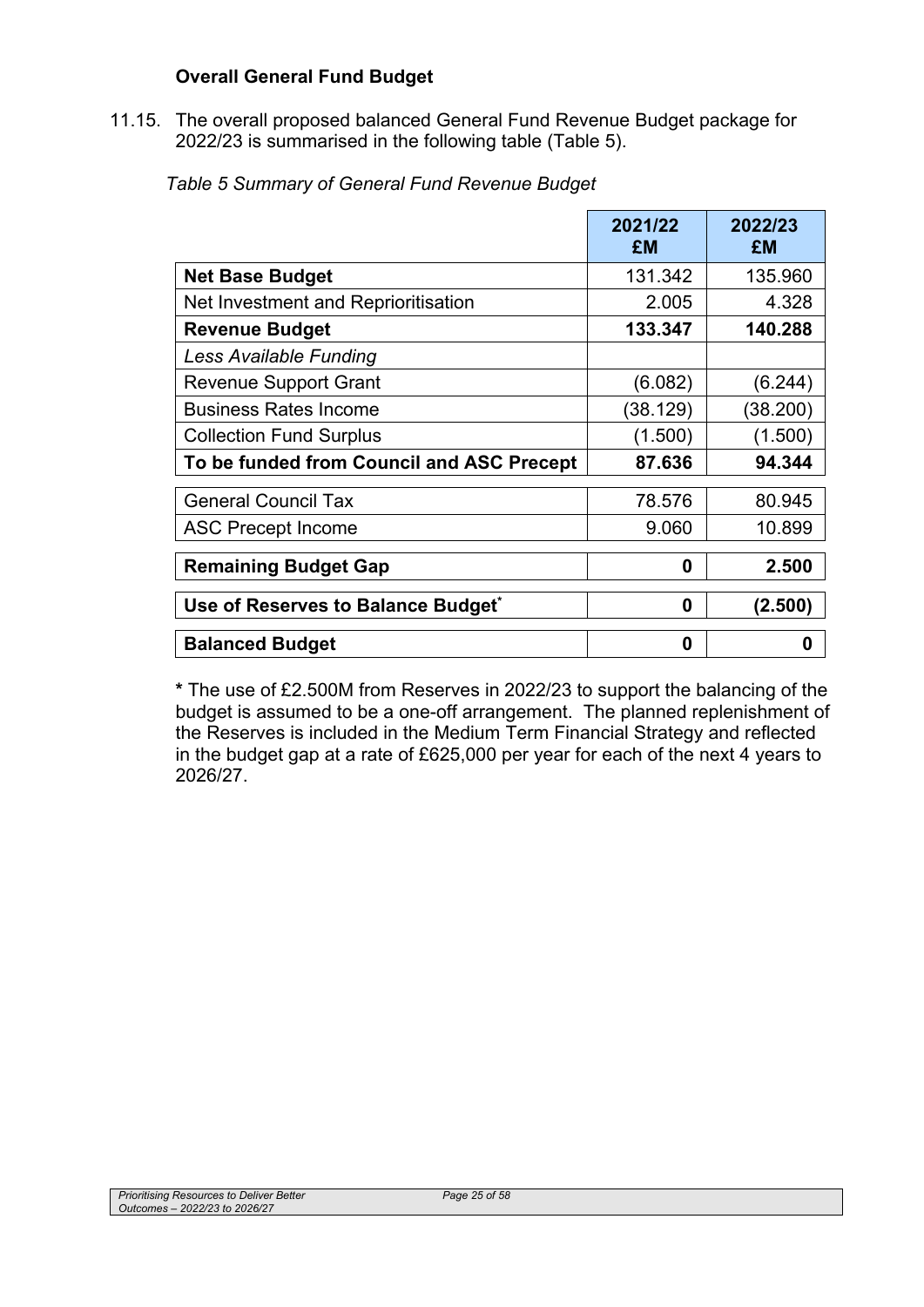11.16. Table 6 provides a summary of the 'one-off' use of reserves approved as part of a three-year programme of initiatives when the budget for 2020/21 was set in February 2020.

|                                               | 2022-23<br>£000 |
|-----------------------------------------------|-----------------|
| Service Design                                | 185             |
| Community Safety - Summer and Winter Planning | 100             |
| <b>Business Transformation Reserve total</b>  | 285             |
| <b>Outcome Delivery</b>                       | 250             |
| <b>Outcome Delivery Reserve total</b>         | 250             |
| School Improvement                            | 200             |
| <b>School Improvement Reserve total</b>       | 200             |
| Total Use of Reserves approved in 2020/21     | 735             |

*Table 6 Use of Reserves approved in 2020/21* 

#### **Council Tax 2022/23 and estimated collection fund balance 2021/22**

11.17. The Council must formally determine the Council Tax Base (the number of Band D equivalent properties) for 2022/23 and any estimated Collection Fund balance at the end of 2021/22. The Council Tax base for 2022/23 was approved by Cabinet on 13th January 2022 and set at **59,086.74** (equivalent Band D properties) including Leigh-on-Sea Town Council.

The tax base for Leigh-on-Sea Town Council has been calculated for 2022/23 as **8,890.46** Band D equivalents.

It is currently assumed that £1.5M of the projected accumulated historical surplus will be used to support the budget for 2022/23.

#### **Council Tax**

- 11.18. Overall, the proposed budget assumes a total increase in the Council Tax of 3.99% (that being 1.99% for general use and 2% for the Adult Social Care precept). This would result in a Band D value of £1,554.39 per annum (the Band D level for 2021/22 is £1,494.72). This equates to an annual increase of £59.67 and a weekly increase of £1.15.
- 11.19. Table 7 and Figure 6 provide an indicative illustration of the impact of the proposed council tax increase for 2022/23 across the range of properties in Southend-on-Sea. Approximately 70% of properties in the Borough are in council tax bands A to C.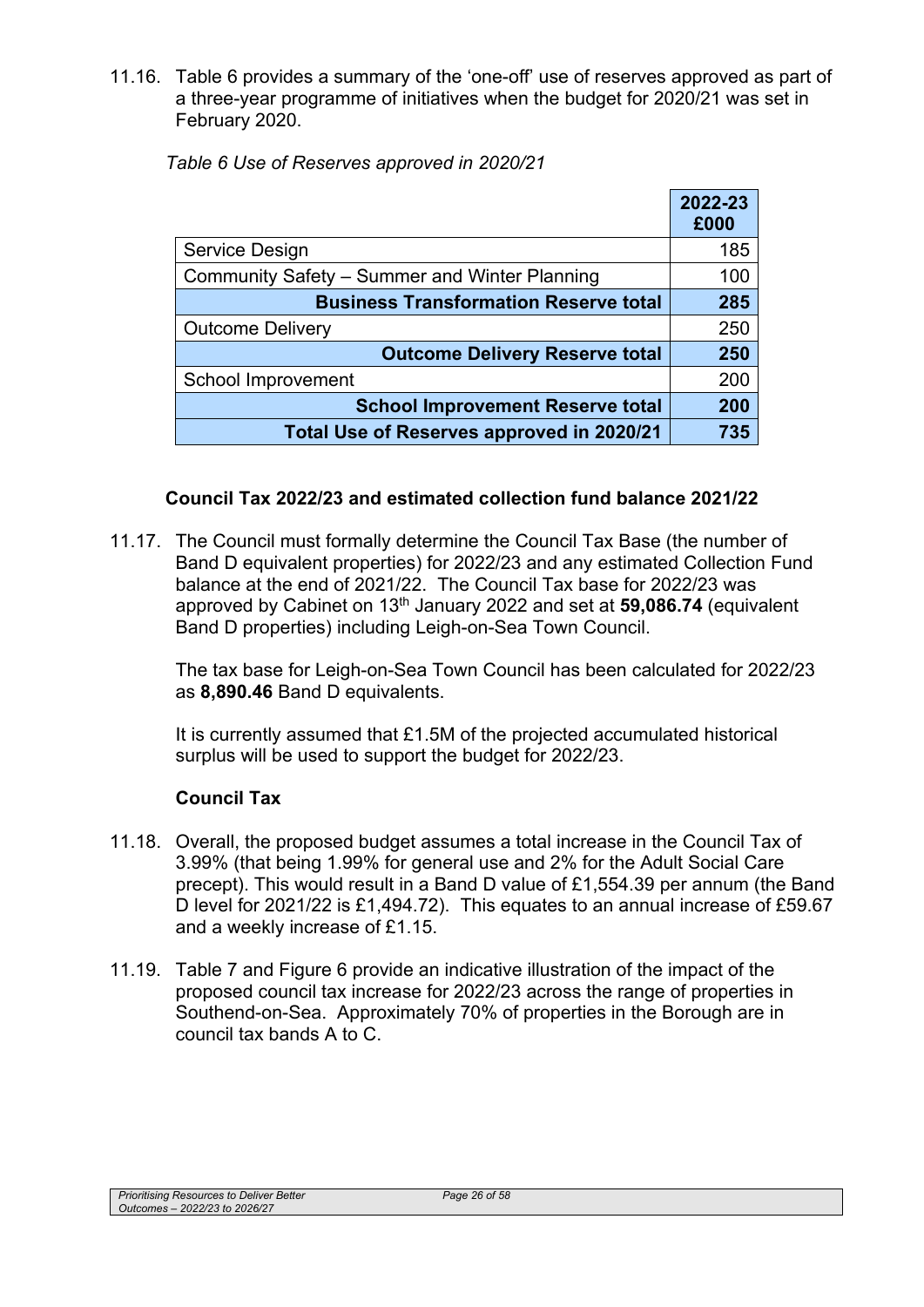*Table 7 Council Tax Bands* 

| <b>Council Tax Band</b>        | A      | B      | C.     | D      | E.    |       | G     | н     |
|--------------------------------|--------|--------|--------|--------|-------|-------|-------|-------|
| Number of chargeable dwellings | 16.394 | 15.726 | 24.088 | 12.604 | 6.636 | 3,643 | 1.584 | 101   |
| 21/22 Council Tax per week (£) | 19.16  | 22.36  | 25.55  | 28.74  | 35.13 | 41.52 | 47.91 | 57.49 |
| Increase per week $(E)$        | 0.77   | 0.89   | 1.02   | 1.15   | 1.40  | 1.66  | 1.91  | 2.29  |
| 22/23 Council Tax per week (£) | 19.93  | 23.25  | 26.57  | 29.89  | 36.53 | 43.18 | 49.82 | 59.78 |

The Government have recently announced a one-off £150 non-repayable payment towards energy bills for all households in Council Tax Bands A-D in England, Council Tax bills will not be reduced. The Council Tax system is only being used to identify who is eligible for this £150 payment.

*Figure 6 Number of Council Tax Dwellings and the associated proposed increase* 



This proposed budget for 2022/23 assumes a Council Tax increase of 1.99% for general use on the Southend-on-Sea element of the total Council Tax. It also assumes an Adult Social Care precept increase at a level of 2.0% of the main Council Tax. This has been determined based on trying to limit the local Council Tax increase to as low a level as realistically possible in the very financially challenging circumstances. The proposal includes 1.0% Adult Social Care Precept deferred from 2021/22 financial year.

For comparative purposes, nearly 70% of all unitary authorities in 2021/22 applied the maximum Council Tax increase possible without a local referendum (4.99%). Southend's approved level placed them within the next 20% of unitary authorities which increased their Council Tax between 3.00 – 3.99% in 2021/22.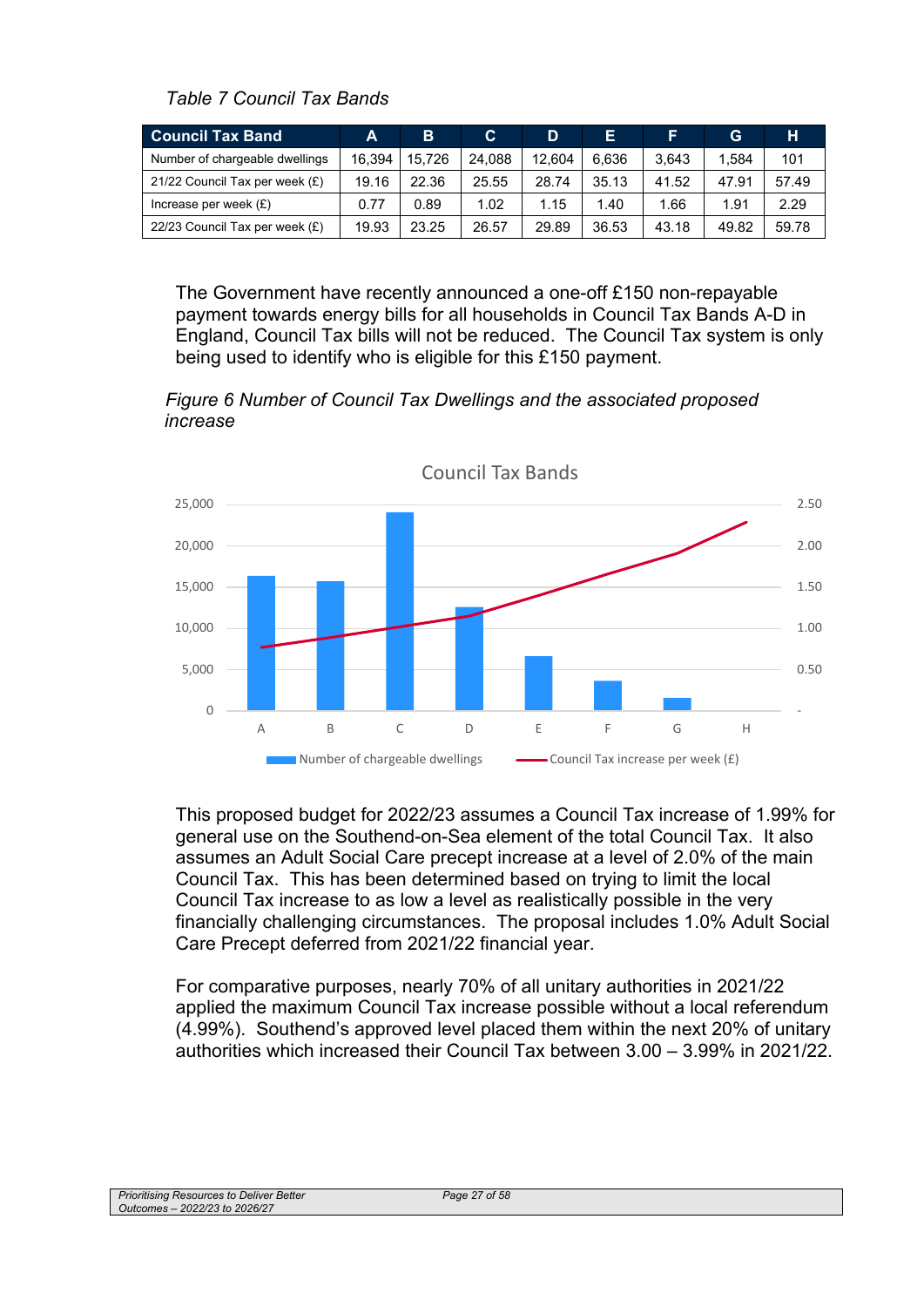The decision to defer the 1% available for the Adult Social Care precept in 2021/22 is now being proposed to be implemented for 2022/23. This strategy has provided a more stable consistent increase to residents of 3.99% each year, primarily to fund increasing demand and cost pressures for social care. Whereas 70% of residents in other unitary authority areas will have seen a bigger jump of 4.99% in 2021/22 followed by a smaller 2.99% increase in 2022/23.

The ability to apply this precept was introduced by the Government as part of the 2016/17 Local Government finance settlement. It was introduced to assist with the increasing demand and demographic expenditure pressures from Adult Social Care that Local Government has been experiencing and are continuing to face.

The total Council Tax payable by taxpayers consists of Southend-on-Sea Borough Council element, the Adult Social Care element and the precepts for Essex Fire & Rescue Services Authority and Essex Police Authority. Where applicable it also includes Leigh-on-Sea Town Council precept.

### **Precepts**

- 11.20. Leigh-on-Sea Town Council has confirmed its precept for 2022/23 of £452,880  $(2021/22 = \text{\textsterling}443,217)$ . Based on their council tax base of 8,890.46, the Town Council element of the total Council Tax bill will increase from £50.58 to £50.94 at Band D, equivalent to an increase of 0.71% from 2021/22.
- 11.21. Essex Fire & Rescue Services and Essex Police through the Police, Fire and Crime Commissioner for Essex has by law to set both precepts no later than 1<sup>st</sup> March 2022 (after consideration by the Essex Police, Fire and Crime Panel on 3<sup>rd</sup> February 2022).
- 11.22. The Essex Police, Fire and Crime Panel has agreed the precept position as:
	- Essex Police: Band D Council Tax £218.52 (2021/22 = £208.53), which is an increase of 4.79%.
	- Essex Fire and Rescue Services: Band D Council Tax £75.33 (2021/22 = £73.89), which is an increase of 1.95%.

#### **Levies**

11.23. The Council is required to pay relevant levying bodies, who have all now indicated their levy position for 2022/23. The final levies will be reported on in the Council Tax report for Council on  $24<sup>th</sup>$  February 2022. The current position for 2022/23 is identified in Table 8.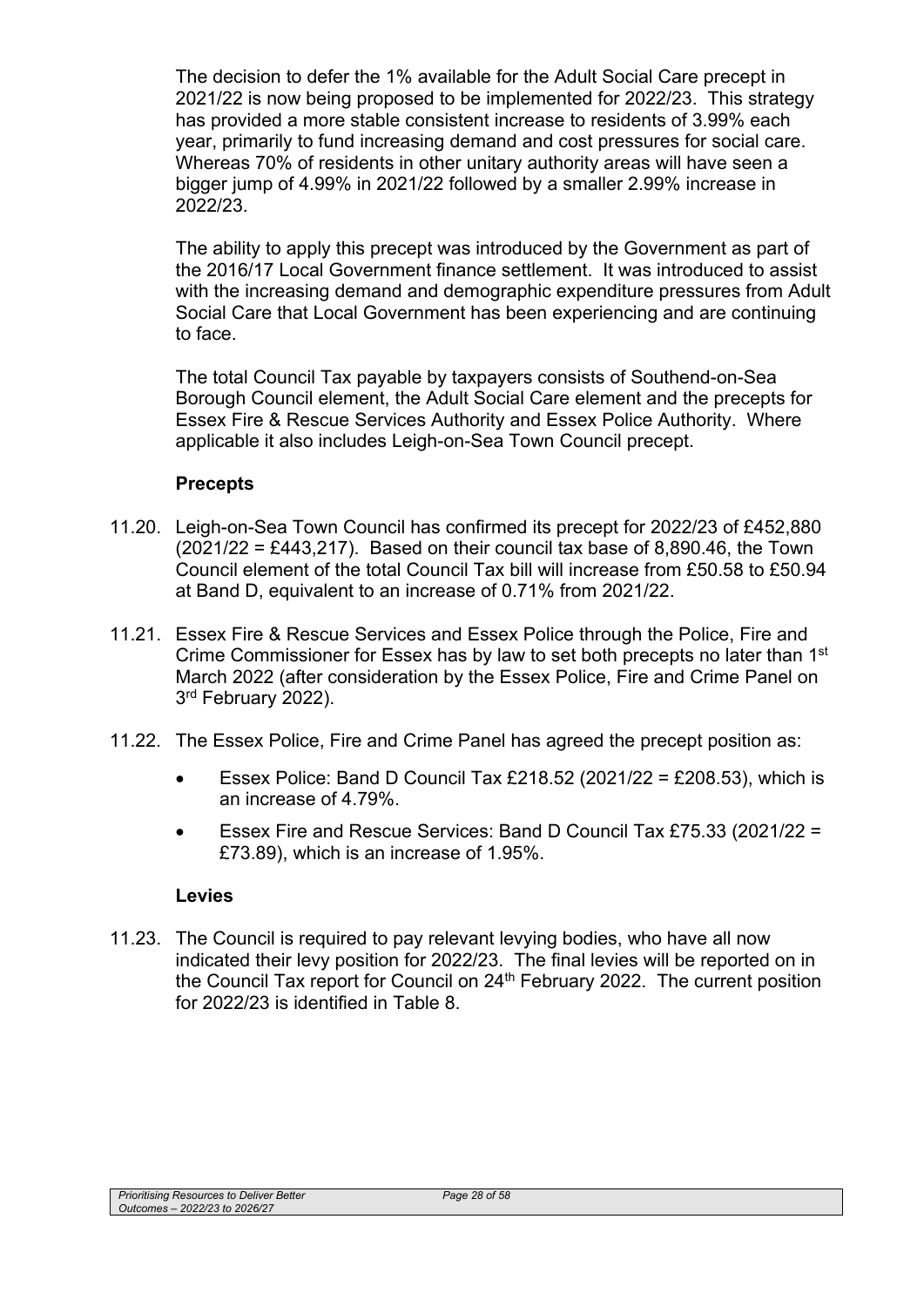## *Table 8 Levying bodies and their charges*

|                                                                       | 2021/22<br><b>Probable</b><br><b>Actual £000</b> | 2022/23<br><b>Estimate</b><br>£000 | Percentage<br>increase<br>$\%$ |
|-----------------------------------------------------------------------|--------------------------------------------------|------------------------------------|--------------------------------|
| Kent and Essex Inshore Fisheries and<br><b>Conservation Authority</b> | 21.9                                             | 23.1                               | 5.5                            |
| Flood Defence - Environment Agency                                    | 209.4                                            | 213.2                              | 1.8                            |
| Coroners Court (Provisional)                                          | 409.7                                            | 444.0                              | 8.4                            |
| <b>Total</b>                                                          | 641.0                                            | 680.3                              |                                |

The Kent and Essex Inshore Fisheries and Conservation Authority levy has been confirmed at their quarterly meeting of 28<sup>th</sup> January 2022 to be an increase of £1,226 from 2021/22 to 2022/23. The Flood defence levy has been confirmed at the board meeting of the Anglian Eastern Regional Flood and Coastal Committee on 9<sup>th</sup> February. The Coroners Court levy is provisional and includes Southend's contribution towards the costs of recruiting additional staff to address a backlog of pending inquest cases because of the pandemic.

# **Reserves Strategy and Section 151 Officer's Statement**

11.24. The Reserves Strategy is set out in the Section 151 Officer's Statement on the Adequacy of Balances attached at **Appendix 3**. Within the boundaries of this strategy the presentation of the budget reflects proposed net appropriations from earmarked reserves totalling £2.313M for which separate approval is sought. Full details are shown in **Appendix 4**.

# **Staffing Implications**

- 11.25. The investment proposals outlined in **Appendix 6** will result in a permanent increase to the staffing establishment of the Council of circa 16.4 full time equivalent (FTE) posts. In addition to this there will be an estimated 10.0 FTE fixed-term posts supported by one-off investment from reserves.
- 11.26. There are approximately 10 posts/roles proposed to be deleted as part of the budget savings package detailed at **Appendix 7** for 2022/23. The proposed changes will be designed to target vacant posts first, fixed term contracts where applicable, interim arrangements and agency cover. Every effort will be made to avoid any compulsory redundancies as part of implementing these budget proposals.
- 11.27. The Council's workforce planning process will continue to provide oversight on all proposed staffing changes and ensure that the approach will manage vacant posts (permanent and temporary), agency and interim arrangements to ensure that any staff identified at risk from the proposed staffing restructures can be redeployed where appropriate.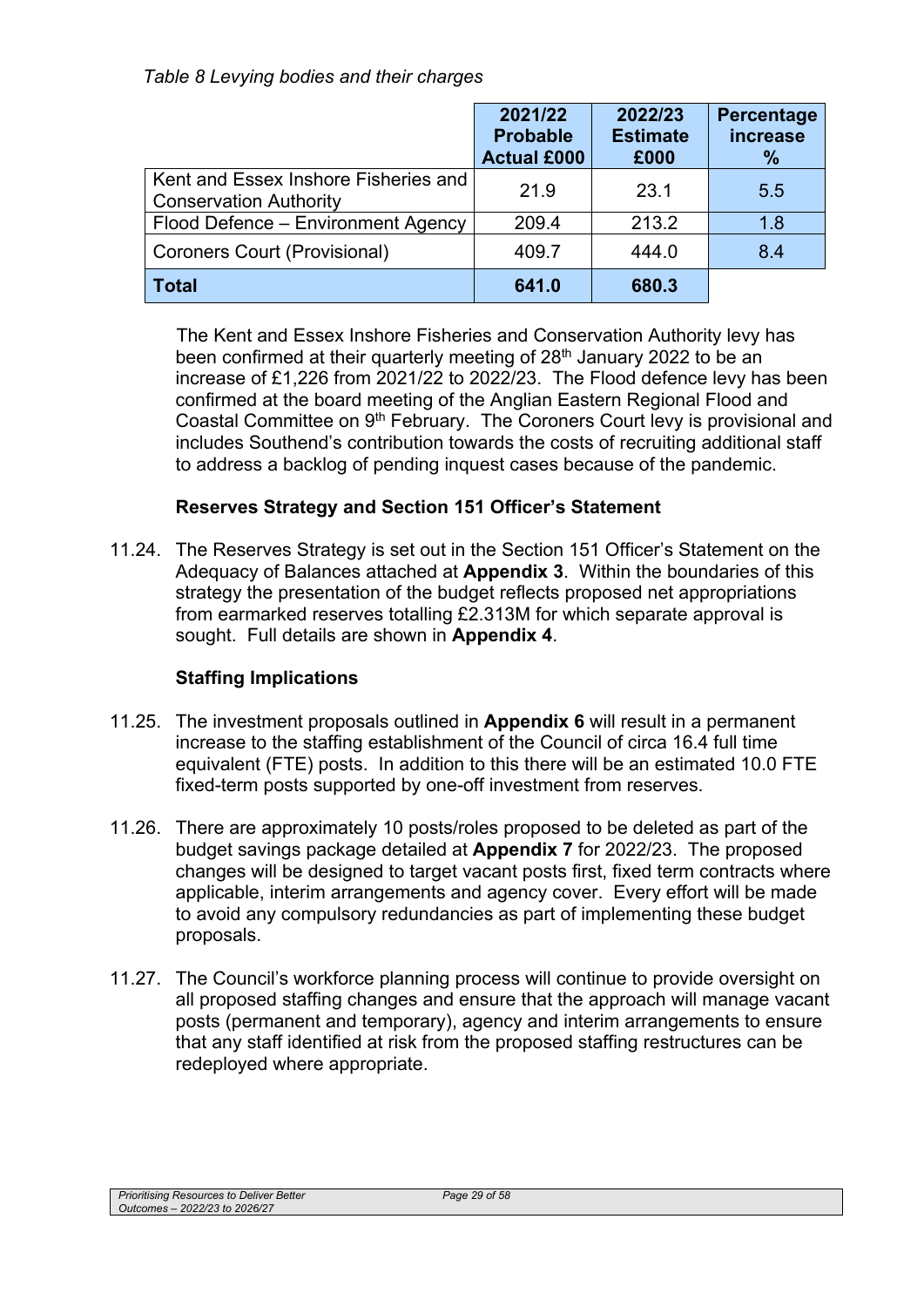11.28. The Council's policies on managing organisational change, redeployment and redundancy will be followed accordingly. Consultations with staff and Trade Unions will continue throughout the budget development and implementation process.

# **12. Capital Investment Programme**

- 12.1. Each year the Council agrees a Capital Investment Strategy that sets out the framework for controlling and monitoring the Capital Investment Programme. The Capital Investment Strategy is a key document for the Council. It sets out the processes and policies relating to capital expenditure and investment.
- 12.2. The capital investment programme is prepared and developed in accordance with the Council's Capital Investment Strategy, which is attached as **Appendix 11** to this report. In turn, the Capital Investment Strategy has been written in the context of Southend 2050 and the five themes and all capital investment is therefore driven by the aim of contributing to the delivery of the ambition and the desired outcomes.

# **Deliverability**

- 12.3. There is inevitably a gap between the capital investment programme ambition and the finite available resources to afford and deliver the programme. This limits the number and value of schemes that are affordable and deliverable.
- 12.4. We need to ensure that investment is focussed on priorities and that priority projects have viable delivery plans. A MoSCoW review has been undertaken to re-assess and re-prioritise the capital investment programme. This enables prioritisation by categorising capital projects as 'must have', 'should have', 'could have' or 'will not have' (at this time). The results of this review were included in the Period 4 and Period 6 financial performance reports to September and November Cabinet respectively.
- 12.5. Capital challenge sessions have also been held with the Cabinet Member for Corporate Services and Performance Delivery. The first sessions were held in late September and early October and the results of these were included in the Period 6 financial performance report to November Cabinet. Follow up capital challenge sessions were held with the Cabinet Member for Corporate Services and Performance Delivery in early December and the resulting changes from those sessions were included in the Period 8 financial performance report to January Cabinet.
- 12.6. The reviews of the capital investment programme have considered the following:
	- re-assess schemes considering the effects of the global pandemic on deliverability and affordability
	- ascertain more realistic budget profiles based on expected delivery timescales and to ensure resources are in place to deliver them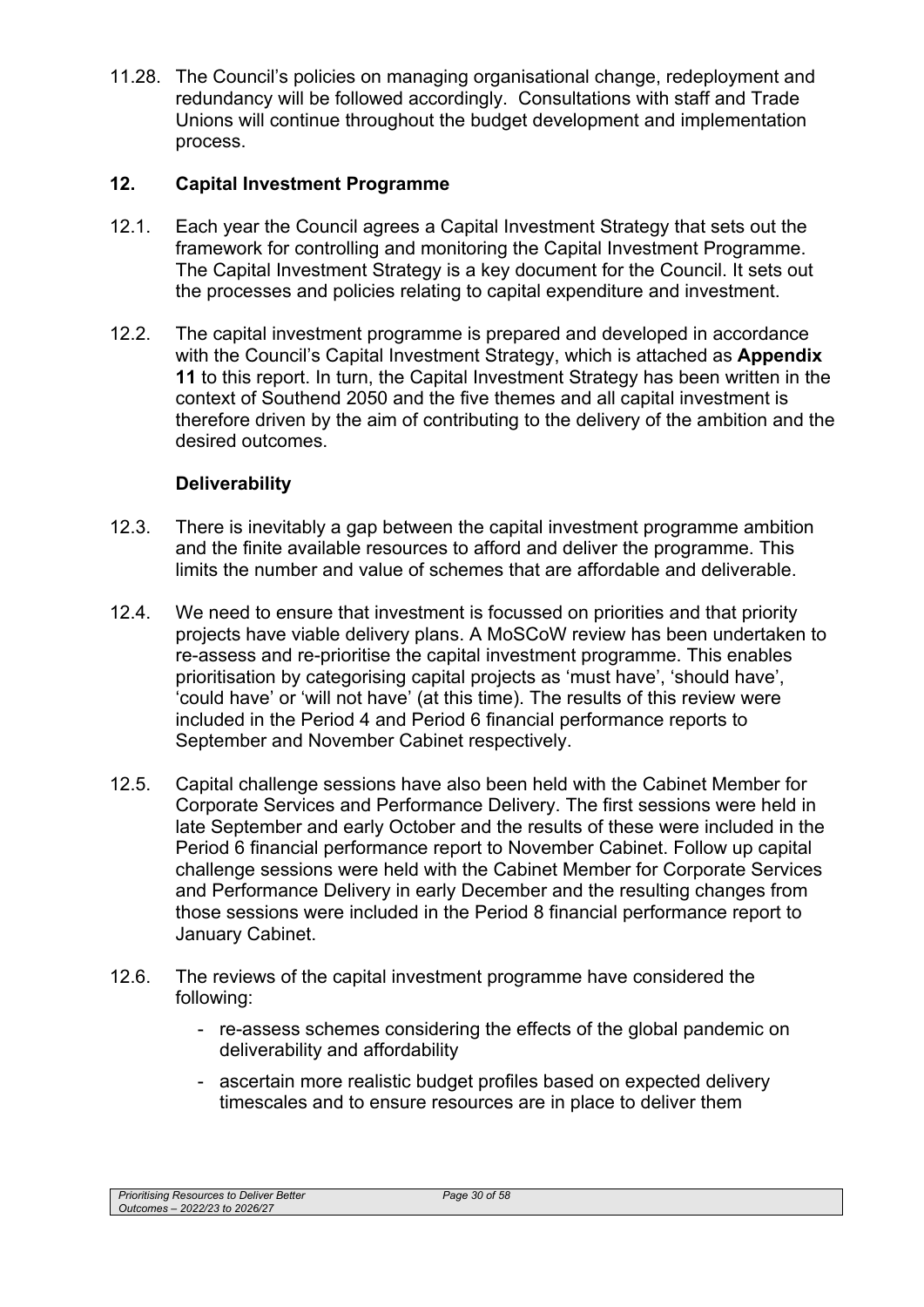- review the overall programme to achieve a more even investment profile across the years, to ensure it is realistic and affordable as a whole
- consider whether any schemes can be stopped or paused
- consider whether any schemes should be subject to a viable business case assessment.
- 12.7. This has led to some schemes being deleted from the capital investment programme whilst others have been moved to the 'subject to viable business cases' section below the main programme. These schemes can be brought up into the main programme at the appropriate time in line with the approach where schemes can enter the programme during the financial year and not just annually at budget setting. This approach should ensure that the programme is affordable, deliverable and focussed on the Council's key priorities.

### **13. Capital Investment Programme – results of the review**

- 13.1. At November Cabinet a 2021/22 budget of £70.9M was approved for schemes to be delivered by the Council and £14.2M for schemes to be delivered by subsidiary companies, partners, and joint ventures. At November Cabinet a total budget for financial years 2022/23 to 2025/26 of £85.9M was approved for schemes to be delivered by the Council and £50.0M for schemes to be delivered by subsidiary companies, partners, and joint ventures.
- 13.2. Since November Cabinet the capital investment programme review has continued as set out in paragraph 12.5. The Council has also been successful in its Levelling Up Fund bid for visitor economy improvements, focussed on Leigh Port, the Cliffs Pavilion and wider seafront and town centre safety measures. The £19.9M external funding will be match funded by £4.2M from the Council's Capital Investment Programme, and works will be completed by March 2024.
- 13.3. As a result of this and the ongoing review, this report includes any requests for virements between schemes, re-profiles across years, new external funding, proposed new schemes, proposed scheme deletions and movements between the main programme and the 'subject to' section. These are set out in **Appendix 13.**
- 13.4. The resulting revised capital investment programme for 2021/22 to 2025/26 is shown in Table 9.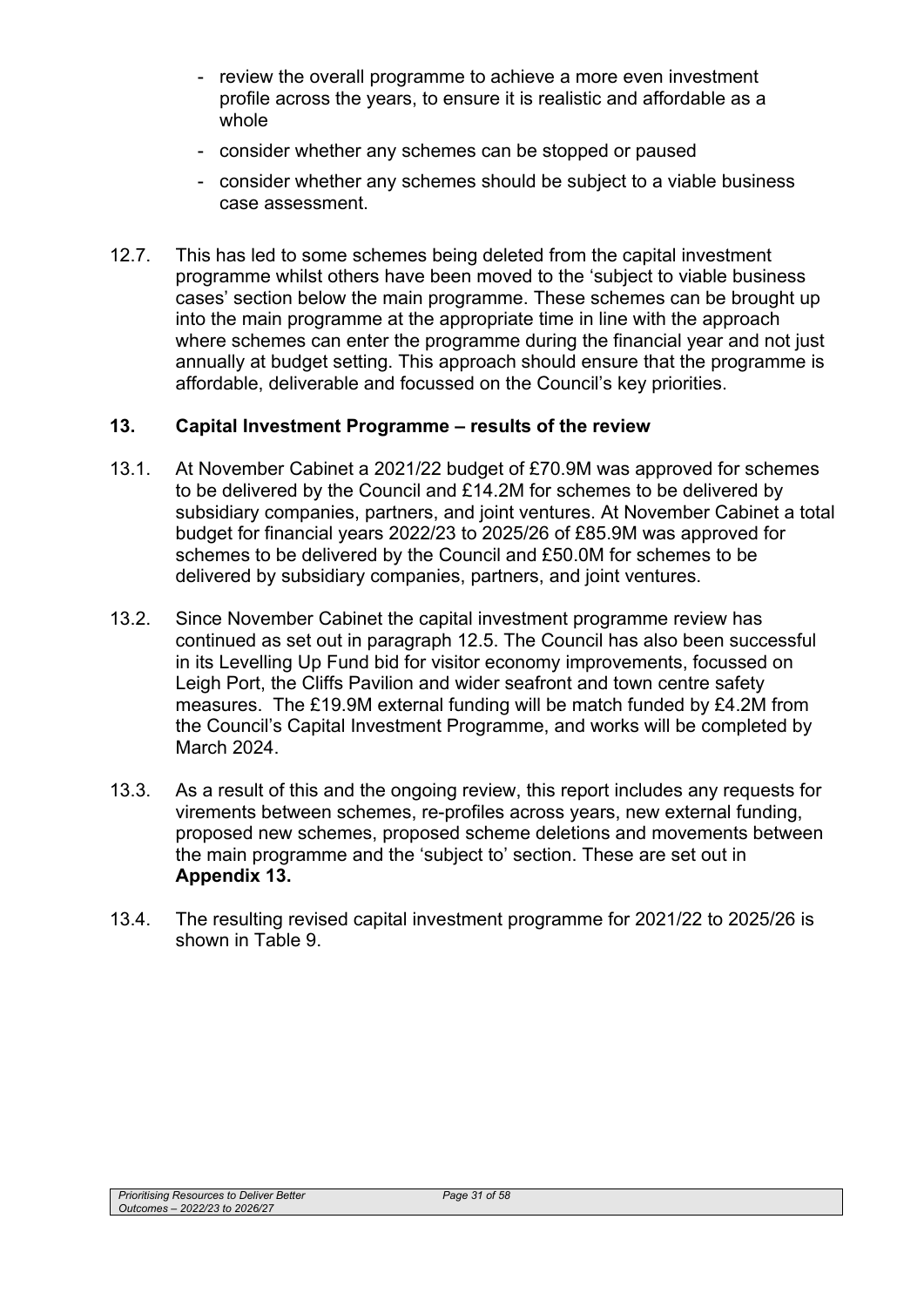*Table 9 Capital Investment Programme Summary* 

|                                     | 2021/22<br>(E000) | 2022/23<br>(E000) | 2023/24<br>(E000) | 2024/25<br>(E000) | 2025/26<br>(E000) | <b>Total</b><br>(E000) |
|-------------------------------------|-------------------|-------------------|-------------------|-------------------|-------------------|------------------------|
| At November<br>Cabinet              | 70,852            | 50,322            | 18,508            | 10,108            | 6,919             | 156,709                |
| Levelling Up<br>Fund<br>amendments* | 279               | 16,148            | 6,755             | 25                | 0                 | 23,207                 |
| Other<br>amendments                 | (4,234)           | 1,994             | 830               | 102               | 39                | (1, 269)               |
| <b>Revised</b><br>programme         | 66,897            | 68,464            | 26,093            | 10,235            | 6,958             | 178,647                |

# **Programme to be delivered by the Council (GF and HRA):**

\* £880,000 of match funding from the Council's capital resources had already been included in the programme at an earlier Cabinet. *Total proposed budget for 2022/23 to 2026/27 = £111.8M* 

## **Programme to be delivered by Subsidiary Companies, Partners and Joint Ventures:**

|                             | 2021/22<br>(E000) | 2022/23<br>(E000) | 2023/24<br>(E000) | 2024/25<br>(E000) | 2025/26<br>(E000) | <b>Total</b><br>(E000) |
|-----------------------------|-------------------|-------------------|-------------------|-------------------|-------------------|------------------------|
| At November<br>Cabinet      | 14,222            | 21,549            | 15,559            | 9,598             | 3,250             | 64,178                 |
| Amendments                  | (2, 487)          | 1,659             | 828               | 0                 |                   |                        |
| <b>Revised</b><br>programme | 11,735            | 23,208            | 16,387            | 9,598             | 3,250             | 64,178                 |

*Total proposed budget for 2022/23 to 2026/27 = £52.4M* 

13.5. Key areas of investment within this programme across the four-year period 2022/23 to 2025/26 are as follows:

# **Pride and Joy**

# **Southend Pier**

13.6. Capital investment in this area contributes to the desired outcome that the variety and quality of our outstanding cultural and leisure offer has increased for our residents and visitors, and we have become the region's first choice coastal tourism destination.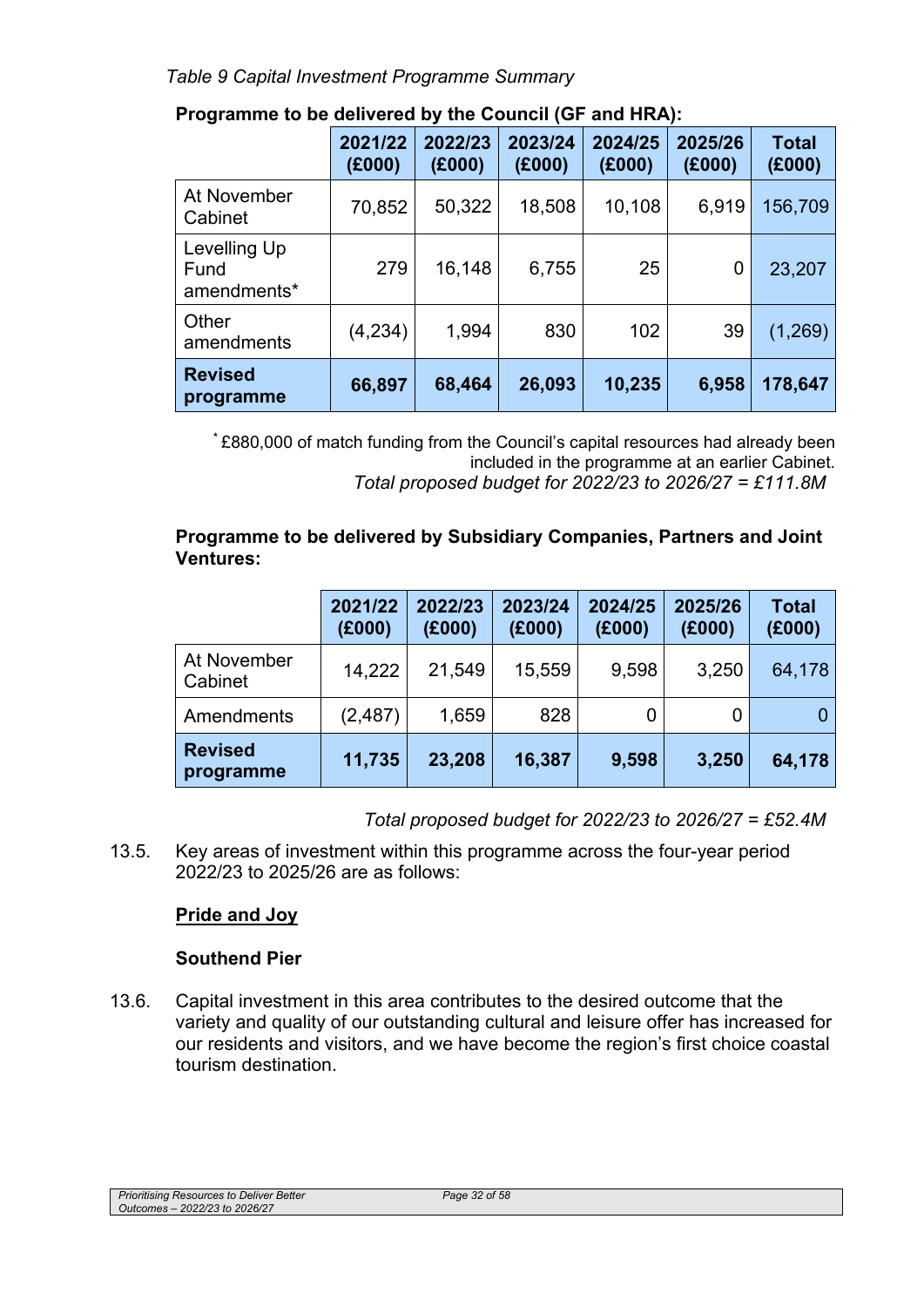13.7. Major capital investment in the pier of £11.1M is included in the current programme. This includes monies to deliver a continuing planned approach to addressing the condition works and bearing refurbishment identified within the condition survey. This will reduce the requirement for urgent and/or reactive condition works. To ensure the pier continues to be an outstanding visitor attraction other investment has been included for phase 1 of the development of the pier head, for phase 2 of the Prince George Extension and for refurbishment works to the timber outer pier head.

# **Safe and Well**

### **Housing**

- 13.8. Capital investment in this area contributes to the desired outcome everyone has a good quality, sustainable home that meets their needs.
- 13.9. Several sites within the housing development pipeline are currently underway and a major capital investment of £12.3M is included in this programme is to deliver the agreed phases of the affordable housing development programme to provide much needed housing for those on the Homeseeker's Register. Phase 3 is to deliver circa 29 units of Council housing across six underutilised garage sites and surrounding land in Shoeburyness. Phase 4 is to deliver circa 9-12 units of Council housing at the North site within the Council owned Lundy Close housing estate. There are also Modern Methods of Construction pilots for offsite delivery methods at Archer Avenue and Saxon Gardens.
- 13.10. Capital investment of £4.7M is included until 2023/24 to continue the affordable housing acquisitions programme. Capital investment of £19.3M has also been included over the four years to 2024/25 to continue the programme of works to maintain the housing stock to decency levels and to invest in environmental health and safety and common area improvement works. The 5,930 houses, flats and bungalows have all been deemed to be at decency levels but there continues to be newly arising need, so these levels need to be maintained to sustain an environment that keeps residents safe and well.
- 13.11. Capital investment of £4.4M is included for Disabled Facilities Grants to provide grants to disabled people make changes to their homes. Adaptations include widening doors, installing ramps, improving access to rooms and facilities and adapting heating and lighting controls to make them easier to use.

## **Climate change**

13.12. Capital investment in this area contributes to the desired outcome that we act as a sustainable and green city embracing the challenges of the Climate Emergency Declaration made in 2019.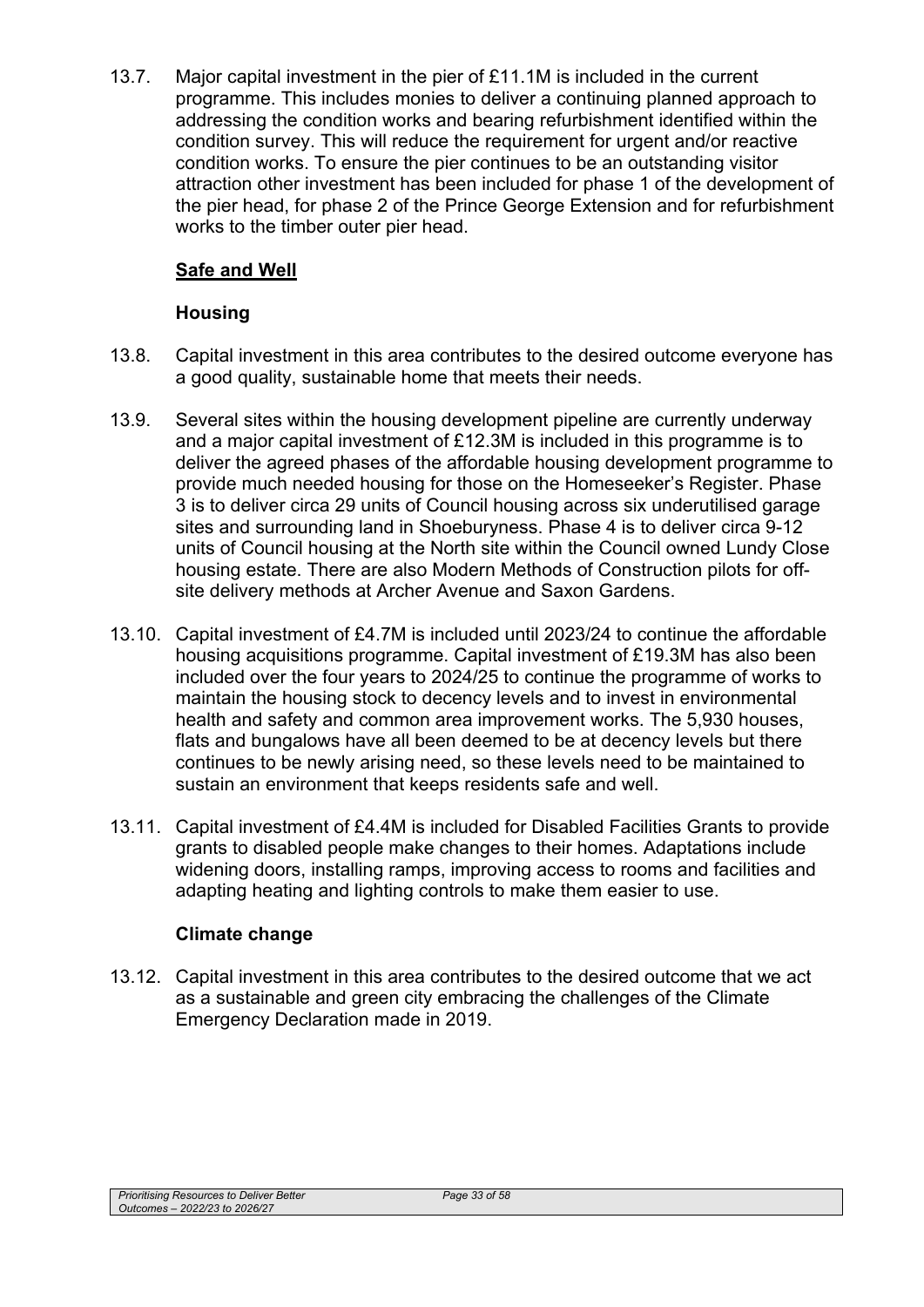- 13.13. The Council wants to achieve net zero carbon by 2030 and the Green City Action Plan sets out the initial steps that the Council will undertake to become a Green City and fulfil its obligations after declaring a Climate Emergency in Autumn 2019. The report includes the five key focus areas which will help accelerate the work to create net zero emissions by 2030:
	- Climate Leadership and Strategic Approach
	- Establishing a Pathway to Net Zero Carbon
	- Building Climate Resilience across Southend
	- Future Generations
	- Building Partnerships
- 13.14. There are solar PV schemes which are subject to viable business cases which are to install solar panels on various building roofs, including schools and council buildings. See paragraphs 15.24 and 15.25.
- 13.15. New capital investment for Phase 1 of the East Beach Car Park works includes future proofing the car parking area to ensure that Electric Vehicle Charging can be accommodated. See paragraph 14.6.
- 13.16. Southend pier's diesel trains are being replaced with new ultra-modern electric trains as part of a £3.25M capital investment which is due to conclude in early 2022. Electric trains mean significant cuts in carbon emissions compared to diesel and lower energy and maintenance costs.
- 13.17. The Council is monitoring air pollution and uses this information to help inform road transport improvements and major infrastructure projects such as the A127 Kent Elms scheme and the Bell Junction works which help reduce congestion and improve air quality.
- 13.18. A £13.5M project to replace all of Southend's 15,000 streetlights with LEDs was completed in August 2017 which continues to reduce carbon emissions.
- 13.19. As part of the tree planting policy an additional 1,000 trees are being planting between the 2019/20 and 2021/22 planting seasons. These will have the benefit of absorbing CO2, filtering urban pollution and fine particulates, cooling the air, and increasing biodiversity by providing habitat, food and protection for plants and animals. The Council's Tree Policy aims to increase the Borough's tree canopy cover to 15%, which is equivalent to 150 football pitches.
- 13.20. The new Launchpad Innovation Centre will be completed in June 2022 as part of the Airport Business Park. Environmental sustainability is core to the design of this building. The design and construction will support the Council's Green City Action Plan and environmental commitments by achieving the highest standards of environmental performance, making it the first council-owned building to achieve Building Research Establishment Environmental Assessment Method (BREEAM) Outstanding Certification.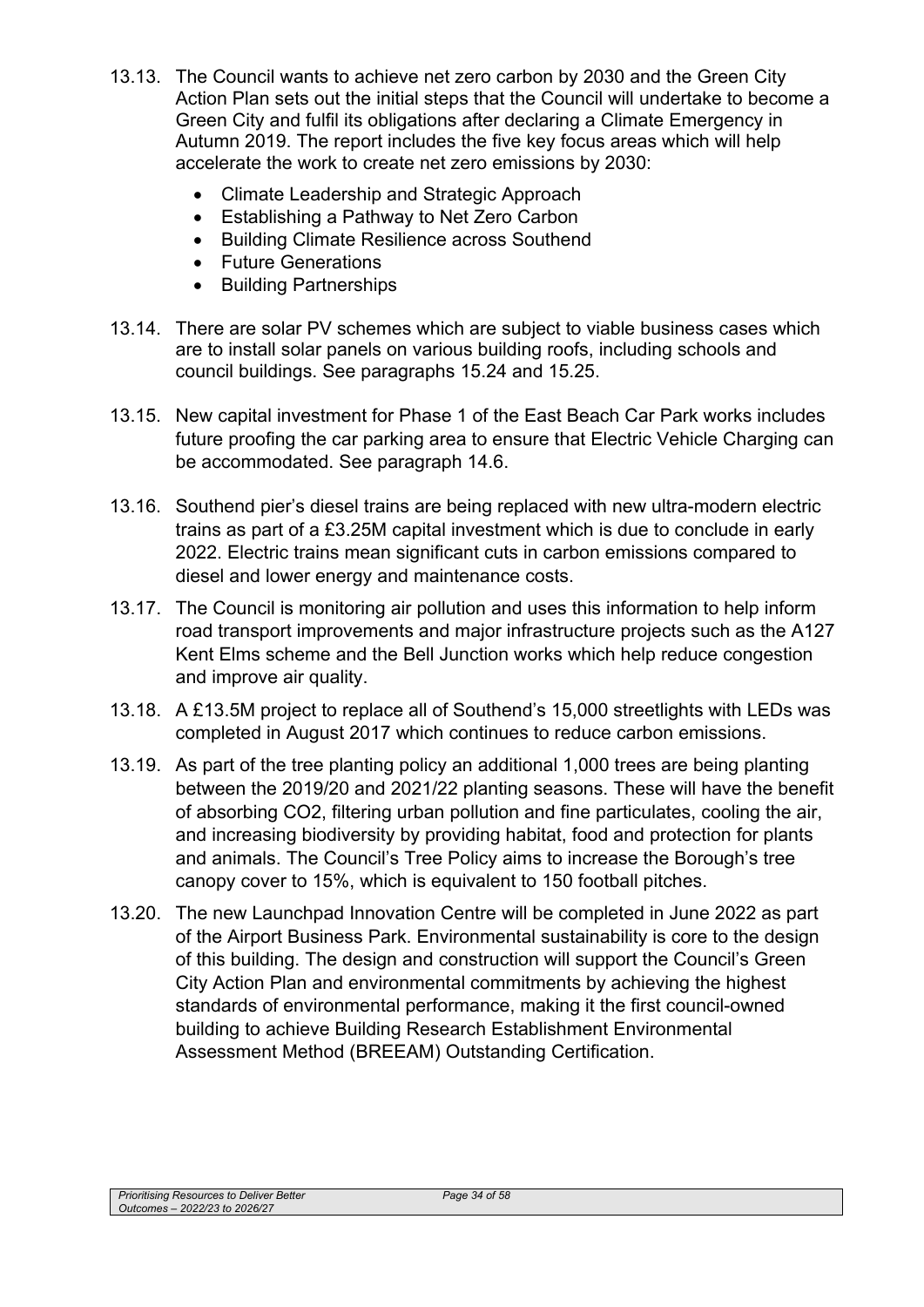- 13.21. The other construction works at the Airport Business Park have been delivered by contractors appointed through an Official Journal of the European Union (OJEU) compliant procurement process. As part of this, the Council and Henry Boot Developments Limited have defined the standards they expect contractors to achieve. Building Research Establishment Environmental Assessment Method (BREEAM) Very Good has been adopted as the minimum standard for buildings and BREEAM Excellent will initially be targeted for all developments (albeit this will need to be considered in the context of overall development viability).
- 13.22. Across the Airport Business Park there has been considerable investment in walking and cycling infrastructure ensuring connectivity with the wider network and through to Rochford station. An S106 contribution will ensure that the park is served by public transport. The site also benefits from sustainable drainage solutions and there has been considerable investment in planting.
- 13.23. The Better Queensway project will transform the Queensway area into a vibrant new place which provides high quality housing for residents of all tenures, together with commercial units and high quality and attractive public realm. The project has an associated energy strategy and aspirations include:
	- for the site to be a net energy generator
	- to ensure energy resilience and sustainability
	- contributing to the Council's wider energy ambitions
- 13.24. Seasonal optimisation will be used to maintain systems at their most efficient with renewable energy maximised. The aims will be to use less energy and to supply energy efficiently with a future target of zero carbon energy.
- 13.25. The Council was awarded £4.2M from the Government's Get Building Fund to power the Better Queensway project with a modern, efficient electric heating system and to roll our electric vehicle charging points across the town centre.
- 13.26. Where building refurbishments are undertaken, and particularly through projects delivered through the Property Refurbishment Programme, the Council is taking measures to upgrade the energy efficiency of its operational buildings with a specific focus on measures that reduce energy consumption and reduce energy loss.
- 13.27. Investment in the refurbishment of the borough's Council Housing, mainly via the Decent Homes programme includes the installation of replacement central heating systems, roofs, windows, and doors. These all conform to the latest standards for energy efficiency.
- 13.28. The Council incorporates an environmental and energy use assessment on all new build projects. Where appropriate this includes a BREEAM assessment although the Council is also considering the use of other standards such as the WELL Building Standard, which has a greater focus on human health and wellness.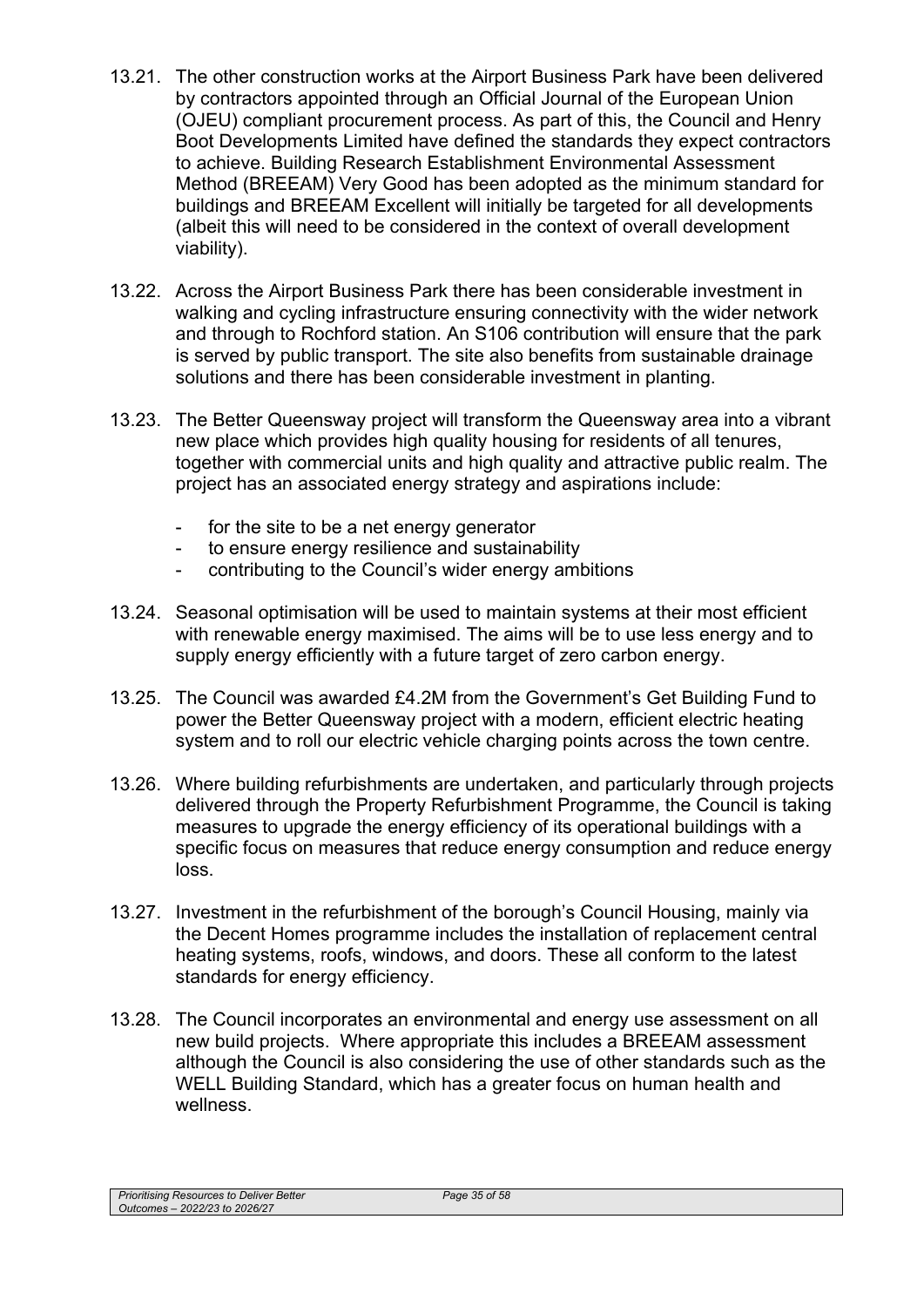- 13.29. The coastal defence works that are subject to a viable business case are to manage our coastline to protect people, residential and commercial properties, designated habitats, public open spaces and agricultural land from coastal flood and erosion risk. See paragraph 15.12.
- *13.30.* The investment subject to viable business case to deliver new seafront illuminations would include LED lights, which are very efficient, and Photovoltaics (PV) would be built into the Pier Hill Lift Tower. See paragraph 15.19.

## **Opportunity and Prosperity**

### **Enterprise and Regeneration**

- 13.31. Capital investment in this area contributes to the desired outcome that major regeneration projects are underway and bringing prosperity and job opportunities to the borough.
- 13.32. A major investment of £5.3M included in this capital investment programme is for the completion of the Airport Business Park, a major strategic employment site near London Southend Airport. It is envisaged that the new Business Park will become renowned as a leading regional centre for the science, medical and technology sectors and deliver benefits for both local businesses and local communities. The development will create thousands of job opportunities for local people, attract inward investment and it is hoped it will bring lasting prosperity to the region. The construction of the Launchpad building is underway, and the project is expected to be completed during 2022/23.
- 13.33. £11.0M is included in this capital investment programme for the Council's remaining share of the initial funding of the Porter's Place Southend-on-Sea LLP to deliver the Better Queensway regeneration project.
- 13.34. Capital investment of £1.1M included in this programme is to resource the Council's ability to support, directly deliver, hold accountable and work in partnership with Porter's Place Southend-on-Sea LLP and Swan Housing Association to deliver the Better Queensway regeneration project.

#### **Housing**

- 13.35. Capital investment in this area contributes to the desired outcome everyone has a good quality, sustainable home that meets their needs.
- 13.36. Capital investment of £2.3M has been included in the main programme to buy residential and commercial properties as they become available to facilitate the delivery of the Better Queensway regeneration project. All purchases will be fully reimbursed by the LLP.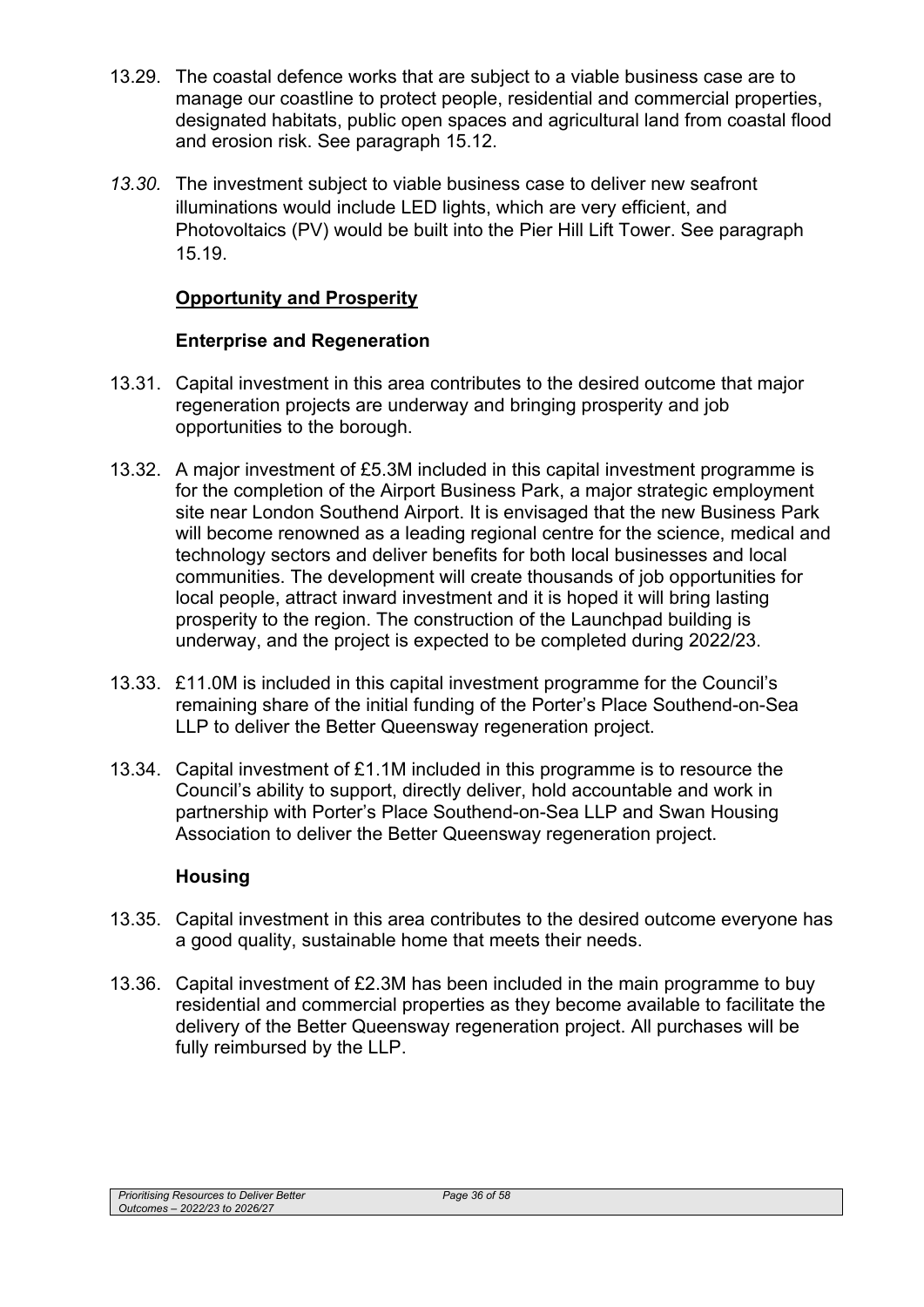### **Schools**

- 13.37. Capital investment in this area contributes to the desired outcome that our children are school-ready and young people are ready for further education, employment, or training.
- 13.38. The schools capital investment programme for 2022/23 onwards totals £2.8M. The programme will continue to be dominated by the schools condition works but also by the high needs and special provision funds. These funds are to enhance the facilities and number of places available for children with special educational needs and disabilities or requiring alternative provision.

### **Connected and Smart**

#### **Highways and Infrastructure**

- 13.39. Capital investment in this area contributes to the desired outcome to facilitate a wide choice of transport that improves accessibility, connectivity and mobility to all residents.
- 13.40. Significant capital investment of £16M in the town's footways and carriageways is included in this programme. This includes £10M for footways improvements and £6M for carriageways improvements to reduce long term structural maintenance and improve public safety.
- 13.41. Nearly two thirds of this new investment will be in footways as, over the period to 2021/22, more has been spent on carriageways which has been funded from Government grants via the Local Transport Plan and the Local Growth Fund. These projects have included Kent Elms, the Bell Junction, London Road public realm improvements, highways protection at Belton Way, carriageway maintenance (including potholes) and bridge strengthening.
- 13.42. Capital investment of £2.5M is included in this programme for the completion of schemes funded from Local Transport Plan and the Local Growth Fund monies from Government. These include the Bell Junction, A127 essential maintenance works, transport management schemes and town centre interventions.
- 13.43. Capital investment of £3.0M included in this programme is for works to the cliff slip at Belton Way East, funded by a grant received from the Department for Transport.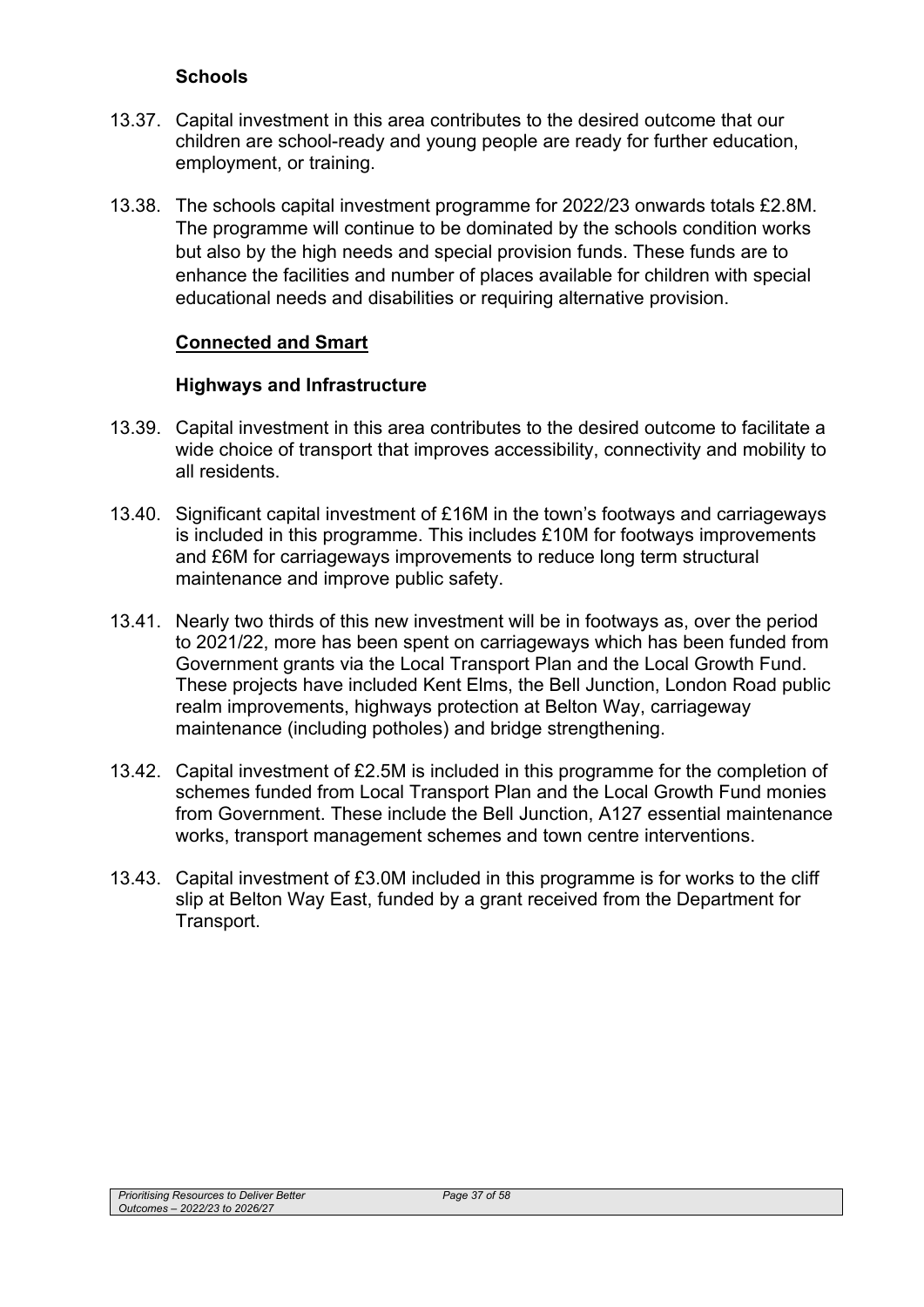# **Future Ways of Working**

# **Works to Property**

- 13.44. Capital investment of £4.4M included in this programme is to continue the property refurbishment and fire improvement works programmes. The property refurbishment programme enables a proactive approach to ensure investment is made in the fabric and services within buildings before they get to a stage that capital works become urgent or have a detrimental impact on service users' use of the building or leads to urgent repairs and maintenance works which are usually more costly long term. The fire improvement programme enables the Council to proactively manage and address active and passive fire protection measures across its operational property stock. This ensures buildings remain safe whilst also progressively delivering bringing buildings up to current standards. If the project is not delivered the Council may be forced to close operational buildings following fire risk assessments or other fire inspections.
- 13.45. Capital investment of £2.7M is included in this programme for refurbishment of the crematorium to ensure the Council can continue to provide high quality crematorium services. The works include replacement of the three existing cremators, replacement of plant associated with the cremators, reconfiguring the back of house to accommodate new equipment and to facilitate better working, and reconfiguring the front of house areas including the installation viewing area to accommodate different faiths and beliefs.

## **ICT**

13.46. Capital investment of £2.2M included in this programme for ICT includes the ongoing projects for digital enablement and security and resilience and the Council's enterprise agreement licences.

## **14. New capital investment proposed**

14.1. Although the capital investment programme for 2022/23 to 2025/26, updated because of the changes set out in **Appendix 13**, represents a significant investment of over £164M on the part of the Council in the Southend area, the Council's ambition to improve the lives of residents is undiminished.

## ICT – Smart Council

14.2. New capital investment of £1,050,000 in the Council's ICT equipment and application and infrastructure licences for 2022/23 is proposed, to enable the Smart Council project to progress whilst the necessary business cases and governance processes are being worked through for the rest of the project. This is in addition to the budget request in **Appendix 13** of £146,000 for the approved capital investment programme in 2021/22. Inclusion of the rest of the Smart Council project in the main programme is subject to approval of appropriate viable business cases.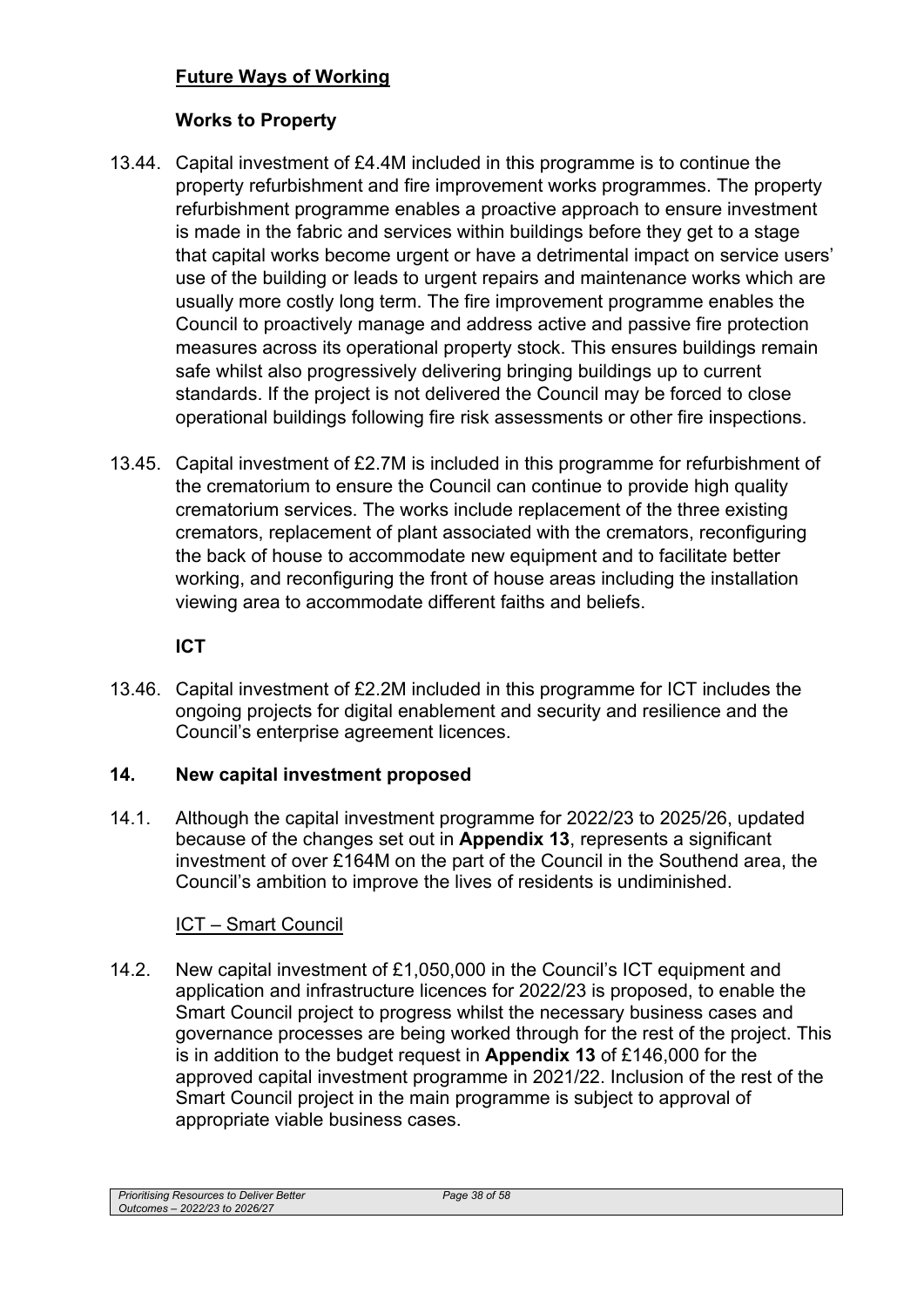- 14.3. This capital investment is to continue to provide the ICT core services to the Council (software and hardware). This project proposes a fast-track migration to the cloud which enables the Council's transformation, mitigates the disaster recovery risk, negates the need for a cyclical investment and realises the cost savings that can be achieved from such a strategy. By utilising the cloud for the Council's infrastructure there is no longer a need to replace ICT Infrastructure, resulting in significant cost savings. The additional work has been broken down into projects, which, when delivered together, will achieve quantitative and qualitative benefits and mitigates risk.
- 14.4. Part of the project is to provide regular device refreshes, to ensure the estate does not go beyond the end of its supported life and result in security risks and to enable officers and members to carry on working remotely. The COVID-19 pandemic meant that the Council was required to begin a move to the Cloud, to enable remote working. Reversing this or stopping this will add additional costs.
- 14.5. The ICT Smart Council project has a total estimated cost of £16,396,000 over the years from 2021/22 to 2025/26. The remaining £15,200,000 is estimated to be £5,505,000 of capital investment over the years 2023/24 to 2025/26 and £9,695,000 of revenue investment over the years from 2021/22 to 2025/26.

# East Beach Car Park – Phase 1

- 14.6. New capital investment of £355,000 is proposed in 2022/23 for Phase 1 of the East Beach Car Park works. This investment is to widen the existing vehicular entrance/exit and install a height barrier and vehicle flow plates. The footway entrance would be improved to include street lighting and improved access for pedestrians and cyclists. The car parking area would be future proofed to ensure that Electric Vehicle Charging can be accommodated.
- 14.7. Phase 2 of this project would be the construction of the car park, and which would require planning permission. Detailed cost estimates for this phase are being sought but it is estimated that the full project cost (phases 1 and 2) would be up to £825,000. In addition to these capital costs, £40,000 has been allocated from the revenue budget for professional fees regarding all relevant surveys and flood risk assessments to enable a more detailed business case to be worked through.
- 14.8. Inclusion of phase 2 into the main programme would be subject to approval of a viable business case.

## Footways Improvements

14.9. Improving local pavements is a priority for local people and for this council. This investment is to create better conditions for walking and improve public safety by reducing instances of trips and falls.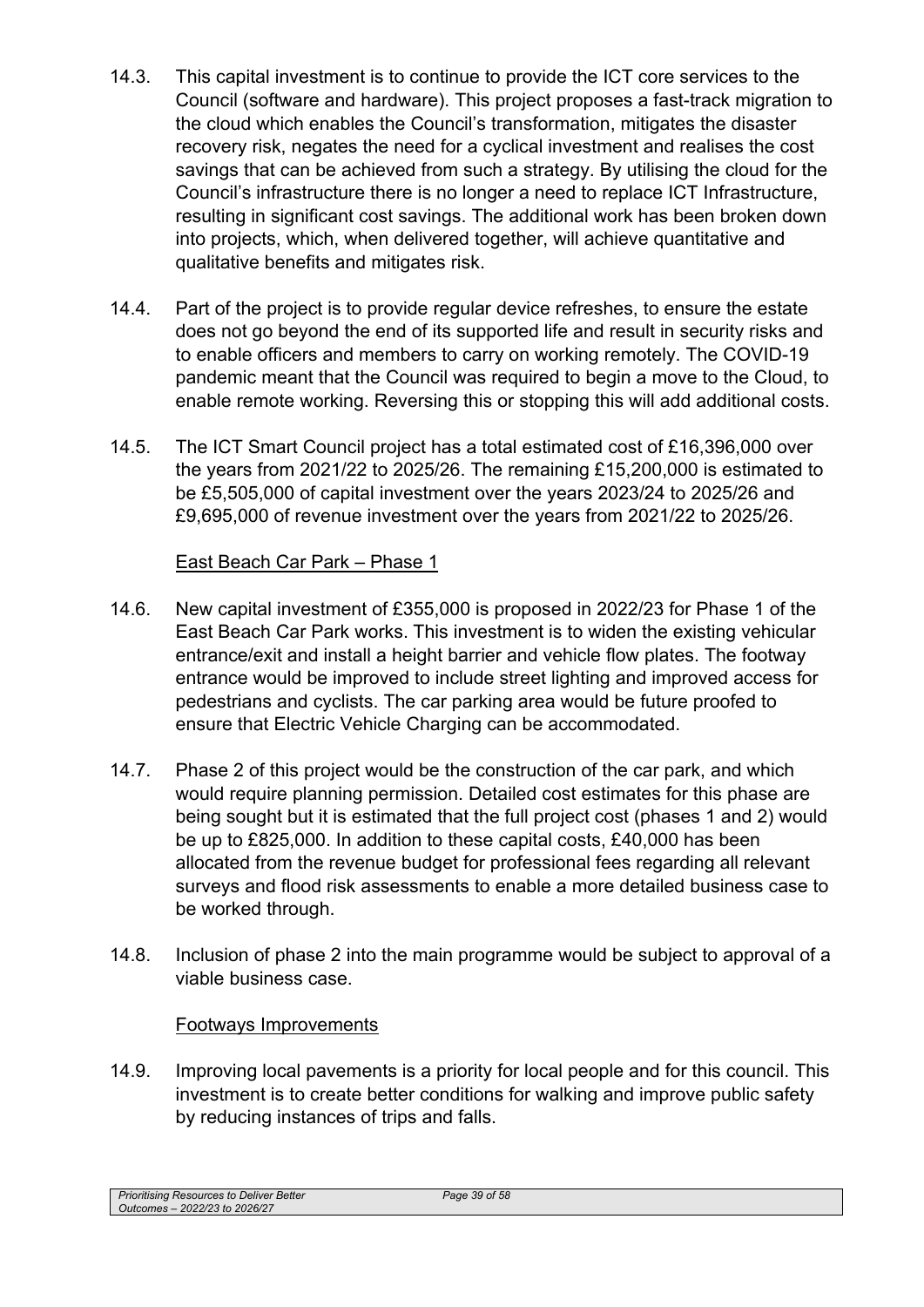- 14.10. Investment of £4M for 2022/23 is to be brought up into the main programme from the Subject to Viable Business Case section. £2.5M is to be added to the programme for 2026/27 to ensure the continuation of the rolling programme. This is in addition to the budget of £16million already in the approved capital investment programme for the years 2021/22 to 2025/26.
- 14.11. The programme of works includes some of the highest priority pavements that need repair, across a range of wards and is part of more major investment across future years that will be needed to enable all the highest priority pavements to be brought up to standard across the borough.

# Carriageways Improvements

- 14.12. Improving local roads is a priority for local people and for this council. This investment is to improve the highways infrastructure, reduce long term structural maintenance and improve public safety.
- 14.13. Investment of £2M for 2022/23 is to be brought up into the main programme from the Subject to Viable Business Case section. £1.5M is to be added to the programme for 2026/27 to ensure the continuation of the rolling programme. This is in addition to the budget of £10million already in the approved capital investment programme for the years 2021/22 to 2025/26.
- 14.14. The programme of works includes some of the highest priority roads that need repair, across a range of wards and is part of more major investment across future years that will be needed to enable all the highest priority roads to be brought up to standard across the borough.

# Priority Works

- 14.15. New capital investment of £600,000 is proposed for each of the financial years 2025/26 and 2026/27. This investment is to ensure an annual budget is available to deal with any urgent or priority works to Council owned assets that may arise during the year.
- 14.16. This investment is in addition to the £1,895,000 budget already in the approved capital investment programme for the years 2021/22 to 2024/25.

# **15. Capital investment subject to viable business cases**

15.1. To ensure that the programme is affordable, deliverable and focussed on the Council's key priorities several schemes have been included in the Subject to Viable Business Case section of the programme. These schemes can be brought up into the main programme at the appropriate time in line with the approach where schemes can enter the programme during the financial year and not just annually at budget setting.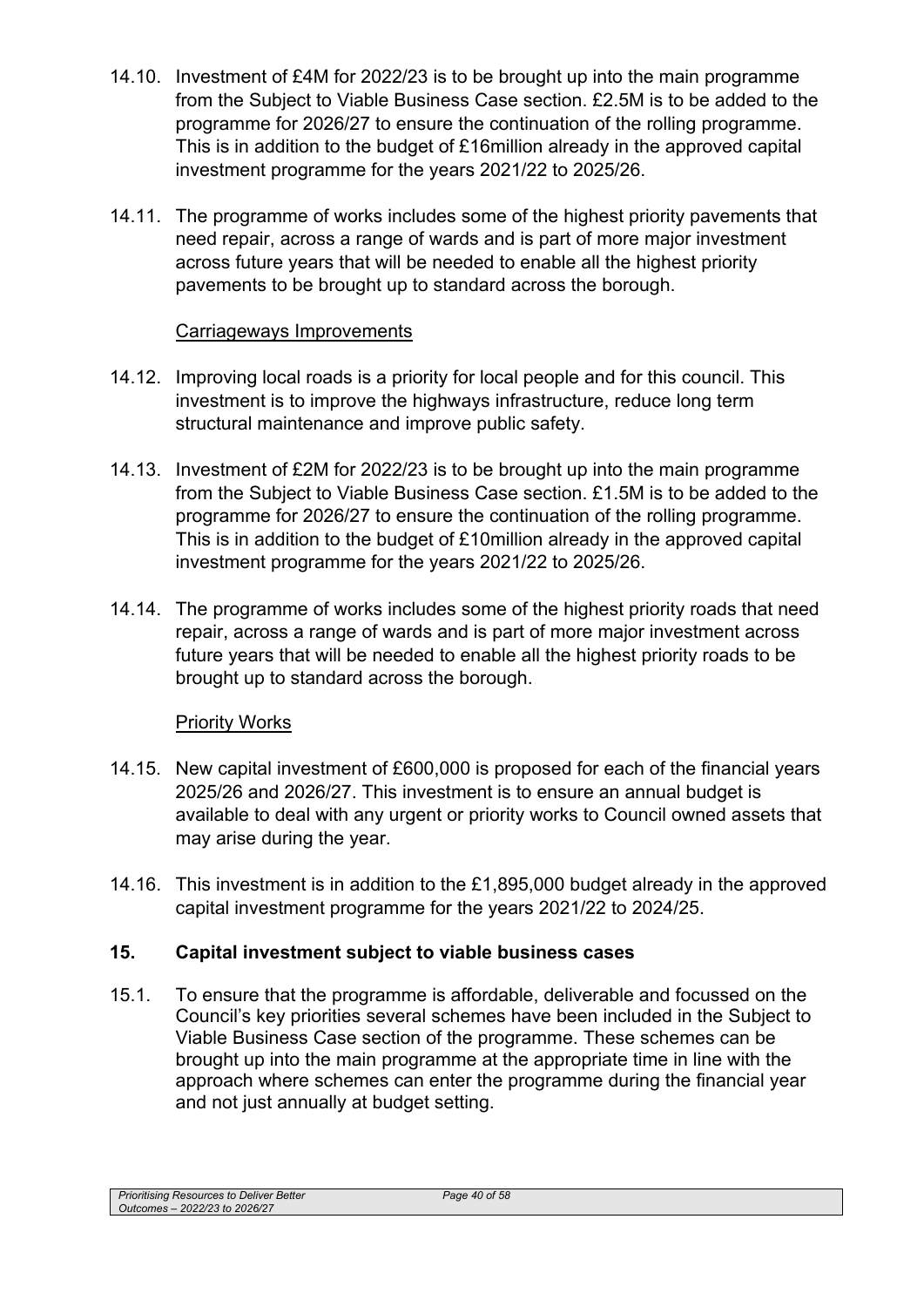15.2. The following schemes (Table 10) are listed as being subject to viable business cases:

| <b>Scheme</b>                                                    | <b>Existing as at</b><br><b>November</b> |
|------------------------------------------------------------------|------------------------------------------|
|                                                                  | <b>Cabinet or New</b>                    |
| <b>Footways Improvements</b>                                     | Existing                                 |
| Carriageways Improvements                                        | Existing                                 |
| <b>Tree Planting</b>                                             | Existing                                 |
| Better Queensway - Additional Affordable Housing                 | Existing                                 |
| Better Queensway Housing and Commercial Property<br>acquisitions | Existing                                 |
| <b>Regeneration Pipeline Schemes</b>                             | Existing                                 |
| <b>Strategic and Regeneration Acquisitions</b>                   | Existing                                 |
| <b>Private Sector Housing Strategy</b>                           | Existing                                 |
| <b>ICT - Smart Council</b>                                       | Existing                                 |
| <b>Coastal Defence</b>                                           | Existing                                 |
| <b>Cliffs Stabilisation</b>                                      | Existing                                 |
| <b>Shoebury Health Centre</b>                                    | Existing                                 |
| East Beach Masterplan                                            | Existing                                 |
| Town Centre and Seafront Security Works                          | Existing                                 |
| Civic Centre Campus Masterplan                                   | Existing                                 |
| <b>Cliffs Pavilion Refurbishment and Remodelling</b>             | Existing                                 |
| <b>Seafront Illuminations</b>                                    | Existing                                 |
| Re-imagination of the Town Centre                                | Existing                                 |
| <b>Museums and Galleries</b>                                     | Existing                                 |
| School Improvement and Provision of School Places                | Existing                                 |
| Seaway Leisure                                                   | <b>New</b>                               |
| Schools and Council Buildings Solar PV                           | <b>New</b>                               |
| Solar PV Projects                                                | <b>New</b>                               |
| Southend Pier - Condition Works                                  | <b>New</b>                               |
| <b>Coastal Defence Refurbishment Programme</b>                   | <b>New</b>                               |
| <b>Schools - Condition Works</b>                                 | <b>New</b>                               |
| <b>Property Refurbishment Programme</b>                          | <b>New</b>                               |
| <b>Fire Improvement Works</b>                                    | <b>New</b>                               |
| <b>HRA Affordable Housing Acquisitions Programme</b>             | <b>New</b>                               |
| <b>HRA Future Investment Programme</b>                           | <b>New</b>                               |
| HRA Right to Buy - Buybacks Refurbishment                        | <b>New</b>                               |

*Table 10 Capital schemes subject to a viable business case* 

15.3. Footways Improvements: this investment is to create better conditions for walking and improve public safety by reducing instances of trips and falls. £4M p.a. has been included in this section of the programme for each of the years from 2023/24 to 2026/27.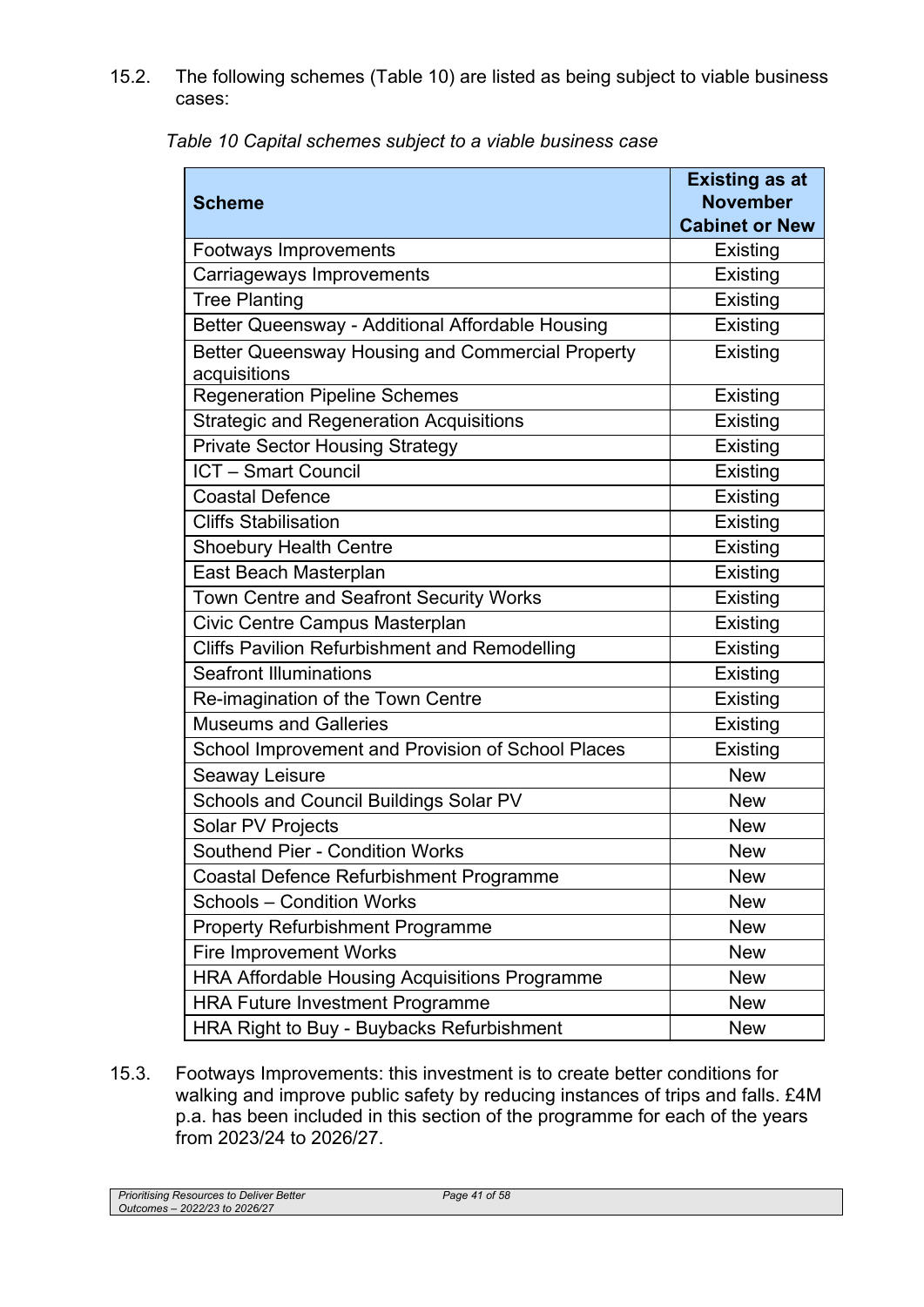- 15.4. Carriageways Improvements: this investment is to improve the highways infrastructure, reduce long term structural maintenance and improve public safety. £2M p.a. has been included in this section of the programme for each of the years from 2023/24 to 2026/27.
- 15.5. Tree Planting: the current tree planting policy is for additional trees to be planted up to the 2021/22 planting season. It is recognised that consideration needs to be given to extending this policy beyond 2021/22.
- 15.6. Better Queensway Additional Affordable Housing an agreement has been negotiated by the Council, Swan Housing Association and Porters Place Southend-on-Sea LLP to secure an additional 100 affordable homes for social rent. £10M has been included in this section of the programme and is subject to approval of any offer made under the agreement to acquire or gap fund with nomination rights any of the 100 additional affordable homes.
- 15.7. Better Queensway Housing and Commercial Property acquisitions: £19.9M has been included in this section for the acquisition of properties to facilitate delivery of the Better Queensway regeneration project. The purchases will be subject to negotiations and sufficient budget can be brought up into the main programme at the appropriate time.
- 15.8. Regeneration Pipeline Schemes: it is recognised that consideration needs to be given to extending this pipeline beyond the current commitments in the capital investment programme.
- 15.9. Strategic and Regeneration Acquisitions: £10.4M is included to enable individual properties to be purchased as part of the wider strategic, regeneration, transformation or recovery aims of the Council. Decisions will need to be made commercially and often quickly and efficiently but will be subject to undertaking due diligence of the appropriate extent and depth.
- 15.10. Private Sector Housing Strategy: this capital budget is for grants for works to improve properties within the private sector in line with the strategy. £0.8M had been transferred from the main programme to this section and can be brought back up into the main programme subject to a policy being approved and the staffing resources being in place to deliver it.
- 15.11. ICT Smart Council: the proposed investment is set out in paragraphs 14.2 to 14.5.
- 15.12. Coastal Defence: this is to support the delivery of the desired outcome that we will assess how to best manage our coastline to protect people, residential and commercial properties, designated habitats, public open spaces and agricultural land from coastal flood and erosion risk. The scope of this is wider than the Coastal Defence Refurbishment rolling programme being proposed in paragraph 15.27.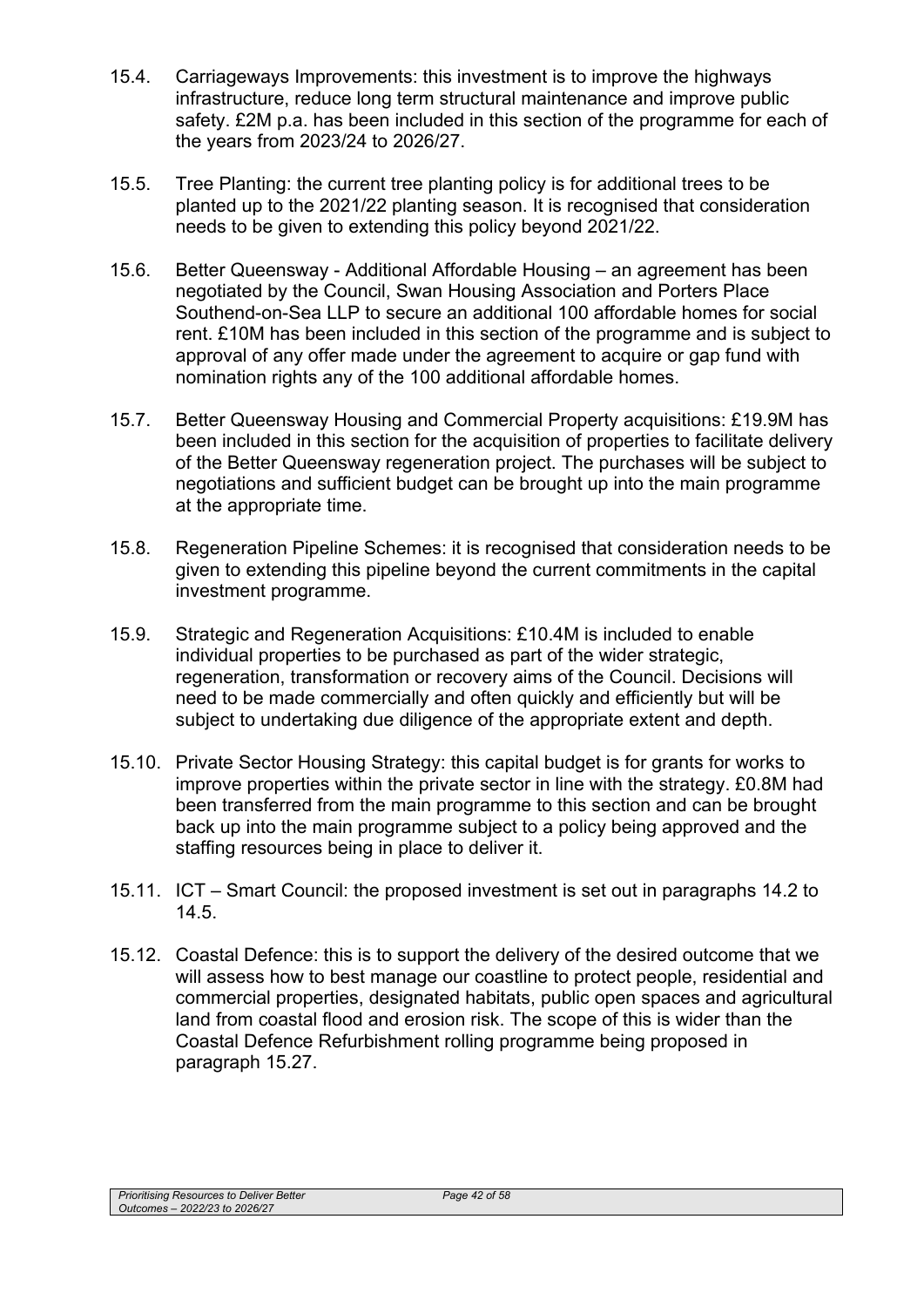- 15.13. Cliffs Stabilisation: it is recognised that consideration needs to be given to schemes to remedy ground movement and reduce the risk of cliff slips. Schemes will be prioritised and slopes where there is evidence of ongoing, persistent ground movement, affecting a wide area with the potential to affect adjacent buildings or infrastructure would be considered first.
- 15.14. Shoebury Health Centre: further discussions are needed with the CCG and further work is to take place to consider viability assessments, to short list options and to agree a preferred option. Therefore, a business case needs to be submitted and assessed for viability.
- 15.15. East Beach Masterplan: a masterplan is to be developed capturing a range of essential and aspirational projects for East Beach which will then enable the individual projects to be progressed as funding is available while ensuring that they all support the overall masterplan and there is no conflict between projects.
- 15.16. Town Centre and Seafront Security Works: it is recognised that a business case for the design brief and for further security measures needs to be submitted and assessed for viability.
- 15.17. Civic Centre Campus Masterplan: a project looking at the long-term plans for the Council workplaces of the future, including the potential repurposing and/or redevelopment of the Civic Campus, potential relocation of services to the Victoria Centre and other satellite locations.
- 15.18. Cliffs Pavilion Refurbishment and Remodelling: The Council has been successful in its Levelling Up Fund bid for visitor economy improvements, with one of the projects being the Cliffs Pavilion. Since the bid was submitted there have been changes to the building regulations regarding ventilation and overheating that will be enacted from June 2022. The purpose is to increase the supply of fresh air to new buildings so the new build elements of this project will need to comply. An estimate of the increased costs is in the region of £2M although more exact figures will become available over the following months. It is recognised that an update report to Cabinet would be required when more details are known.
- *15.19.* Seafront Illuminations: investment to deliver new seafront illuminations to support the local economy, tourism strategy and long-term recovery of the hospitality sector. The project would help extend the season by giving a greater footprint for visitors to see the destination lit up stretching from the Cliff Lift and gardens through to the Kursaal. Controlled lighting displays allow for seasonal programming of events to add value to festivals and create an attraction in their own right. Part of the project also fulfils expectations of digital display information to update visitors to the area of upcoming events and safety messages. There would be a revenue cost attributed to the ongoing maintenance needs, however the project is not expected to raise any additional utility costs. LED lights are very efficient, and Photovoltaics (PV) would be built into the Pier Hill Lift Tower and with the replacement of older technology.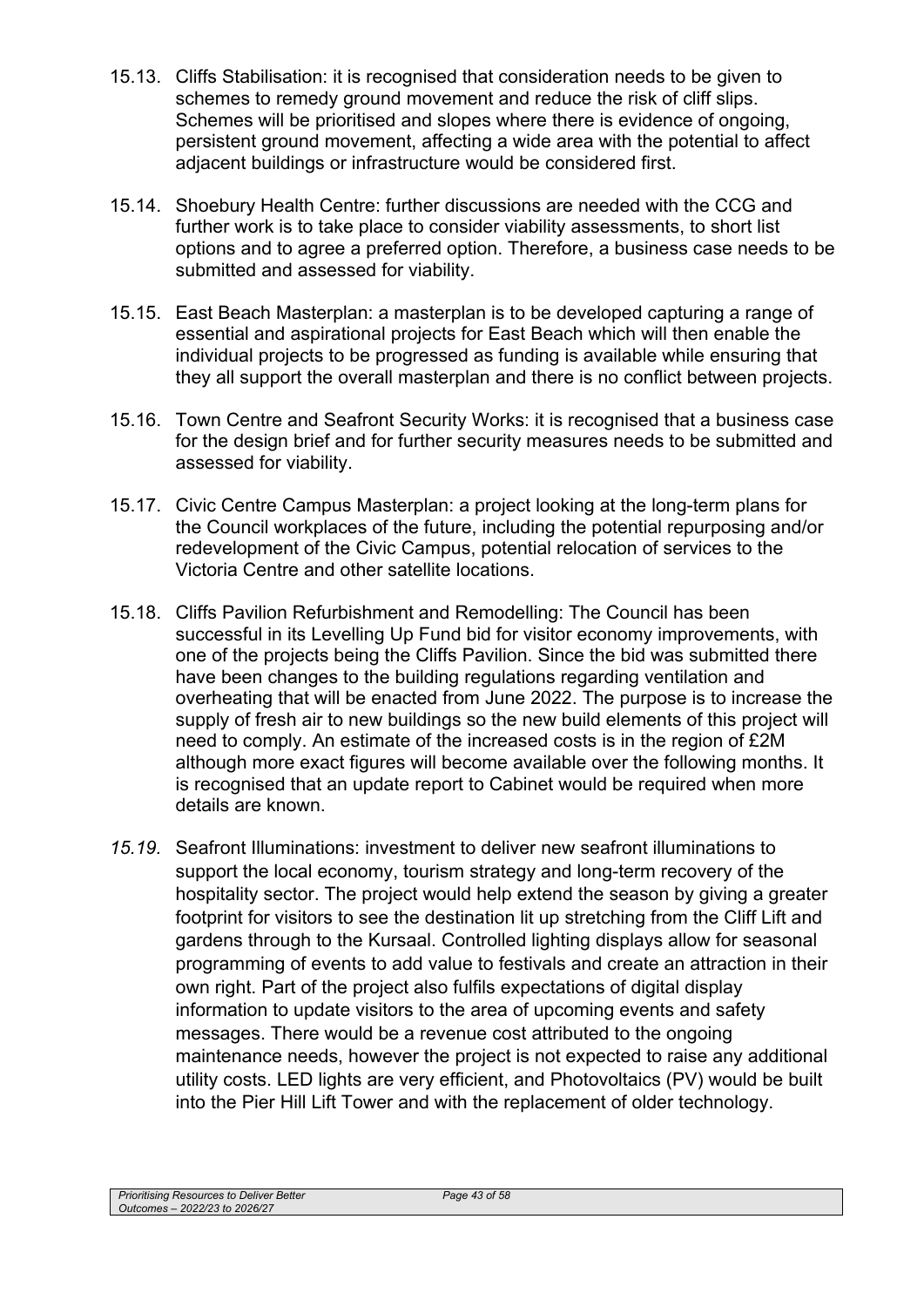- 15.20. Re-imagination of the Town Centre: this is to support the delivery of the desired outcome that we have a vibrant, thriving town centre, with an inviting mix of retail, homes, arts, culture, and leisure opportunities. It is recognised that a business case(s) will need to be submitted and assessed for viability.
- 15.21. Museums and Galleries: The Central Museum and Beecroft Gallery require a capital refurbishment programme following condition surveys and accessibility constraints. The service also has insufficient storage space for its growing collection. Items currently stored are blocking valuable display space in prime locations preventing key elements of Southend's history and art collection being shown. Items stored offsite are also over capacity and a flood at the venue in 2020 caused damage to part of the collection. Appropriate works and revised storage space need to be resolved. This could include a new collections centre feature in future years (subject to external project funding) where storage and presentation for groups could be developed. Phased works to undertake building refurbishment and storage improvements would be delivered over the coming few years to enable more of the collection to be presented to the public.
- 15.22. School Improvement and Provision of School Places: this multi-year programme has funded a large secondary school growth plan but is coming to an end as the growth pattens have now been met. There is £400,000 of unspent budget as some school projects have cost less than anticipated. The Local Plan may have an impact on future funding requirements so rather than delete this budget it had been moved to the Subject to Viable Business Case section of the programme.
- 15.23. Seaway Leisure: it was agreed at Council on 9<sup>th</sup> December 2021 that up to a maximum of £10M of the Council's capital reserves would be used as equity in the proposed development to enable the different and significantly improved commercial terms, thereby significantly reducing the Council's financial risk and providing an improved annual income stream.
- 15.24. Schools and Council Buildings Solar PV: these schemes are to install solar panels on various building roofs. £346,000 for this project was moved from the main Capital Investment Programme into the Subject to Viable Business Case section at the Cabinet meeting of 13<sup>th</sup> January 2022.
- 15.25. Solar PV Projects: these schemes are to install solar panels on various building roofs. £936,000 for this project was moved from the main Capital Investment Programme into the Subject to Viable Business Case section at the Cabinet meeting of 13<sup>th</sup> January 2022.
- 15.26. Southend Pier Condition Works: a rolling programme of investment to deliver the ongoing planned approach to addressing the condition works and bearing refurbishment identified within the condition survey. This proactive approach reduces the requirement for urgent and/or reactive condition works and ensures the integrity of this landmark structure that helps drive millions of visitors to Southend-on-Sea each year. £1,250,000 p.a. has been included in this section of the programme for the years 2025/26 to 2026/27.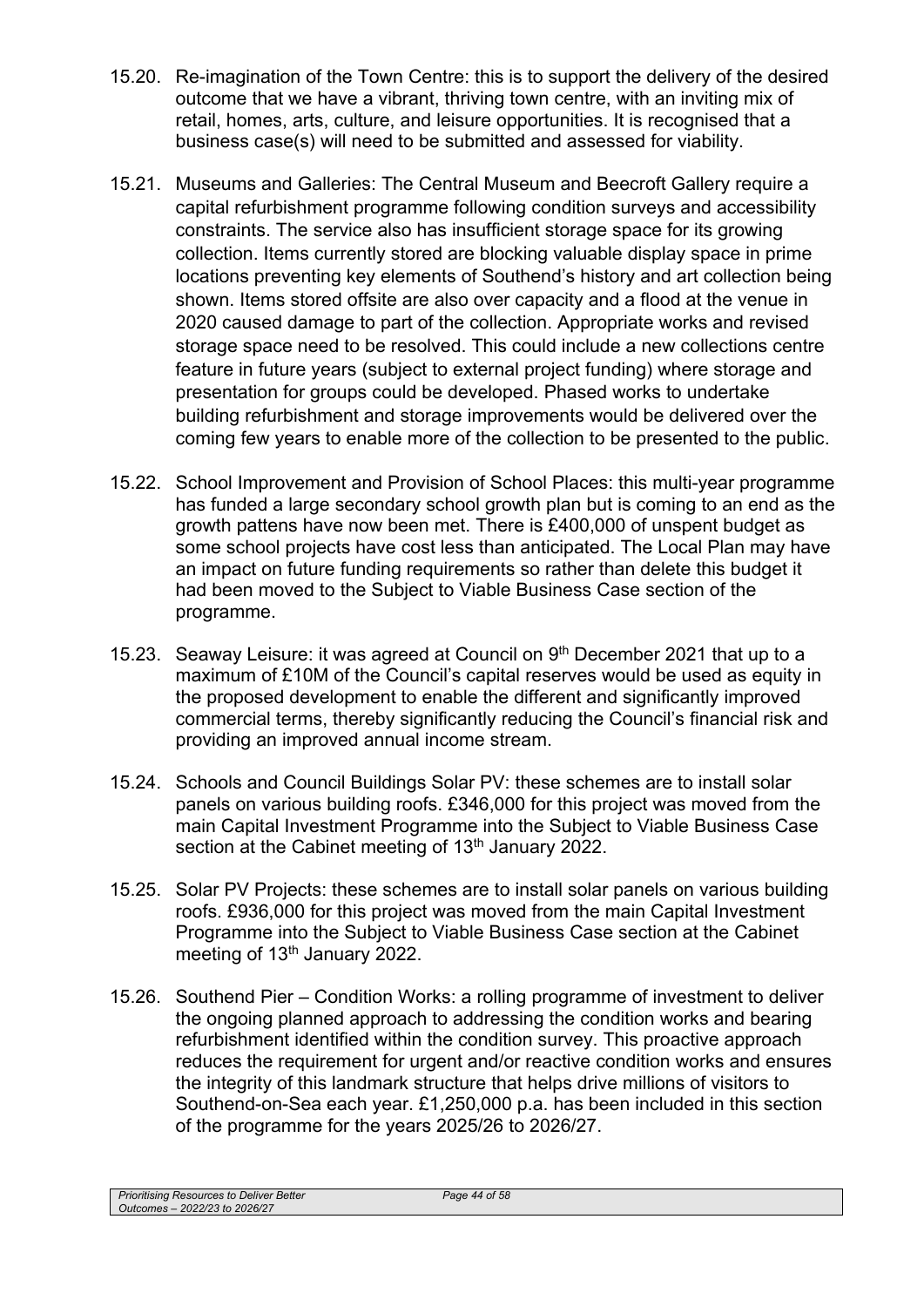- 15.27. Coastal Defence Refurbishment Programme: a rolling programme of investment is to deliver a planned approach for the essential refurbishment works to the borough's coastal defences. This proactive approach reduces the requirement for urgent and/or reactive condition works. £500,000 p.a. has been included in this section of the programme for the years 2022/23 to 2026/27.
- 15.28. Schools Condition Works: a rolling programme at Children Centres and emergency works at schools. These are mainly larger, urgent projects to be agreed between the Council's property team and head teachers. £500,000 p.a. has been included in this section of the programme for the years 2024/25 to 2026/27.
- 15.29. Property Refurbishment Programme: a rolling programme of investment to enable the Council's Property and Estate Management service to take a proactive approach to maintaining the buildings for which it is responsible. This will ensure investment is made in the fabric and services within building before they get to a stage that capital works become urgent or have a detrimental impact on service users' use of the building or leads to urgent repairs and maintenance works which are usually more costs long term. £750,000 p.a. has been included in this section of the programme for the years 2025/26 to 2026/27.
- 15.30. Fire Improvement Works: a rolling programme for the implementation of fire safety and associated compliance works across the Council's corporate property estate arising as a result of any changes to building regulations and/or other standards or updated fire risk assessments. £750,000 p.a. has been included in this section of the programme for the years 2025/26 to 2026/27.
- 15.31. HRA Affordable Housing Acquisitions Programme: through the rolling programme of purchasing suitable private homes for council use, the acquisitions programme helps to ensure that everyone has a home that meets their needs, including those with complex needs. £1,500,000 p.a. has been included in this section of the programme for the years 2024/25 to 2026/27.
- 15.32. HRA Future Investment Programme: a rolling programme of investment to continue the Decent Homes programme to keep the housing stock at decency levels. It includes common area improvements and environmental health and safety works. This investment is wholly funded through the HRA. £6,160,000 p.a. has been included in this section of the programme for the years 2025/26 to 2026/27.
- 15.33. HRA Right to Buy Buybacks Refurbishment: a rolling programme of investment to support the continuation of the programme to buy back ex-council houses and other properties to increase the stock on the housing register. This investment would be used to refurbish the properties that are purchased in order to bring them up to Decent Homes standard. £325,000 p.a. has been included in this section of the programme for the years 2022/23 to 2026/27.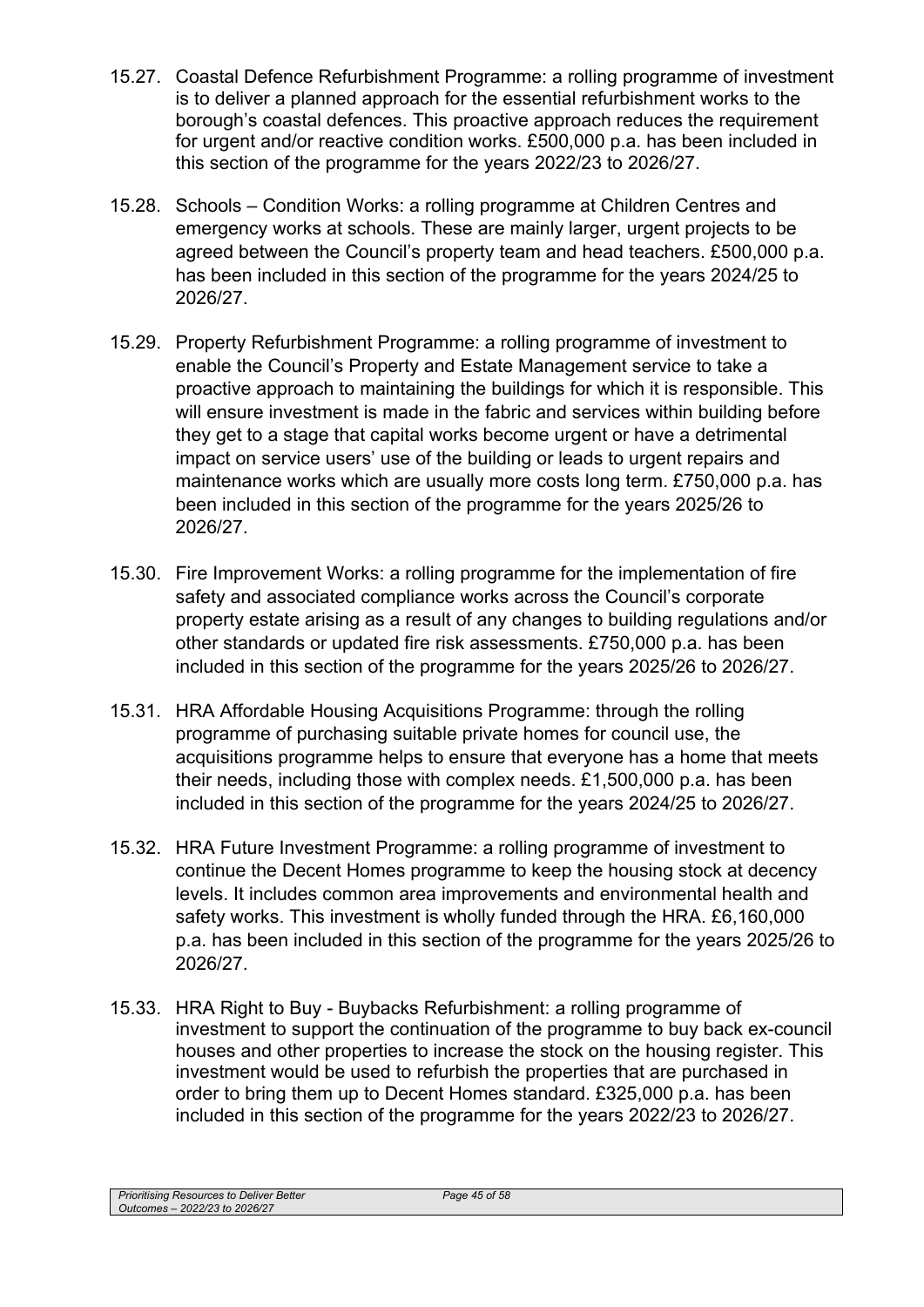## **16. Proposed capital investment programme 2022/23 to 2026/27**

- 16.1. Given all the above, including the new investment, the proposed main capital investment programme for 2022/23 to 2026/27 represents a significant investment of nearly £177M on the part of the Council in the Southend area with further schemes that could be added subject to viable business cases being approved. The projected investment in 2022/23 alone amounts to over £99M.
- 16.2. To ensure that schemes are given proper consideration before they are added to the Capital Investment Programme, very few schemes are included in this report as proposed additions for 2022/23 to 2026/27: £12.6M for the General Fund as set out in **Appendix 12**, with the details of each scheme and its funding explained. These proposals have been prepared in line with the prioritisation process set out in the capital investment strategy and consideration has been given to proportionality, prudence, affordability, and sustainability.
- 16.3. As a result of the strategy around delivery and prioritisation of schemes many new schemes and additions being proposed are subject to viable business cases being produced and approved under current governance processes before they can be brought into the capital investment programme. These schemes totalling £15.5M for the General Fund and £18.4M for the Housing Revenue Account are set out in **Appendix 12**. This approach should ensure that the programme is affordable, deliverable and focussed on the Council's key priorities.
- 16.4. **Appendix 13** sets out the proposed changes to the current Capital Investment Programme.
- 16.5. The proposed capital investment programme for 2022/23 by investment area is shown below (Figure 7-9).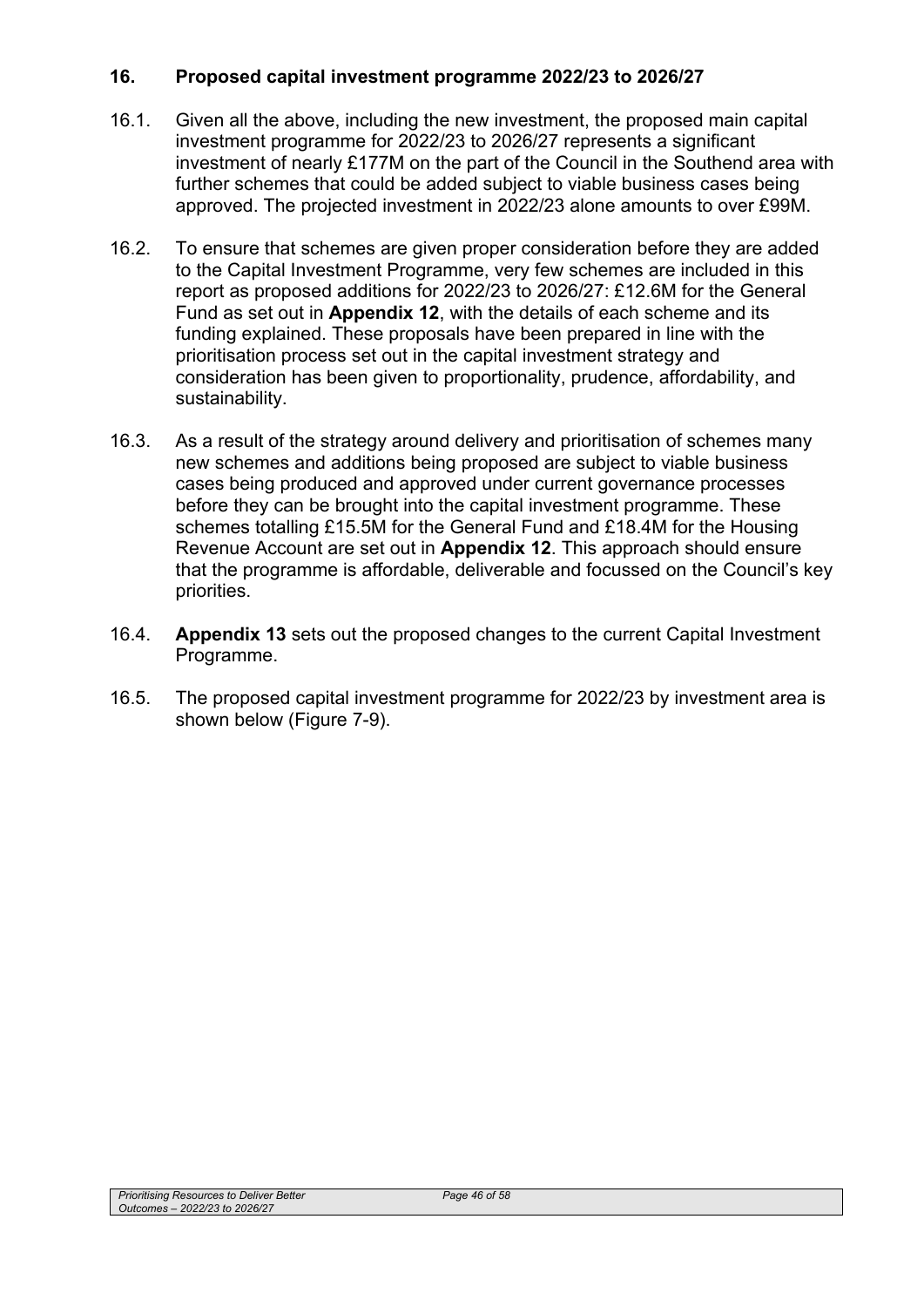### *Figure 7 Capital Investment Programme 2022/23: General Fund*



*Figure 8 Capital Investment Programme 2022/23: Housing Revenue Account* 

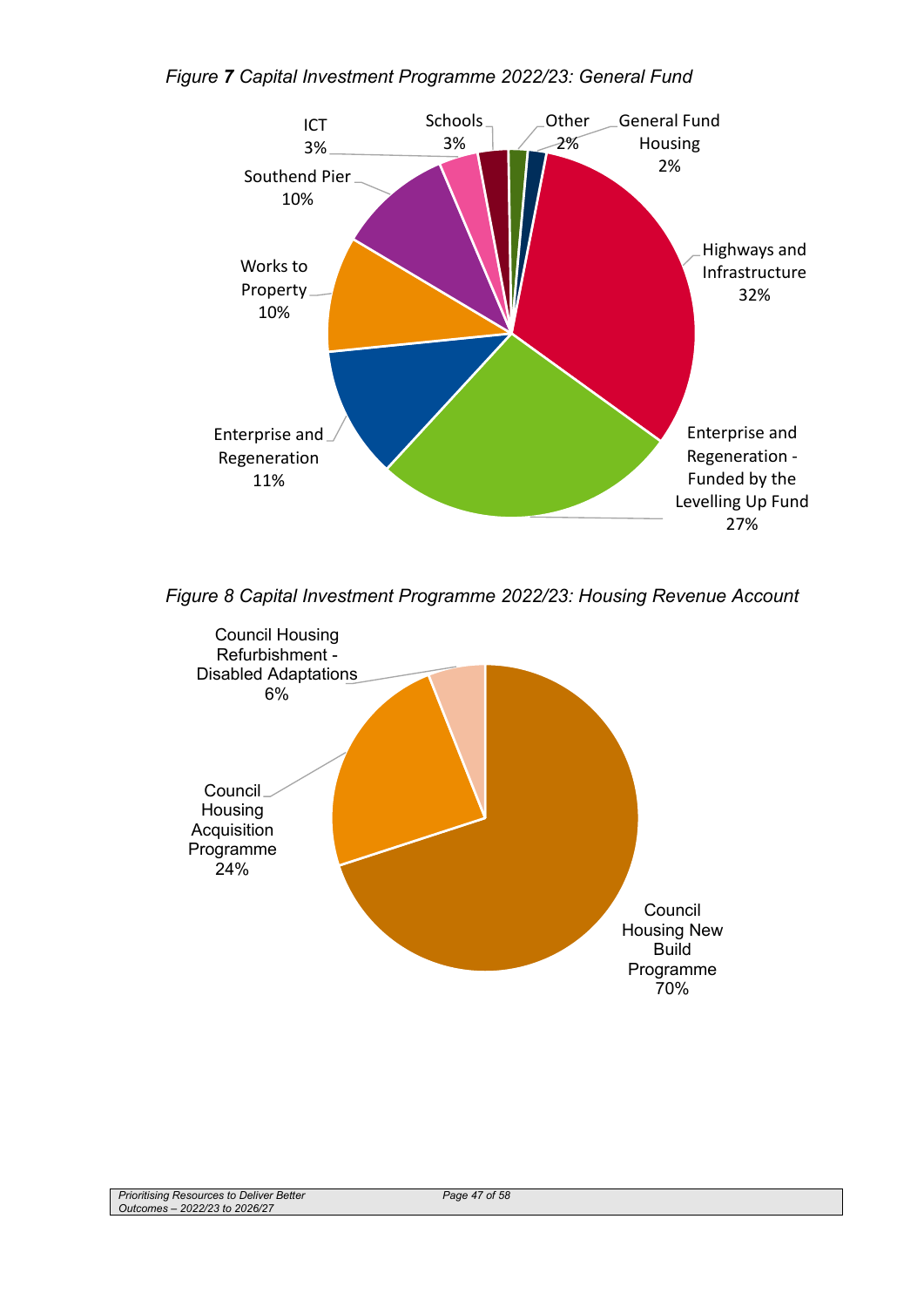*Figure 9 Capital Investment Programme 2022/23 - to be delivered by Subsidiary Companies, Partners or Joint Ventures* 



16.6. The 2022/23 capital budget is part of the wider capital investment programme spanning several years. Table **11** shows the revised programme if all the requests in **Appendices 12 and 13** are approved.

|                                      | 2021/22<br>£000 | 2022/23<br>£000 | 2023/24<br>£000 | 2024/25<br>£000 | 2025/26<br>£000 | 2026/27<br>and<br>future<br>years<br>£000 | <b>Total</b><br>£000 |
|--------------------------------------|-----------------|-----------------|-----------------|-----------------|-----------------|-------------------------------------------|----------------------|
| <b>At November</b><br><b>Cabinet</b> | 70,852          | 50,322          | 18,508          | 10,108          | 6,919           | $\boldsymbol{0}$                          | 156,709              |
| Amendments in<br>Appendix 13         | (3,955)         | 18,142          | 7,585           | 127             | 39              | $\overline{0}$                            | 21,938               |
| Sub-total                            | 66,897          | 68,464          | 26,093          | 10,235          | 6,958           | $\bf{0}$                                  | 178,647              |
| New investment<br>in Appendix 12     | $\overline{0}$  | 7,405           | 0               | 0               | 600             | 4,600                                     | 12,605               |
| <b>Revised</b><br>programme          | 66,897          | 75,869          | 26,093          | 10,235          | 7,558           | 4,600                                     | 191,252              |
| <b>General Fund</b>                  | 59,312          | 62,502          | 19,496          | 8,326           | 7,558           | 4,600                                     | 161,794              |
|                                      |                 |                 |                 |                 |                 |                                           |                      |
| <b>HRA</b>                           | 7,585           | 13,367          | 6,597           | 1,909           | 0               | 0                                         | 29,458               |

**Programme to be delivered by the Council (GF and HRA):** 

Total proposed budget for 2022/23 to 2026/27 = £124.4M

2021/22 capital expenditure to 31/01/2022 for the programme to be delivered by the Council: £45.0M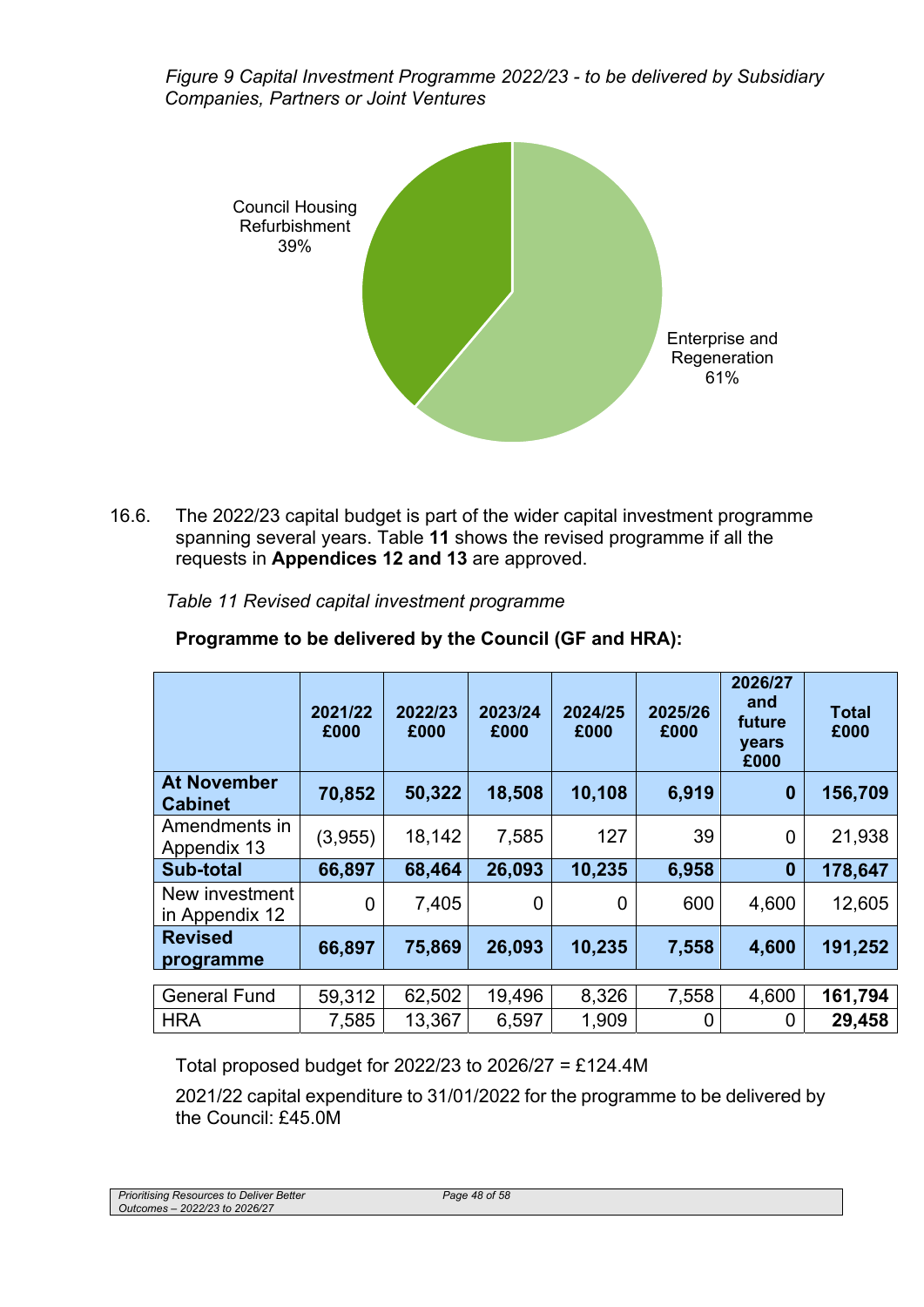**Programme to be delivered by Subsidiary Companies, Partners and Joint Ventures:** 

|                                                   | 2021/22<br>£000 | 2022/23<br>£000 | 2023/24<br>£000 | 2024/25<br>£000 | 2025/26<br>£000 | 2026/27<br>and<br>future<br>years<br>£000 | <b>Total</b><br>£000 |
|---------------------------------------------------|-----------------|-----------------|-----------------|-----------------|-----------------|-------------------------------------------|----------------------|
| <b>At November</b><br><b>Cabinet</b>              | 14,222          | 21,549          | 15,559          | 9,598           | 3,250           | $\bf{0}$                                  | 64,178               |
| <b>Amendments</b><br>in Appendix<br>13            | (2, 487)        | 1,659           | 828             | $\Omega$        | 0               | 0                                         | 0                    |
| <b>Sub-total</b>                                  | 11,735          | 23,208          | 16,387          | 9,598           | 3,250           | $\bf{0}$                                  | 64,178               |
| <b>New</b><br>investment in<br><b>Appendix 12</b> | $\overline{0}$  | 0               | $\overline{0}$  | $\overline{0}$  | 0               | 0                                         | 0                    |
| <b>Revised</b><br>programme                       | 11,735          | 23,208          | 16,387          | 9,598           | 3,250           | 0                                         | 64,178               |

Total proposed budget for 2022/23 to 2026/27 = £52.4M

2021/22 capital expenditure to 31/01/2022 for the programme to be delivered by Subsidiary Companies, Partners and Joint Ventures: £6.1M

16.7. The proposed amended Capital Investment Programme for 2021/22 to 2026/27 is detailed in **Appendix 14**.

# **Funding of the capital investment programme**

- 16.8. The proposed capital investment programme presented in this report is currently fully funded and has been prepared based on the level of borrowing the Council can support, notified capital grants, prudent assumptions over the level of other grants and the timing and valuation of capital receipts (from the sale of existing surplus Council assets) that will be realised.
- 16.9. The proposed estimated funding for the programme (excluding schemes Subject to Viable Business Case) is as shown in Table 12.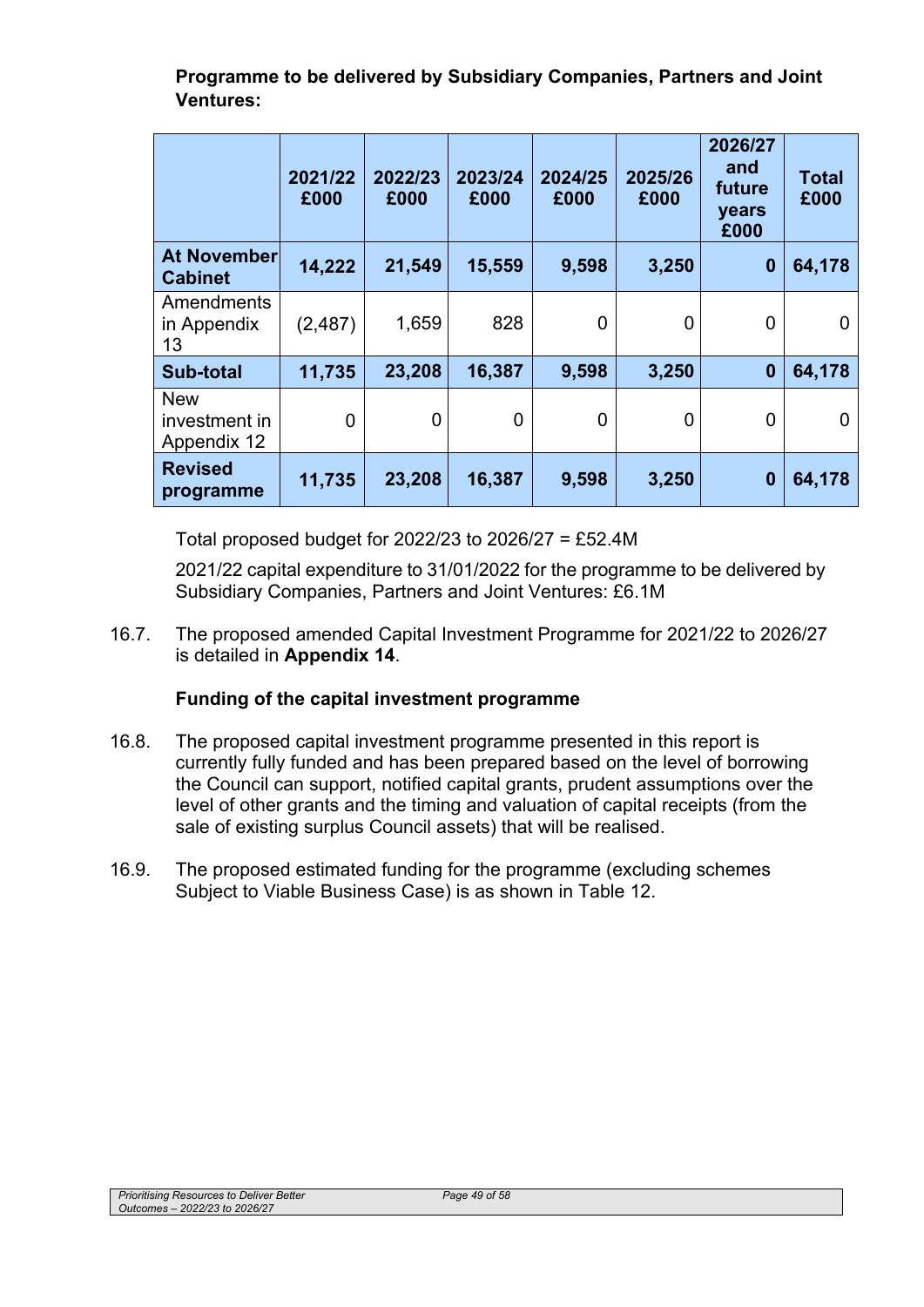*Table 12 Proposed funding for capital investment programme* 

| <b>Type of funding</b>                                       | 2022/23<br><b>£M</b> | 2023/24<br><b>£M</b> | 2024/25<br><b>£M</b> | 2025/26<br><b>£M</b> | 2026/27<br>$\mathbf{a}$<br>future<br>years<br><b>£M</b> | <b>Total</b><br><b>£M</b> |
|--------------------------------------------------------------|----------------------|----------------------|----------------------|----------------------|---------------------------------------------------------|---------------------------|
| External funding $-$<br>capital grant                        | 35.6                 | 13.5                 | 0.8                  | 2.9                  | 0                                                       | 52.8                      |
| External funding $-$<br>third party<br>contributions         | 2.2                  | 0                    | 0.2                  | $\overline{0}$       | 0                                                       | 2.4                       |
| <b>Capital Receipts</b>                                      | 4.8                  | 2.0                  | 0.1                  | 0                    | 0                                                       | 6.9                       |
| <b>Major Repairs</b><br>Reserve (Housing<br>Revenue Account) | 7.6                  | 6.8                  | 7.1                  | 0                    | 0                                                       | 21.5                      |
| Earmarked<br>reserves /<br>Revenue<br>Contributions          | 8.9                  | 3.9                  | 0.2                  | 0                    | 0                                                       | 13.0                      |
| Borrowing - Main<br>Schemes <sup>(1)</sup>                   | 36.7                 | 12.8                 | 7.3                  | 4.6                  | 4.6                                                     | 66.0                      |
| Borrowing -<br>Invest to Save (1)                            | 3.3                  | 3.5                  | 4.1                  | 3.3                  | 0                                                       | 14.2                      |
| <b>Total</b>                                                 | 99.1                 | 42.5                 | 19.8                 | 10.8                 | 4.6                                                     | 176.8                     |

 $(1)$  this relates to both internal and external borrowing

The estimated amounts of internal and external borrowing are shown in Table 13.

*Table 13 Borrowing to fund capital schemes* 

|                        | 2022/23<br><b>£M</b> | 2023/24<br><b>£M</b> | 2024/25<br>£M  | 2025/26<br><b>£M</b> | 2026/27<br>&<br>future<br>years<br><b>£M</b> | <b>Total</b><br><b>£M</b> |
|------------------------|----------------------|----------------------|----------------|----------------------|----------------------------------------------|---------------------------|
| Internal<br>borrowing  | 40.0                 | 4.3                  | $\overline{0}$ | 0                    | 0                                            | 43.7                      |
| External<br>borrowing  | 0                    | 12.0                 | 11.4           | 7.9                  | 4.6                                          | 35.9                      |
| <b>Total borrowing</b> | 40.0                 | 16.3                 | 11.4           | 7.9                  | 4.6                                          | 79.6                      |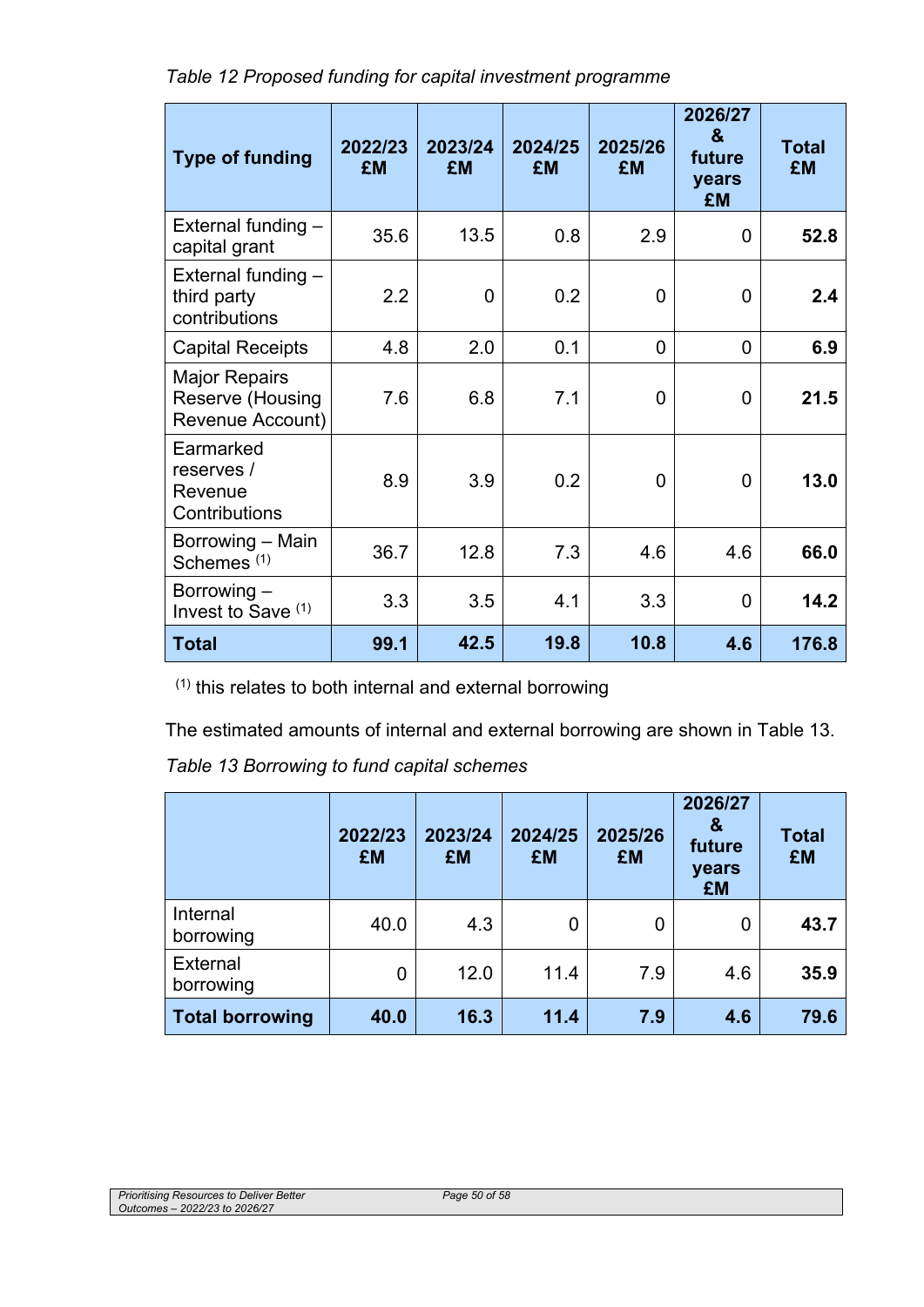## **Highways and Transportation Capital Grant**

- 16.10. The expenditure will be delivered by fully un-ring-fenced capital grants.
- 16.11. The Department for Transport has yet to announce the allocations for the Highways Capital Maintenance and the Integrated Transport Block (ITB) for 2022/23. At this stage it is not known if the funding will be for more than one year.
- 16.12. Pothole Funding to Southend Borough Council has yet to be announced for the financial year 2022/23.
- 16.13. To allow the full delivery of the 2022/23 Local Transport Plan (LTP) programme, once the amounts are known the full spend is proposed to be met 100% by capital grant.
- 16.14. Typical schemes are presented in the context of four 'Actions' as set out in the revised Local Transport Plan (LTP3) Implementation Plan extended until March 2023.
- 16.15. The prioritisation process is set out in diagram 1 of the Implementation Plan. In addition, maintenance schemes will be progressed using the latest information from the Gaist Asset Management work.
- 16.16. As in previous years, there is flexibility to allocate funding between the two blocks and the LTP actions.
- 16.17. Where already announced in prior years capital grant allocations are included in the funding table (Table 12). The breakdown of Highways and Infrastructure schemes and their funding for 2022/23 are shown in Appendix 14.
- 16.18. If any capital grant allocations for highways and transportation are announced prior to the Council meeting of 24<sup>th</sup> February, a verbal update will be provided. Otherwise, the capital investment programme will be updated for these as part of the outturn reporting to June 2022 Cabinet.

#### **Other financing considerations**

- 16.19. The schools capital funding is still being finalised, allocations for capital grants are awaited and are unlikely to be confirmed until the Spring. The capital investment programme will be updated for these as part of the outturn reporting to June 2022 Cabinet.
- 16.20. The Corporate Asset Management Strategy records a clear preference for the retention of freeholds but does recognise that in some circumstances, a disposal is the most appropriate course of action. Capital receipts will reduce the need for borrowing to support the Capital Investment Programme if they can be generated.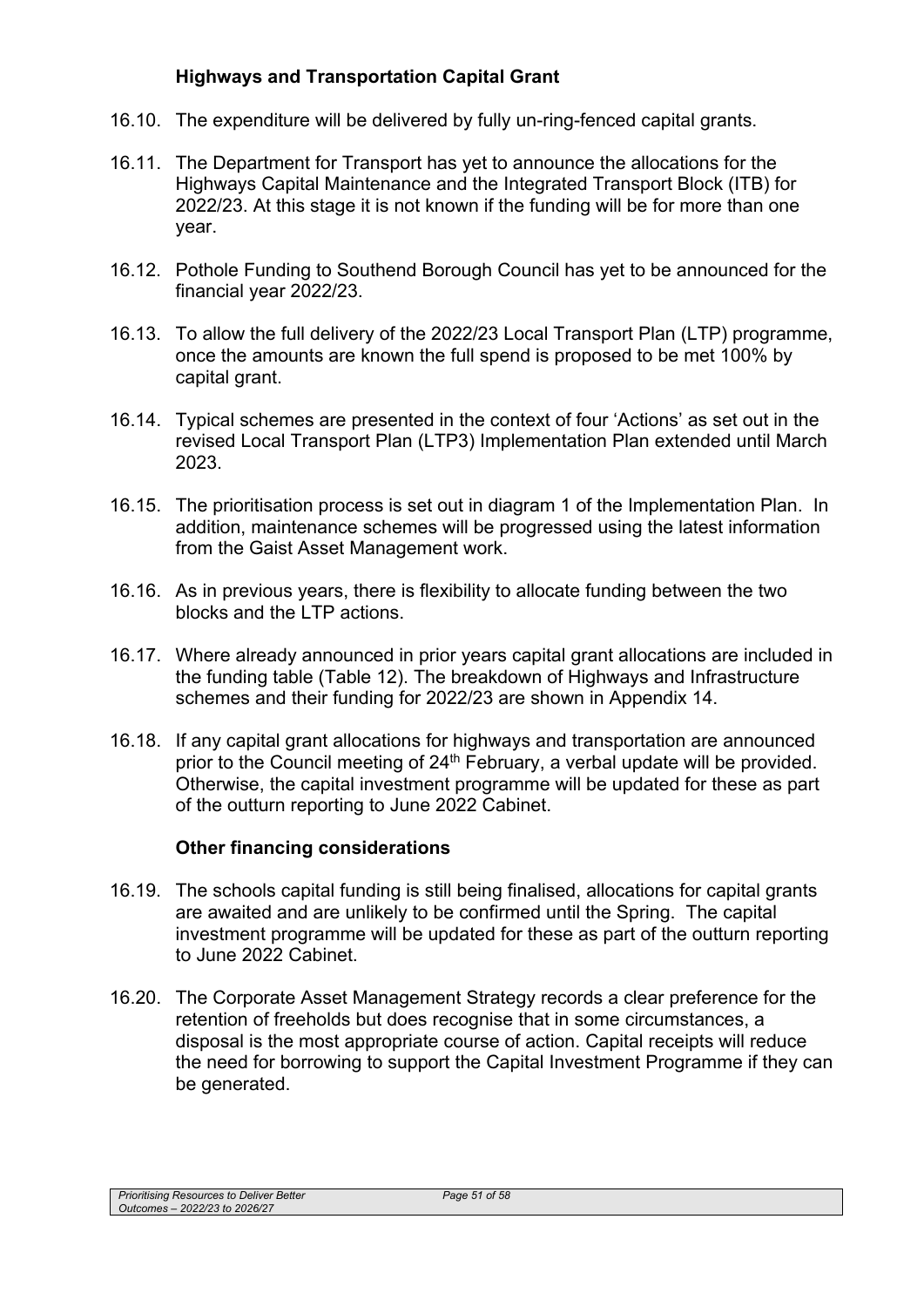- 16.21. Individual authorities are responsible for deciding the level of their affordable borrowing. The Government does have powers to limit the aggregate for authorities for national economic reasons, or for an individual authority. Funding schemes by borrowing has a revenue consequence of approximately £70k for every £1M borrowed or if £10M is borrowed this would equate to an increase in Council Tax of approximately 0.86%. The full impact of borrowing costs associated with the funding of the proposed programme has been included in the Council's current financial planning for 2022/23 to 2026/27.
- 16.22. The Minimum Revenue Provision (MRP) is an amount to be set aside for the repayment of debt. Each Local Authority has a general duty to charge an amount of MRP to revenue which it considers to be prudent, with responsibility being placed upon the full Council to approve an annual MRP policy statement. The MRP policy statement for 2022/23 is attached as **Appendix 15**.
- 16.23. The Treasury Management Strategy covers the management of the council's cash flows, its borrowings and its investments, the management of the associated risks, and the pursuit of the optimum performance or return consistent with those risks.
- 16.24. The budget includes provision for the financing costs of the Council's Capital Investment Programme, including interest on external borrowings. Offsetting this, the Council will earn interest by temporarily investing its surplus cash, which includes unapplied and set-aside capital receipts. These budgets depend on many factors, not least the Council's level of revenue and capital budgets, use of reserves, methods of funding the budget requirement, interest rates, cash flow and the Council's view of risk.
- 16.25. Audit Committee have responsibility for the scrutiny of the Treasury Management Strategy, and it is the subject of a separate report elsewhere on this agenda, proceeding to Council for approval in advance of the forthcoming year.
- 16.26. The CIPFA Prudential Code for Capital Finance in Local Authorities has been developed to support Local Authorities in taking capital investment decisions and to ensure that these decisions are supported by a framework which ensures proportionality, prudence, affordability, and sustainability.
- 16.27. CIPFA published their updated 2021 edition of the Prudential Code on 20<sup>th</sup> December 2021 with the guidance notes only released in January 2022. Although the updated Code applies with immediate effect, due to the late publication dates of the Code and the associated guidance notes, CIPFA has allowed Local Authorities to defer introducing the revised reporting requirements until the 2023/24 financial year. These include changes to the capital strategy, prudential indicators and investment reporting. Given the flexibility allowed by CIPFA, the Capital Investment Strategy (**Appendix 11**), Capital Investment Policy (**Annex 1 to Appendix 11**) and the Prudential Indicators (**Appendix 16**) have been updated as far as time constraints would allow. However, each of these documents will be subject to further update in order to fully comply with the 2021 Prudential Code by 31<sup>st</sup> March 2023.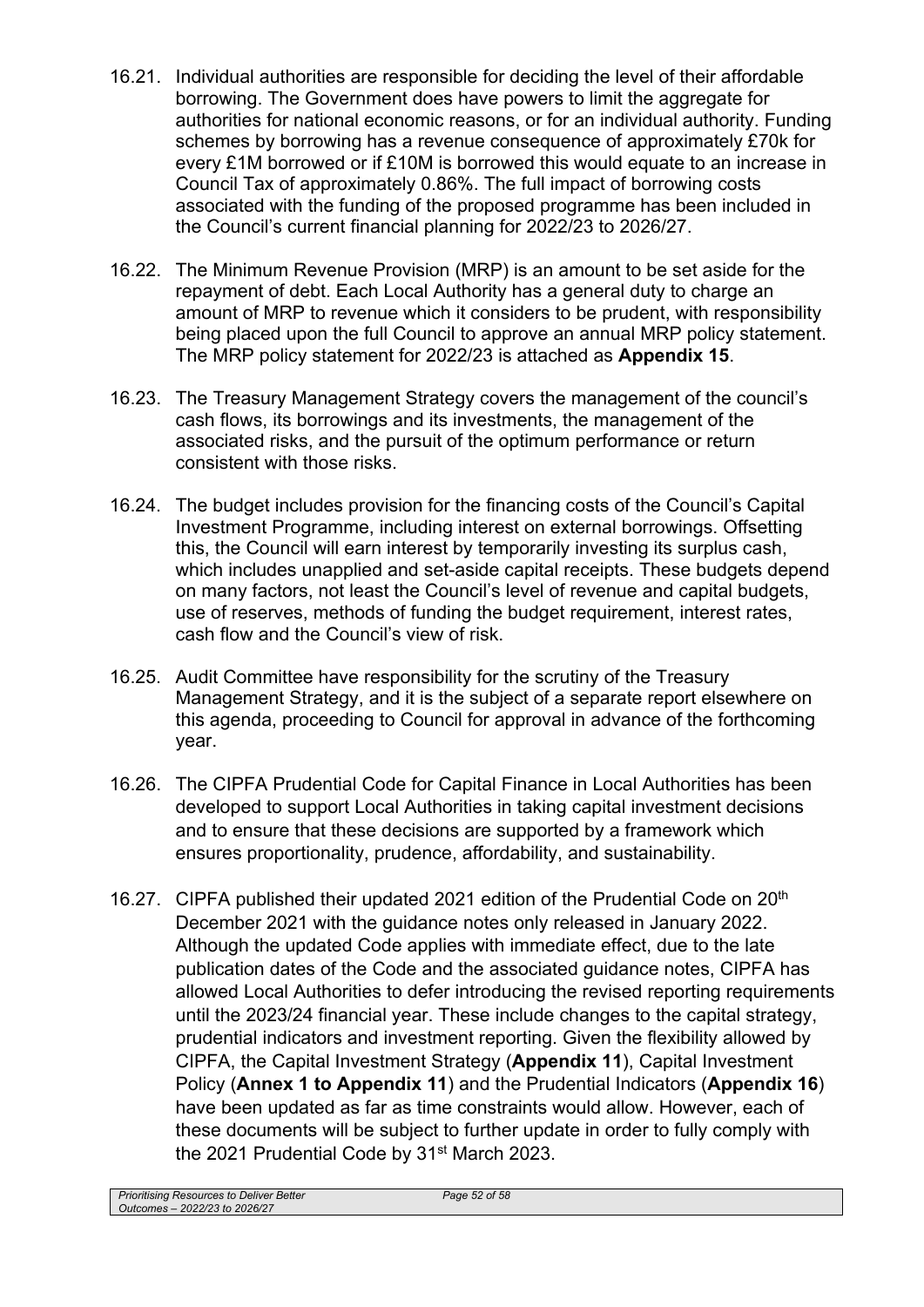- 16.28. To demonstrate compliance with the objectives of the Code each authority is required to produce a set of prudential indicators. These prudential indicators for capital and treasury management are attached as **Appendix 16**.
- 16.29. It is the Chief Finance Officer's view that this capital investment programme is proportionate, prudent, affordable, and sustainable and the risks associated with in it are manageable.

### **17. Changes made to this Final Budget report since the Draft Prioritising Resources to Deliver Better Outcomes report to Cabinet on 13th January 2022**

17.1. Since the draft budget proposals were presented at the Cabinet meeting of  $13<sup>th</sup>$ January various consultations and discussions have taken place. The Cabinet have listened to the feedback from Members, businesses and residents and have made the following changes to the revenue account budget which are now included in the final budget proposals and are recommended to Council:

# *Revenue Changes:*

- Deletion of the proposed introduction of a 6pm to 9pm new parking charge for Zone 1A. *See paragraphs 10.4 and 11.11*
- Reduction in the level of proposed extra investment for adult social care demography as a result of more up to date intelligence and the continued uncertainty about the overall demand position for adult social care in 2022/23. *See paragraph 10.2.*
- Delay the plans to explore Moving Traffic Enforcement due to the late release of revised guidance from Government. *See paragraph 10.4.*

Since the draft budget proposals were presented at the Cabinet meeting of  $13<sup>th</sup>$ January the capital investment programme review has continued as set out in paragraph 12.6. The following changes are now included in the final budget proposals set out in this report and are recommended to Council:

## *Capital – Main Investment Programme Changes*:

- Further carry forwards, accelerated deliveries and virements identified since the January meeting.
- New external funding ascertained since the January meeting, £70,000 for Improving Resilience to flooding – Eastwood Brook Hydraulic Catchment and £1,000 from the Community Infrastructure Levy for Whip hedge planting in St Laurence Ward.
- A further deletion to the programme of £19,000 from the Gas Works Car Park project budget, to remove a small proportion of the budget that has been identified as not required.
- 17.2. All of the above changes to the final revenue and capital proposals will be cost neutral on the proposed revenue budget.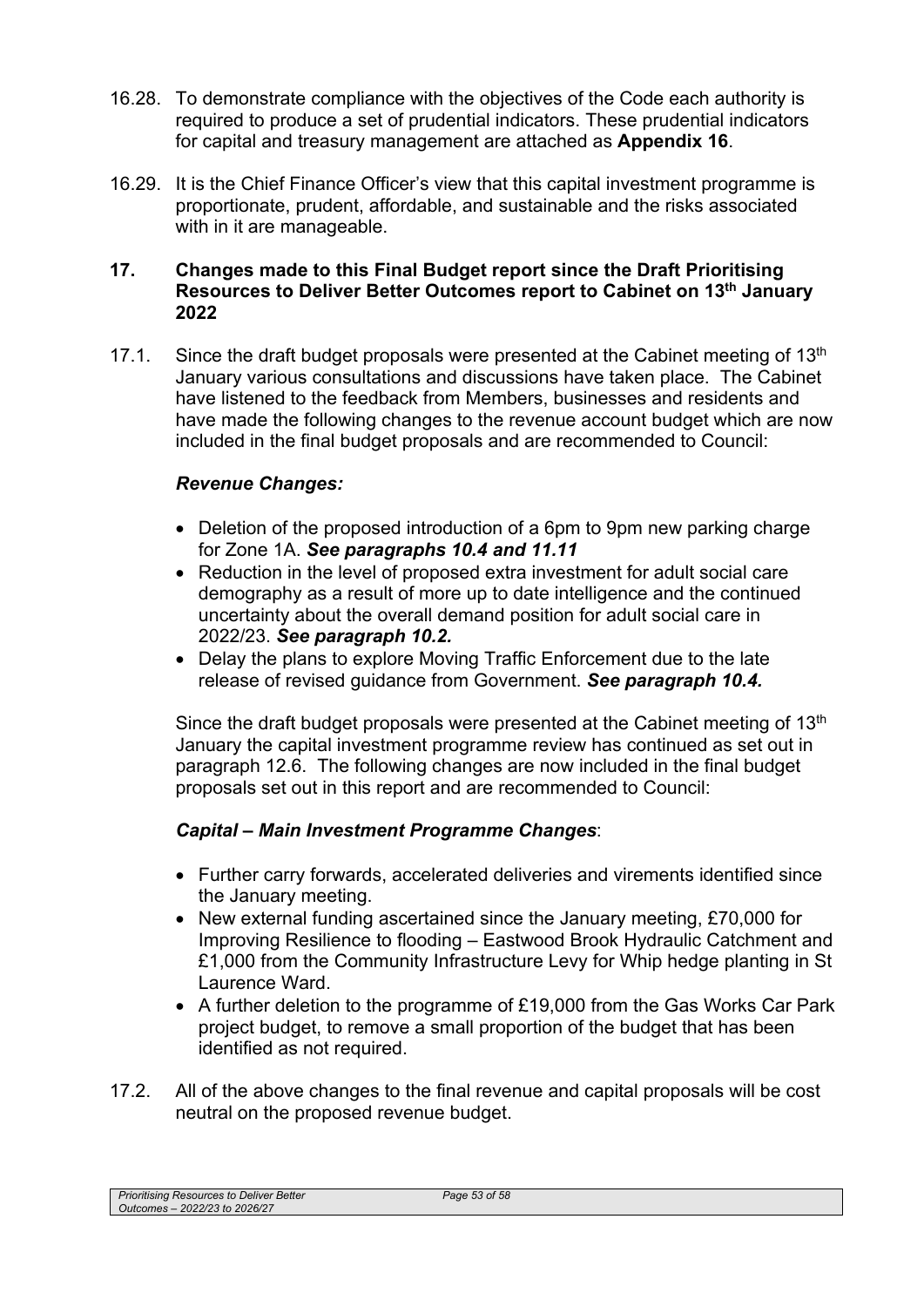### **18. Other Options**

18.1. The Local Government Act requires billing authorities to complete and approve their budgets and set a council tax before 11 March immediately prior to the start of the financial year on 1 April.

### **19. Reasons for Recommendations**

19.1. The recommendations in this report are to comply with statutory requirements and relevant Local Authority codes of practice and to ensure the budgets align to and enable the delivery of the Councils ambition and desired outcomes or to enhance the Councils infrastructure.

#### **20. Corporate Implications**

#### 20.1. **Contribution to the Southend 2050 Road Map**

The implementation of a revenue budget and capital investment programme in line with the recommendations in this report will contribute towards the achievement of the Southend 2050 ambition, improved outcomes for local people and key administration priorities.

### 20.2. **Financial Implications**

As set out in this report.

### 20.3. **Legal Implications**

As set out in this report.

#### 20.4. **People Implications**

As set out in paragraphs 11.25 – 11.28 of this report.

#### 20.5. **Property Implications**

The Capital Investment Strategy and Corporate Asset Management Strategy (CAMS) may affect the Council's property holdings, assets, and liabilities. The Strategy and CAMS will reflect the implications of the agreed Capital Investment Programme and any impact on the level of required borrowing.

#### 20.6. **Consultation and Engagement**

There is an expectation that local authorities will engage communities in the difficult choices and decisions that determine the range and level of services that can be delivered by the Council in a financially sustainable way.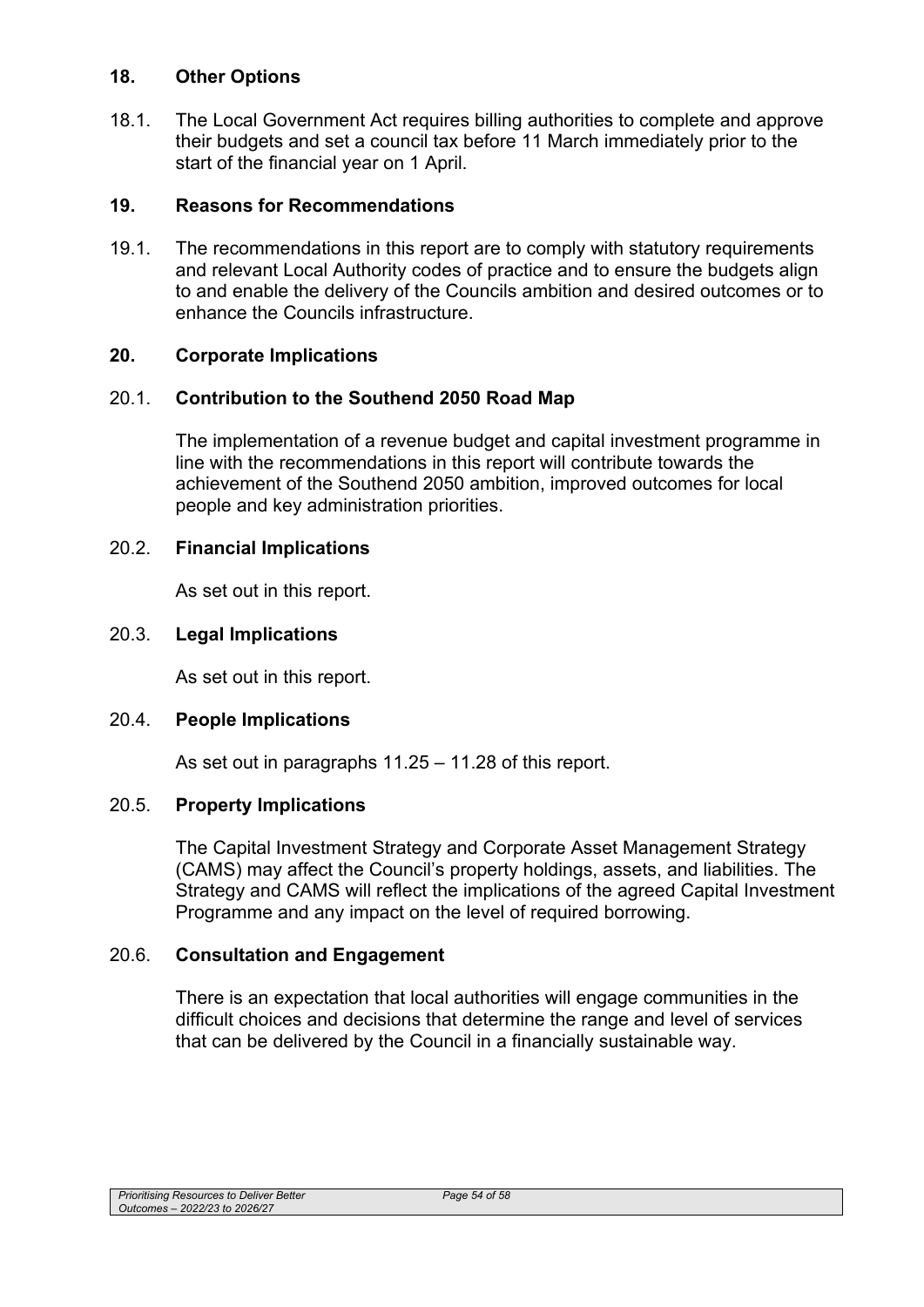The Council has continued to build on last year's success and increase the reach of the online platform - Your Say Southend while ensuring inclusion and variety of ways to provide feedback in alternative ways i.e., printed questionnaires, phone support and direct outreach to seldom heard or affected groups. The range of consultations have primarily focused on understanding the local impacts of COVID-19, assessing options for recovery, service redesign considerations, renewal of contracts for commissioned services to implement previously agreed savings whilst improving the value for money of the service offer.

There have been over 50 consultations and engagements undertaken during the last 12 months with over 6,000 residents, service users and wider stakeholders. These included consultation on: the Local Plan, Adult Social Care strategies (Living Well, Caring Well, Ageing Well), Parking Strategy, Parks and Open Spaces, Public Space Protection Orders, Health & Wellbeing Strategy, Southend on Sea City Status, Licensing Private Properties, new conservation areas, PlastiCity, pollinators strategy, MySouthend, BBQ in public areas, Local Offer Engagement Space, Information Advice and Guidance Service Review, Southend Business Survey, Electrical Vehicle Charging Infrastructure, Active Travel Fund, Net Zero Remedy Project, School Street Scheme, Southend Business survey, Air Quality Action Plan, Soaring2Success South Essex and Drug and Alcohol Treatment Service.

Efforts have also been made to increase resident and stakeholder participation by increasing co-production opportunities as seen in the work in relation to the adult social care strategies, SEND Local Offer, the Health and Wellbeing panel and the establishment of the Learning Disabilities Provider Forum. The 2021 Resident's Perception Survey showed that the majority (69%) of residents agree that people from different backgrounds get on well together in their local areas. The survey identified several increased priorities for residents following the COVID-19 pandemic. They included parks and open spaces; addressing crime and antisocial behaviour; and clean, safe streets. Coming together with neighbours and getting involved with community events have also become more important to some residents. Concerns about personal safety, the state of roads and pavements and support for rough sleepers remain issues with high visibility (these concerns were also raised in the 2019 Residents' Perception Survey). New areas of concern identified in the 2021 survey include service accessibility and digital exclusion.

Local data and feedback from the community continued to highlight inequality in how COVID-19 has been affecting local communities. Additional focus was given to work with and get feedback from different faith and belief groups, engaging with diverse communities, particularly in areas of lower vaccine uptake through the Community Connectors project. Regular conversations around COVID-19 and its impact via direct outreach arrangements was encouraged.

Consultation has taken place with the Chief Executive, Executive Directors, and their Directors as part of the budget preparation process who are fully committed to working within the budget proposed. Members are being consulted through Cabinet, Scrutiny and Council.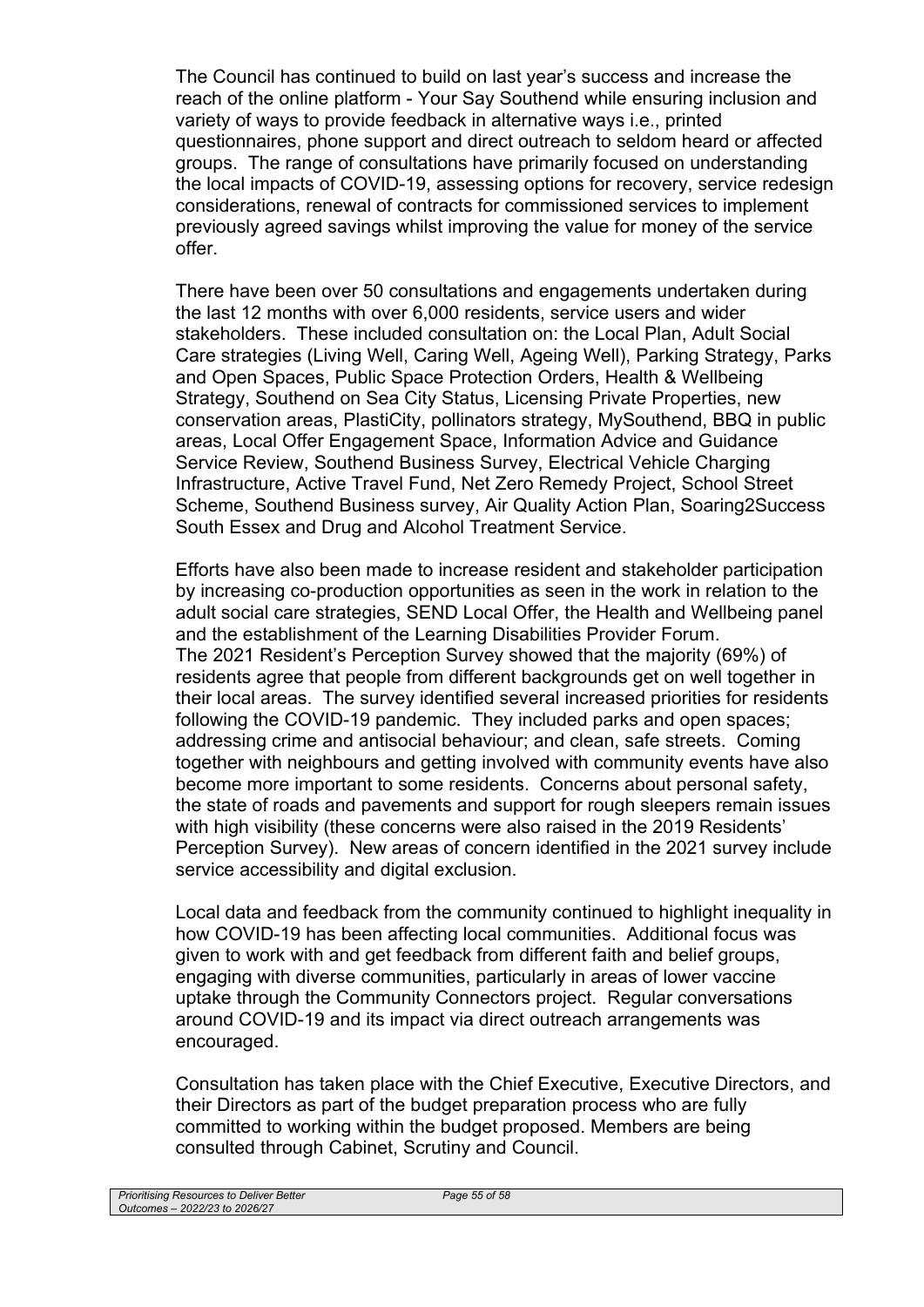Consultation with staff and unions will continue throughout the process. Briefings for local businesses and the voluntary sector have been undertaken to give them an opportunity to find out more about what is in the proposed budget from the Leader, Deputy Leader and Executive Director (Finance & Resources).

Staff have been kept abreast of progress and opportunities for contributions through communications by the Chief Executive and Executive Director (Finance & Resources) and through media briefings.

Several of the investment proposals included within this overall budget package have been included because of feedback from our partners and stakeholders, demonstrating collaborative working to deliver our Southend 2050 outcomes.

The overall results, comments and feedback from the range of consultations that have been undertaken in 2021/22 have helped to inform the preparation of the 2022/23 budget and Medium Term Financial Strategy to 2026/27.

The draft budget approved at Cabinet on 13<sup>th</sup> January 2022 has been presented to all three Council Scrutiny Committees and the Business and Voluntary Sector Consultation meeting. The feedback from each of these scrutiny bodies is as follows:

- Place Scrutiny Committee made several comments on the overall draft revenue budget proposals and Capital Investment Programme 2022/23 to 2026/27. These included:
	- A clarification on the proposed procurement route for the waste disposal contract was requested.
	- A variety of car parking issues were discussed which ranged from the consideration of the impact of the Southend Pass as a pilot to some concerns being expressed over the proposed introduction of charging along the seafront from 6pm - 9pm.
	- A general discussion over the overall level of car parking charges was also raised.
- People Scrutiny Committee made some comments on the overall draft revenue budget proposals. These included:
	- Consideration of various investments and charging proposals in Adult Social Care, their relevant funding sources and the impact on clients and residents.
- Policy and Resources Scrutiny Committee asked several questions on the draft revenue budget proposals. These included:
	- An update on the review of public conveniences.
	- Understanding the presentation of pay and increments.
	- Seeking clarification regarding contingency and use of reserves to balance the budget.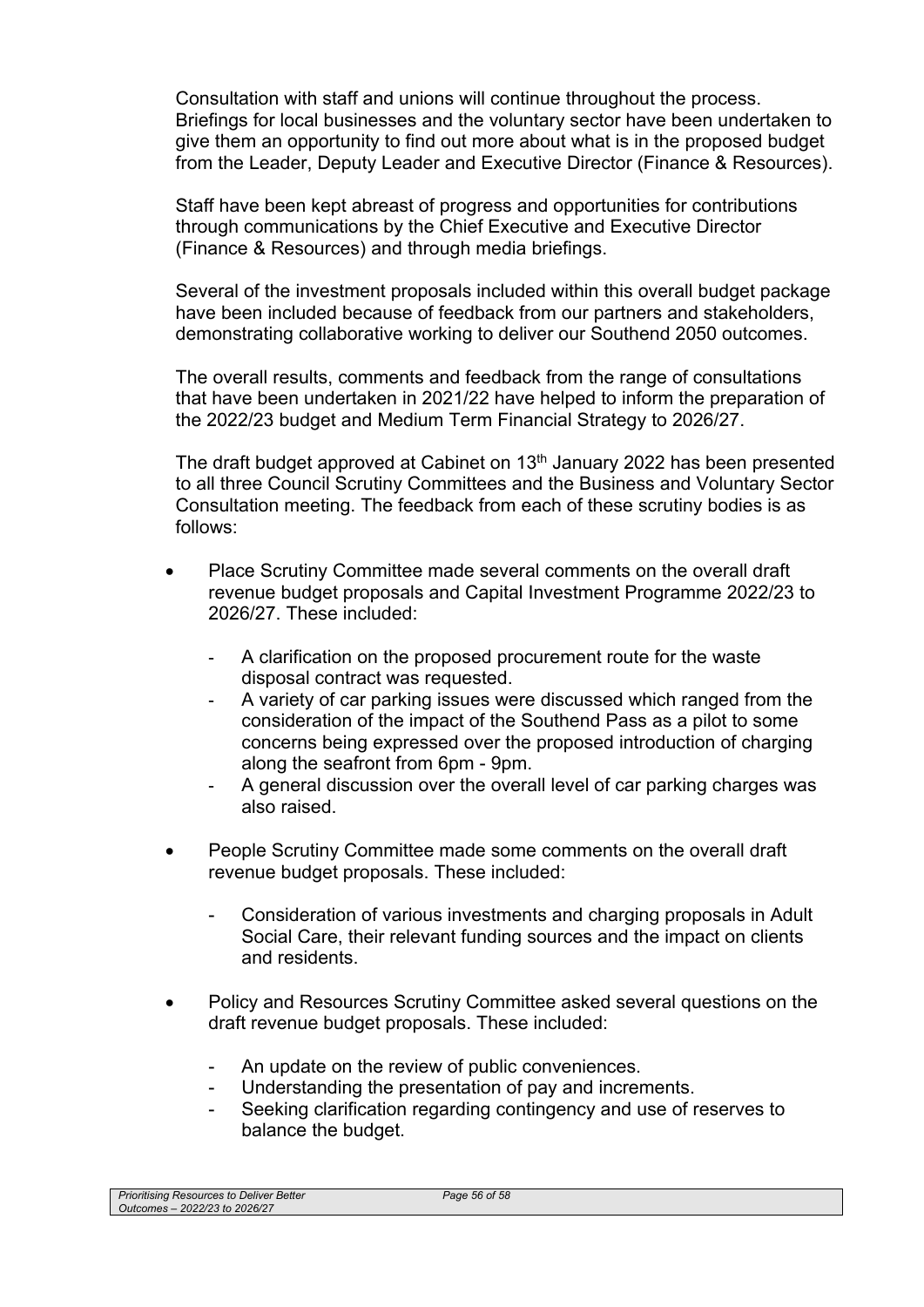- The Business and Voluntary Sector consultation generated several questions and some general comments on the draft revenue budget proposals. These included:
	- Understanding how the budget will support City Status.
	- The proposed new parking charges from 6pm to 9pm for Zone 1A.
	- Benchmarking the proposed investment in children's and adults social care with other Local Authorities.
	- The role of the Voluntary Sector in Adult Social Care in supporting early prevention.

Full responses were provided at the engagement session with no further follow-up requested.

# 20.7. **Equalities and Diversity Implications**

Assessments have been carried out for all proposed revenue investment and reprioritisation proposals in the 2022/23 budget and for all capital investment proposals where appropriate. This is summarised in **Appendix 17**.

#### 20.8. **Risk Assessment**

The budget proposals will be subject to the Executive Directors and Directors review of risk and robustness. These have informed the Chief Finance Officer's Section 25 of the 2003 Local Government Act statement on the robustness of estimates and adequacy of reserves as part of this report in **Appendix 3**.

All capital projects are delivered using best practice project management tools as appropriate. This requires a full risk assessment and management review to be carried out. The programme includes an appropriate sum within each project to cover build risk and claims.

#### 20.9. **Value for Money**

The proposals set out in the report reflect the Council's drive to improve value for money and to deliver significant efficiencies in the way it operates.

All projects are required to follow and adhere to procurement guidance issued by the Council. They must also comply with procedure rules for entering and managing contracts with suppliers.

## 20.10. **Community Safety Implications**

Assessments have been carried out for all revenue and capital investment proposals where appropriate and the revenue budget itself includes additional permanent investment into the Community Safety Service from 2022/23 onwards.